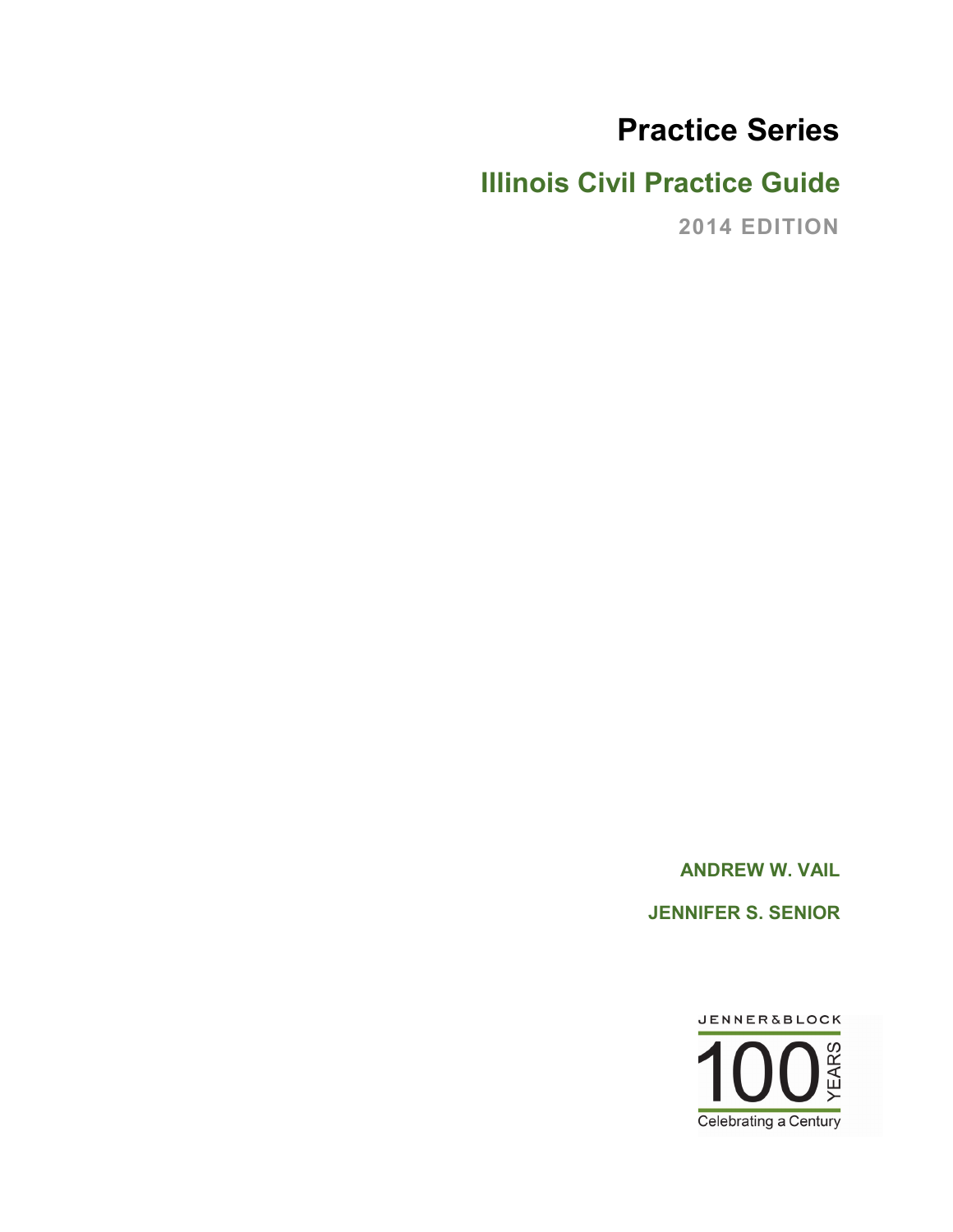# **JENNER&BLOCK**

Celebrating our centennial anniversary in 2014, Jenner & Block is a national law firm of approximately 450 attorneys. Our firm has been widely recognized for producing outstanding results in corporate transactions and securing significant litigation victories from the trial level through the United States Supreme Court. Companies and individuals around the world trust Jenner & Block with their most sensitive and consequential matters. Our clients range from the top ranks of the Fortune 500, large privately held corporations and financial services institutions to emerging companies, family-run businesses and individuals.

The 350 attorneys in our nationally recognized litigation department have won impressive victories in complex and challenging cases in a broad range of substantive areas of law and across a wide variety of industries, before federal, state and administrative courts and in arbitrations. Our trial attorneys are recognized in courtrooms around the country for their principled, zealous and effective advocacy. We are a fully integrated national practice, providing our clients with the best trial team for each case - regardless of geography or the nature of the dispute. We count among our ranks 14 Fellows of the American College of Trial Lawyers (including its current president), two former U.S. Attorneys, the former Associate Attorney General of the United States and eight former Assistant U.S. Attorneys.



353 North Clark Street Chicago, Illinois 60654

TEL: 312 222-9350



919 Third Avenue New York, New York 10022 TEL: 212 891-1600



633 West Fifth Street, Suite 3600 Los Angeles, California 90071 TEL: 213 239-5100



1099 New York Avenue, N.W., Suite 900 Washington, DC 20001 TEL: 202 639-6000

WWW.JENNER.COM

© 2014 Jenner & Block LLP. This publication is not intended to provide legal advice but to provide general information on legal matters. Transmission is not intended to create and receipt does not establish an attorney-client relationship. Readers should seek specific legal advice before taking any action with respect to matters mentioned in this publication. The attorney responsible for this publication is Andrew W. Vail. ATTORNEY ADVERTISING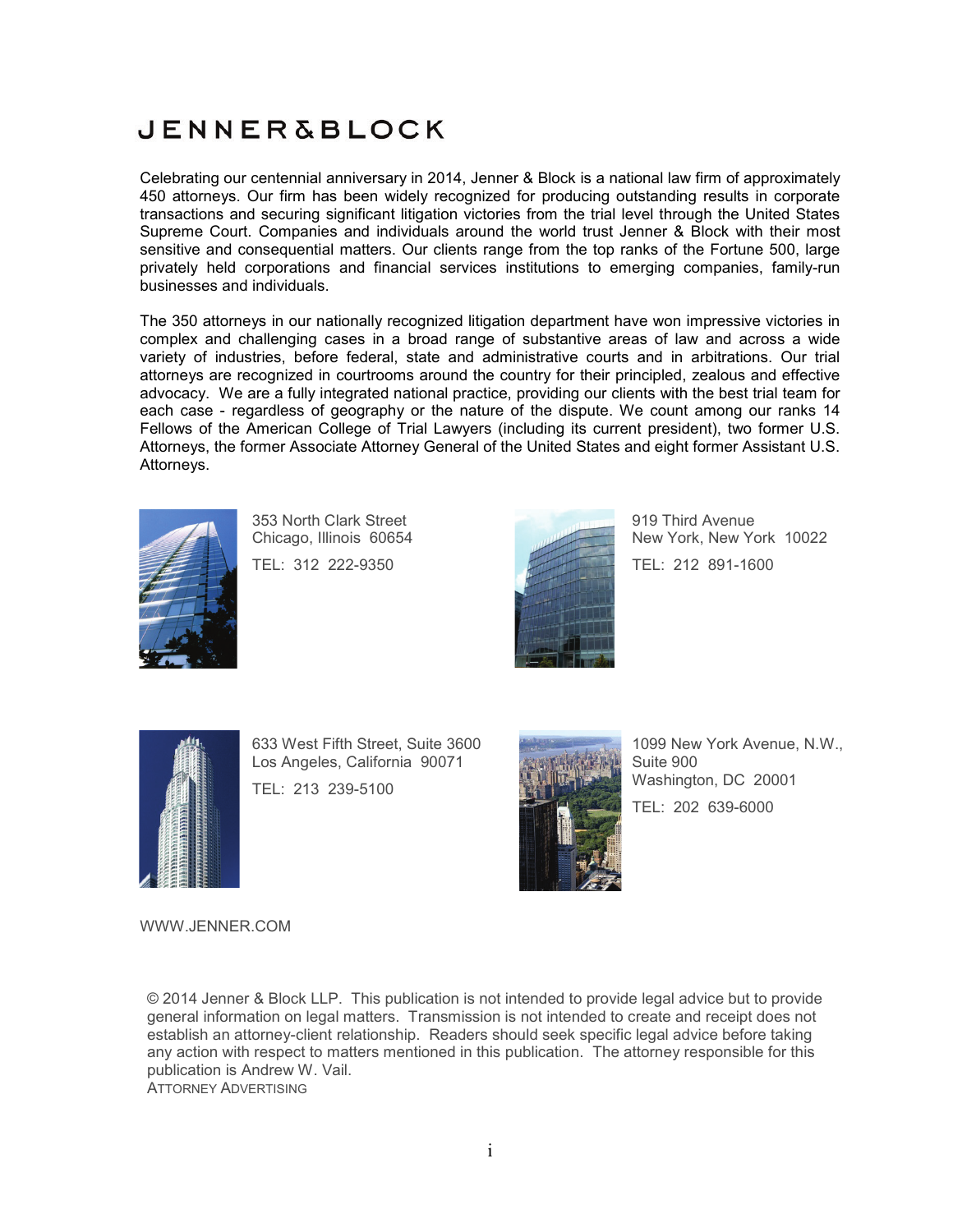#### **AUTHOR INFORMATION[1](#page-2-0)**

 $\overline{a}$ 

**Andrew W. Vail** is a partner in Jenner & Block's Litigation Department and a member of the firm's Complex Commercial Litigation, Antitrust Litigation, Trade Secret and Restrictive Covenant Litigation, and Real Estate Litigation Practice Groups. Mr. Vail has extensive litigation experience in federal and state courts and a commitment to providing legal services to those in need and to the bar. He was selected for inclusion in *Illinois Super Lawyers* in its 2014 guide to the "top 5 percent of attorneys" in Illinois in the area of Business Litigation. Mr. Vail currently serves as the Chair of the Chicago Bar Association's Federal Civil Practice Committee, and as an appointed member of the Illinois Supreme Court Committee on Jury Instructions in Criminal Cases and the Illinois Bar Journal's Editorial Board. He also serves as a member of the board of directors for the Constitutional Rights Foundation Chicago.

Mr. Vail's complete biography can be found at [http://jenner.com/people/AndrewVail.](http://jenner.com/people/AndrewVail) He can be contacted at [avail@jenner.com](mailto:avail@jenner.com) or (312) 840-8688.

**Jennifer S. Senior** is an associate in Jenner & Block's Chicago office. She is a member of the firm's Complex Commercial Litigation Practice Group. Ms. Senior has served as the lead associate on a wide range of matters in state and federal courts, arbitrations and mediations. She also maintains an active pro bono practice, focusing on representing prisoners in enforcing their constitutional rights.

Ms. Senior's complete biography can be found at [http://jenner.com/people/JenniferSenior.](http://jenner.com/people/JenniferSenior) She can be contacted at [jsenior@jenner.com](mailto:jsenior@jenner.com) or (312) 840-7652.

<span id="page-2-0"></span> $<sup>1</sup>$  The authors welcome and are grateful for comments and questions that improve the contents of the</sup> Guide. They also appreciate the important assistance provided by Michelle Churlin in preparing it.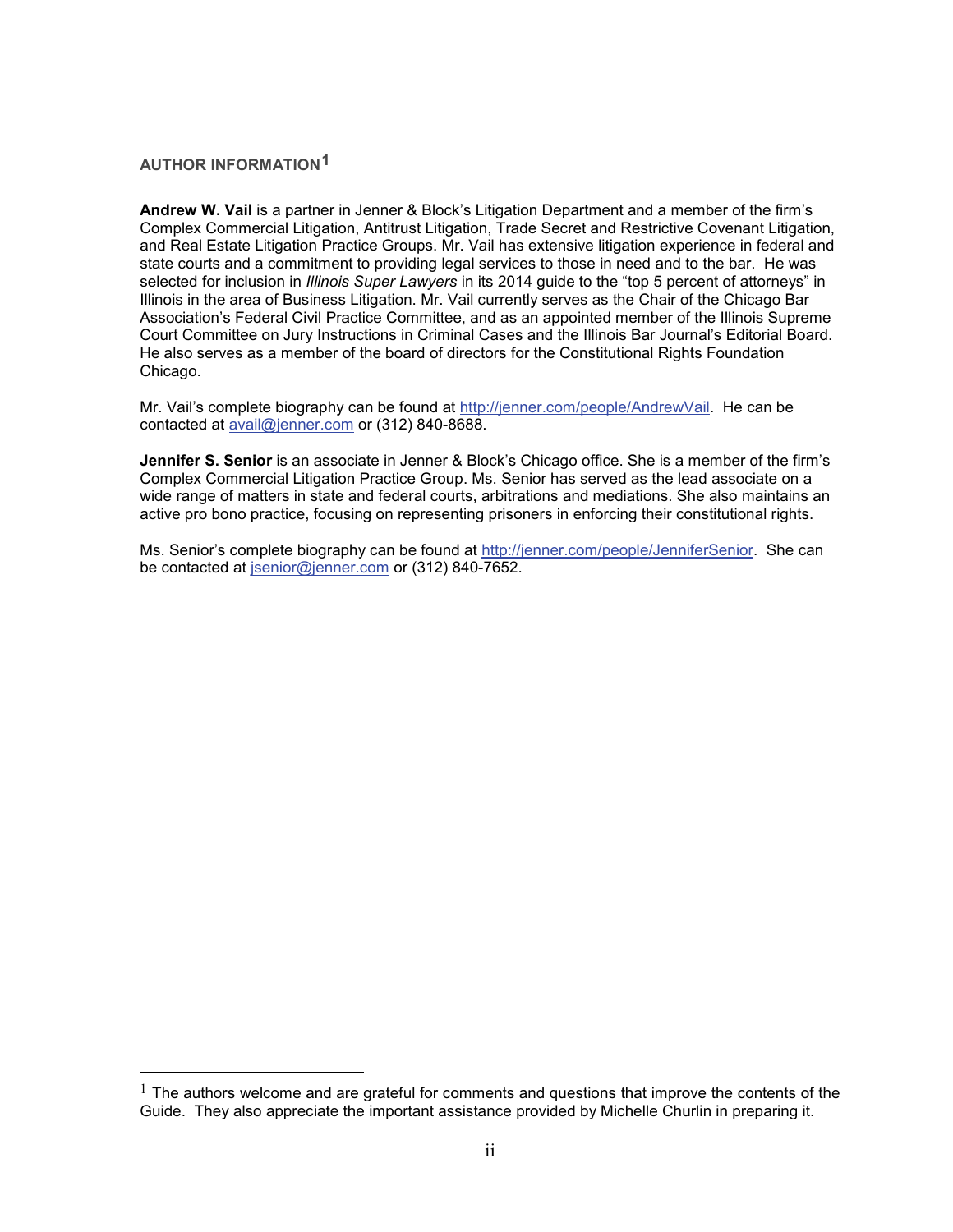# **TABLE OF CONTENTS**

# Page

| $\mathbf{I}$ . |                 |                                                     |  |  |  |
|----------------|-----------------|-----------------------------------------------------|--|--|--|
|                | $A_{\cdot}$     |                                                     |  |  |  |
|                | <b>B.</b>       |                                                     |  |  |  |
| II.            |                 |                                                     |  |  |  |
| III.           |                 |                                                     |  |  |  |
| IV.            |                 |                                                     |  |  |  |
|                | A <sub>1</sub>  |                                                     |  |  |  |
|                | $\mathbf{B}$ .  |                                                     |  |  |  |
|                | $\mathcal{C}$ . |                                                     |  |  |  |
|                | D.              |                                                     |  |  |  |
|                | $E$ .           |                                                     |  |  |  |
|                | $F_{\cdot}$     |                                                     |  |  |  |
|                | G.              |                                                     |  |  |  |
|                |                 | $\mathbf{i}$ .                                      |  |  |  |
|                |                 | 11.                                                 |  |  |  |
|                |                 | iii.                                                |  |  |  |
|                |                 | iv.                                                 |  |  |  |
|                | $H_{\cdot}$     |                                                     |  |  |  |
|                | $\mathbf{I}$ .  |                                                     |  |  |  |
|                | J <sub>r</sub>  |                                                     |  |  |  |
|                | $K_{\cdot}$     |                                                     |  |  |  |
|                | L.              |                                                     |  |  |  |
|                | M.              | SANCTIONS FOR IMPROPER PLEADINGS OR OTHER FILINGS11 |  |  |  |
| V.             |                 |                                                     |  |  |  |
|                | A.              |                                                     |  |  |  |
|                | B.              |                                                     |  |  |  |
|                |                 | $\mathbf{i}$ .                                      |  |  |  |
|                |                 | ii.                                                 |  |  |  |
|                |                 | iii.                                                |  |  |  |
|                |                 | iv.                                                 |  |  |  |
|                | $\mathcal{C}$ . |                                                     |  |  |  |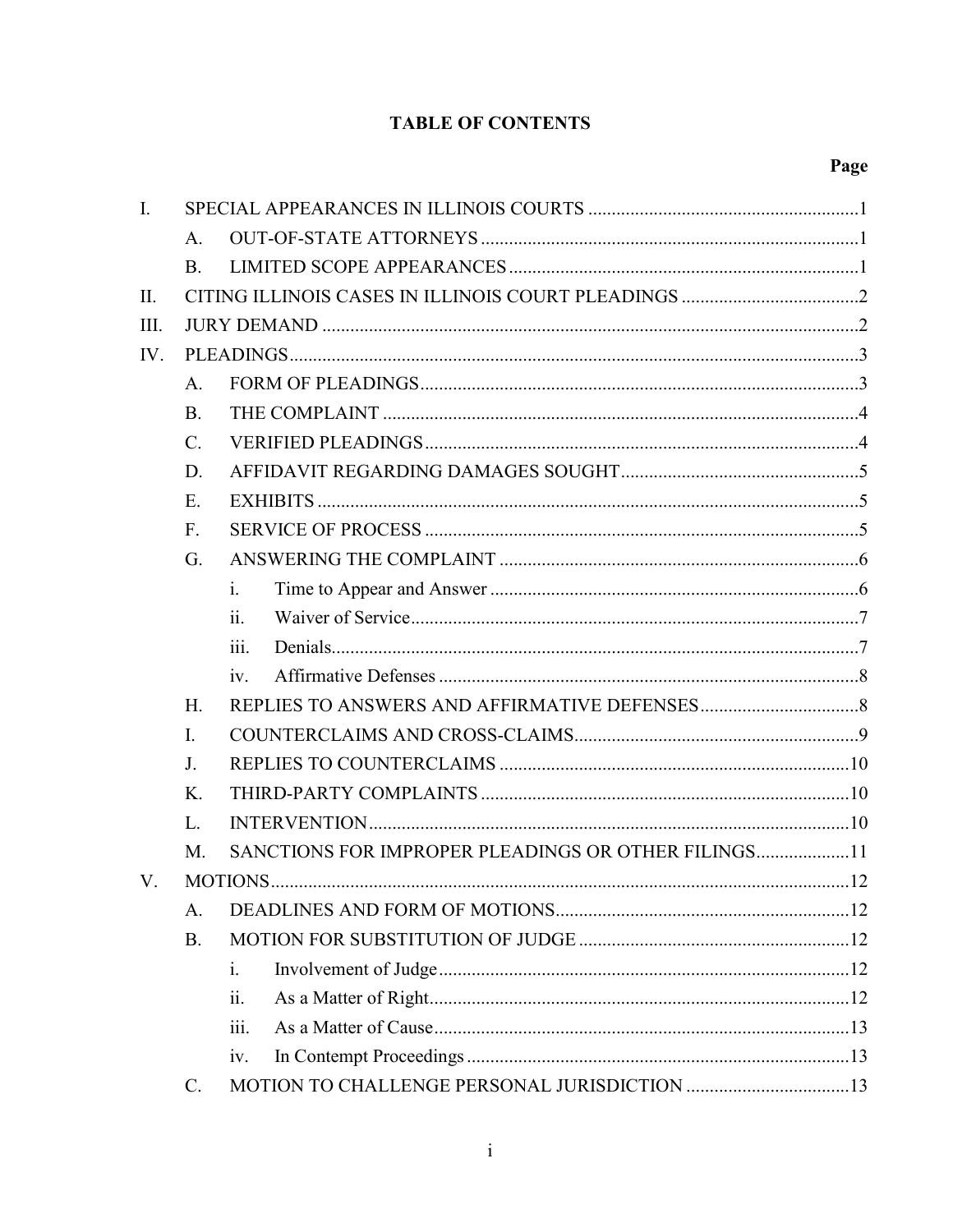|     | D.              |                                                                                            |  |  |
|-----|-----------------|--------------------------------------------------------------------------------------------|--|--|
|     | Ε.              | MOTION TO DISMISS OR TRANSFER FOR FORUM NON                                                |  |  |
|     | F.              |                                                                                            |  |  |
|     | G.              |                                                                                            |  |  |
|     | H.              |                                                                                            |  |  |
|     | I.              |                                                                                            |  |  |
|     |                 | $\mathbf{i}$ .                                                                             |  |  |
|     |                 | ii.                                                                                        |  |  |
|     |                 | 111.                                                                                       |  |  |
|     |                 | iv.                                                                                        |  |  |
|     | J <sub>1</sub>  |                                                                                            |  |  |
|     | Κ.              |                                                                                            |  |  |
|     | L.              |                                                                                            |  |  |
|     |                 | $\mathbf{i}$ .                                                                             |  |  |
|     |                 | ii.                                                                                        |  |  |
|     | M.              |                                                                                            |  |  |
|     | N.              |                                                                                            |  |  |
| VI. |                 |                                                                                            |  |  |
|     | A.              |                                                                                            |  |  |
|     | <b>B.</b>       |                                                                                            |  |  |
|     |                 | $\mathbf{1}$ .                                                                             |  |  |
|     |                 | When a Motion Challenging Personal Jurisdiction is Pending23<br>$\overline{\mathbf{11}}$ . |  |  |
|     | $\mathcal{C}$ . |                                                                                            |  |  |
|     | D.              | ASSERTING PRIVILEGE FOLLOWING DISCOVERY DISCLOSURE 24                                      |  |  |
|     | Ε.              | MANDATORY DISCLOSURES IN CERTAIN TYPES OF CASES 25                                         |  |  |
|     | F.              |                                                                                            |  |  |
|     |                 | $\mathbf{i}$ .                                                                             |  |  |
|     |                 | 11.                                                                                        |  |  |
|     |                 | iii.                                                                                       |  |  |
|     | G.              |                                                                                            |  |  |
|     |                 | $\mathbf{i}$ .                                                                             |  |  |
|     |                 | 11.                                                                                        |  |  |
|     | Η.              |                                                                                            |  |  |
|     |                 | 1.                                                                                         |  |  |
|     |                 |                                                                                            |  |  |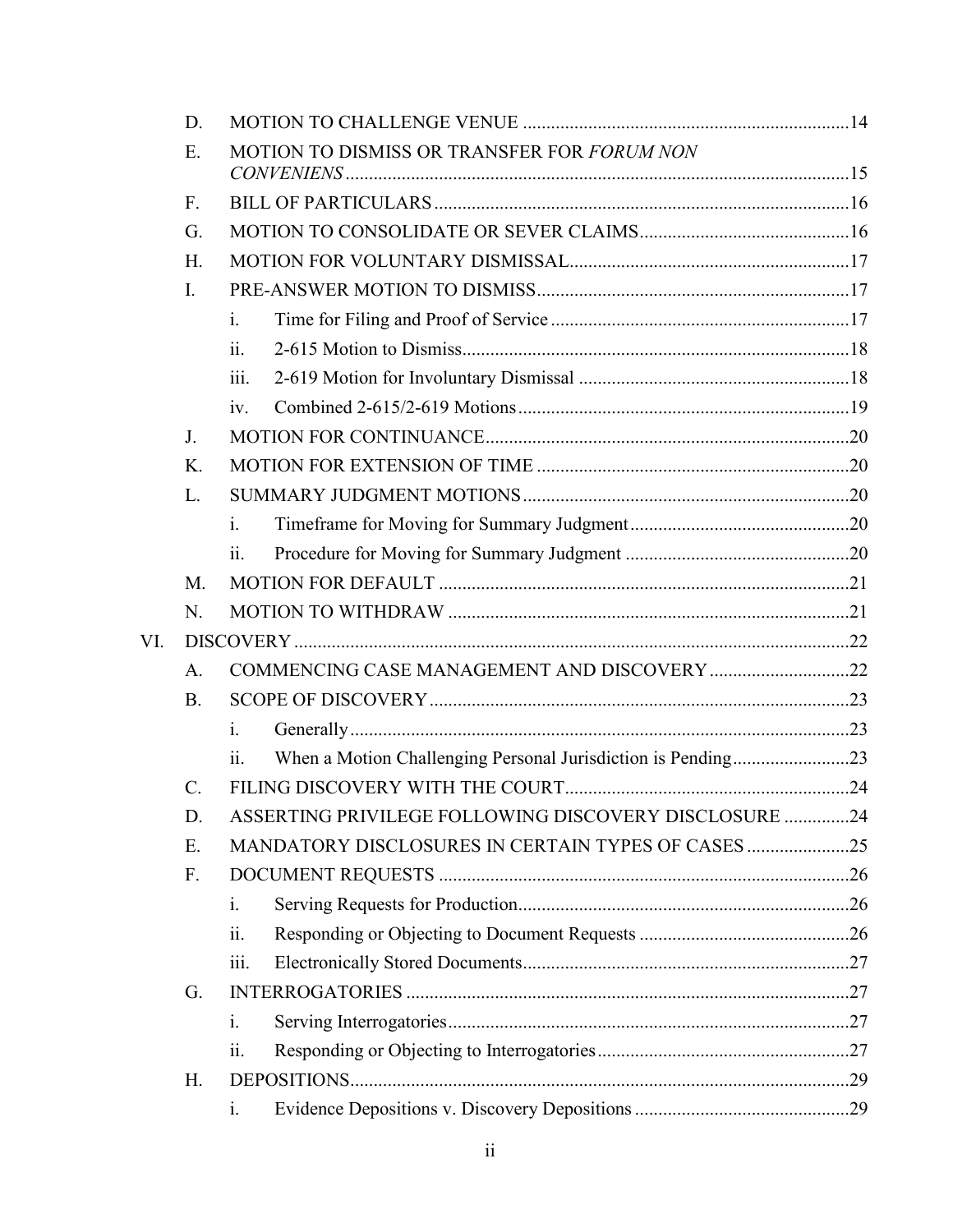|                 | ii.            |  |                                                                                                                                                                                                                                |
|-----------------|----------------|--|--------------------------------------------------------------------------------------------------------------------------------------------------------------------------------------------------------------------------------|
|                 | iii.           |  |                                                                                                                                                                                                                                |
|                 | iv.            |  |                                                                                                                                                                                                                                |
|                 | V.             |  |                                                                                                                                                                                                                                |
|                 | vi.            |  |                                                                                                                                                                                                                                |
|                 | V11.           |  |                                                                                                                                                                                                                                |
| I.              |                |  |                                                                                                                                                                                                                                |
| J.              |                |  |                                                                                                                                                                                                                                |
|                 | $\mathbf{i}$ . |  |                                                                                                                                                                                                                                |
|                 | 11.            |  |                                                                                                                                                                                                                                |
|                 | iii.           |  |                                                                                                                                                                                                                                |
| K.              |                |  |                                                                                                                                                                                                                                |
|                 | i.             |  |                                                                                                                                                                                                                                |
|                 | 11.            |  |                                                                                                                                                                                                                                |
|                 | iii.           |  |                                                                                                                                                                                                                                |
|                 | iv.            |  |                                                                                                                                                                                                                                |
| L.              |                |  |                                                                                                                                                                                                                                |
| M.              |                |  |                                                                                                                                                                                                                                |
| N.              |                |  |                                                                                                                                                                                                                                |
|                 |                |  |                                                                                                                                                                                                                                |
| $\mathbf{A}$ .  |                |  |                                                                                                                                                                                                                                |
|                 |                |  |                                                                                                                                                                                                                                |
| A.              |                |  |                                                                                                                                                                                                                                |
| <b>B.</b>       |                |  |                                                                                                                                                                                                                                |
| $\mathcal{C}$ . |                |  |                                                                                                                                                                                                                                |
|                 | $\mathbf{1}$ . |  |                                                                                                                                                                                                                                |
|                 | 11.            |  |                                                                                                                                                                                                                                |
|                 | iii.           |  |                                                                                                                                                                                                                                |
| D.              |                |  |                                                                                                                                                                                                                                |
| Ε.              |                |  |                                                                                                                                                                                                                                |
|                 |                |  |                                                                                                                                                                                                                                |
| A.              |                |  |                                                                                                                                                                                                                                |
|                 | $\mathbf{1}$ . |  |                                                                                                                                                                                                                                |
|                 | 11.            |  |                                                                                                                                                                                                                                |
|                 |                |  | ISSUING SUBPOENAS AND SUBPOENAS DUCES TECUM 32<br>Disclosing Draft Expert Reports and Correspondence with Experts33<br>MOTIONS TO COMPEL/SANCTIONS FOR NON-COMPLIANCE 35<br>COMPELLING APPEARANCES OF WITNESSES AT ARBITRATION |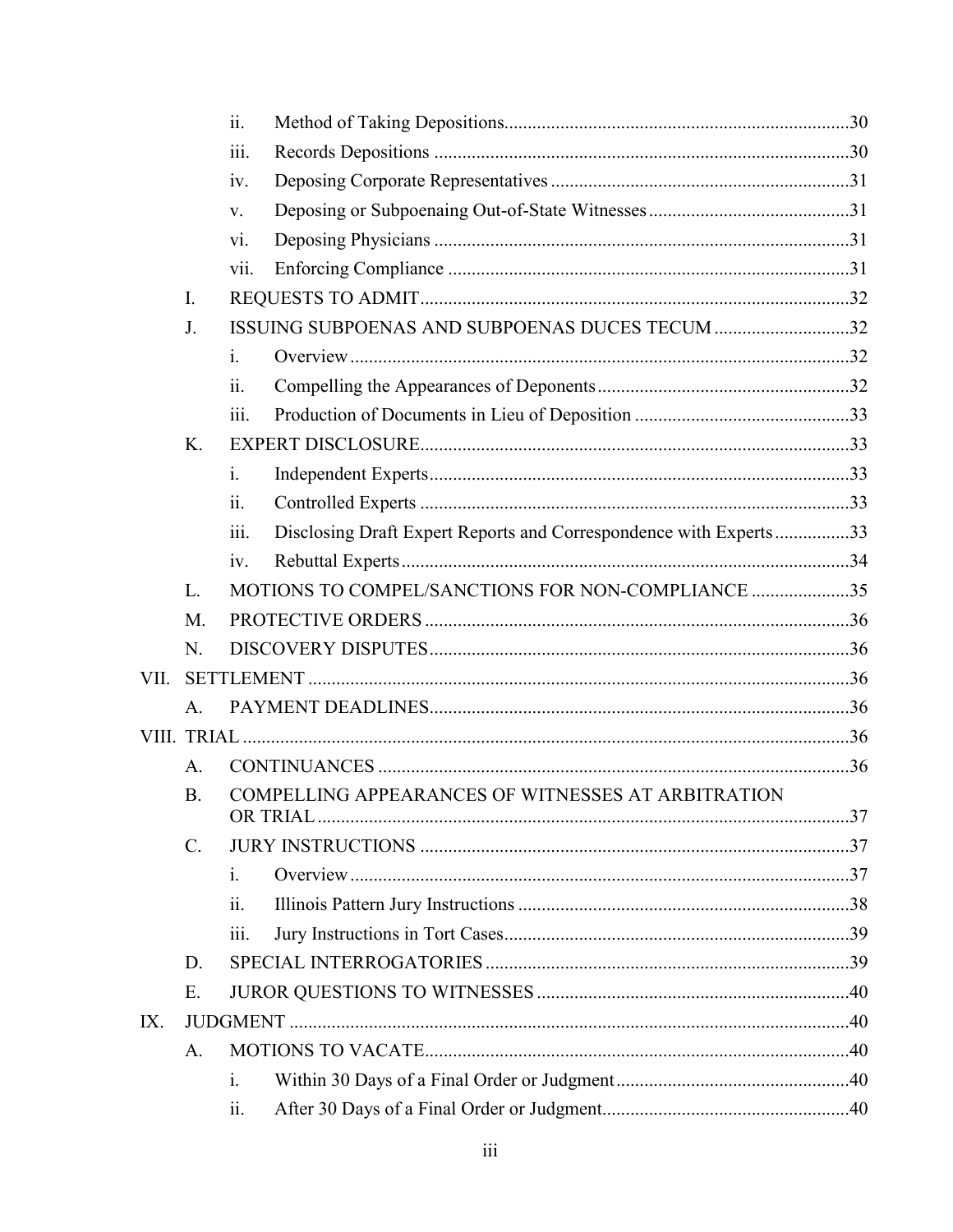|    | <b>B.</b>       |                |                                                            |  |
|----|-----------------|----------------|------------------------------------------------------------|--|
|    |                 | $\mathbf{1}$ . |                                                            |  |
|    |                 | ii.            |                                                            |  |
| Х. |                 |                |                                                            |  |
|    | A.              |                |                                                            |  |
|    |                 | i.             |                                                            |  |
|    |                 | ii.            |                                                            |  |
|    |                 | 111.           | Appeal After Post-Judgment Motions Granted or Denied43     |  |
|    |                 | iv.            | Appeal of Final Judgments That Do Not Dispose of an Entire |  |
|    |                 | V.             |                                                            |  |
|    |                 | vi.            |                                                            |  |
|    |                 | vii.           |                                                            |  |
|    | B <sub>1</sub>  |                |                                                            |  |
|    |                 | i.             |                                                            |  |
|    |                 | ii.            |                                                            |  |
|    | $\mathcal{C}$ . |                |                                                            |  |
|    | D.              |                |                                                            |  |
|    |                 |                |                                                            |  |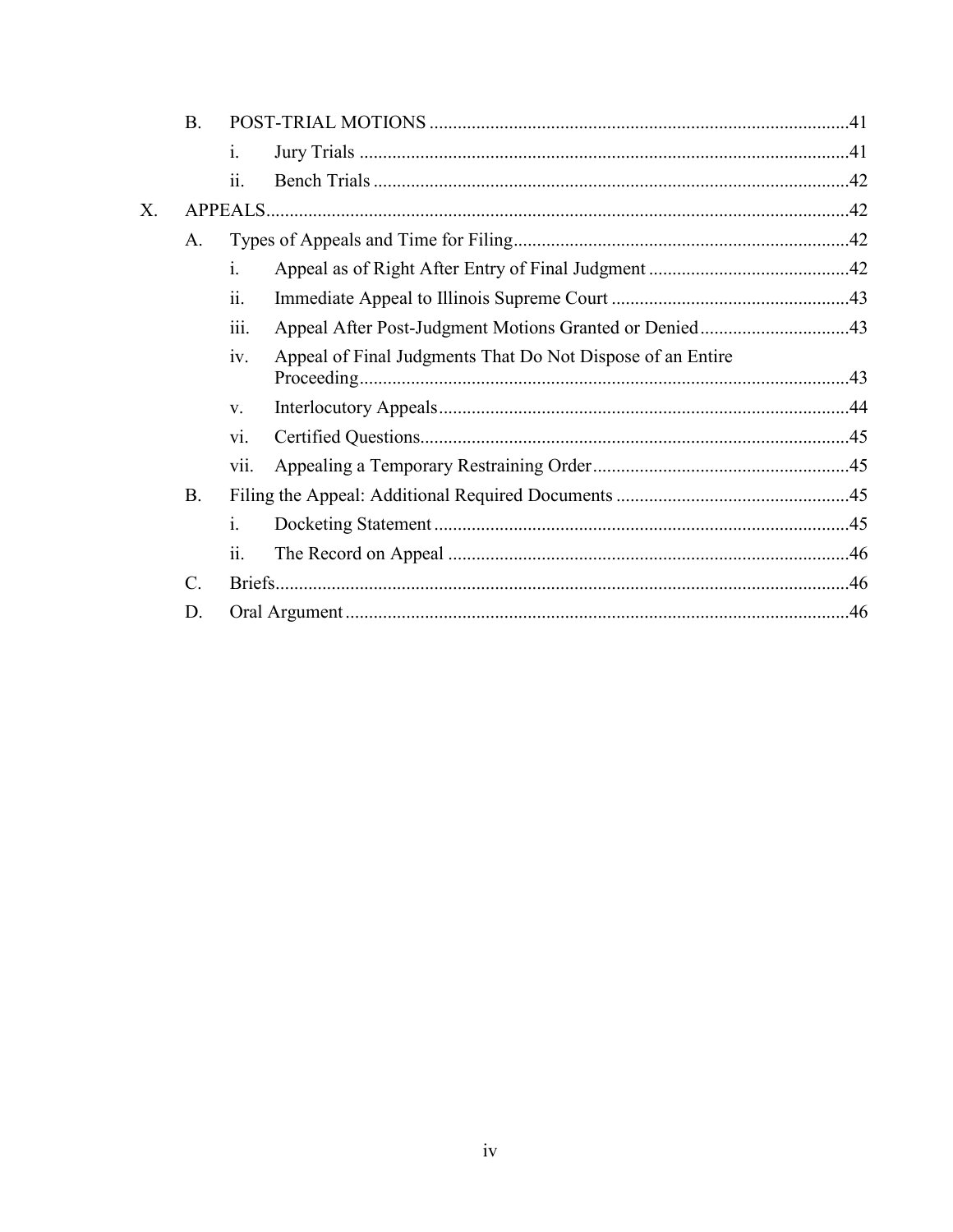#### **I. SPECIAL APPEARANCES IN ILLINOIS COURTS**

The Illinois Supreme Court has created two new procedures for special types of appearances in Illinois courts.

#### **A. OUT-OF-STATE ATTORNEYS**

Amended Supreme Court Rule 707 creates a new procedure for *pro hac vice* practice before Illinois courts and administrative tribunals. Now titled "Permission for an Out-of-State Attorney to Provide Legal Services in Proceedings in Illinois," Rule 707 allows eligible out-ofstate attorneys to appear in an Illinois proceeding without order of the tribunal, so long as the out-of-state attorney submits a verified Statement, pays certain fees, and associates with an active-status Illinois attorney who also files an appearance. Ill. S. Ct. R. 707(a) (became effective July 1, 2013).

Rule 707(b) lists the requirements to qualify as an eligible out-of-state attorney. The attorney must be authorized to practice in another enumerated jurisdiction; must not be prohibited from practice in any jurisdiction due to discipline; and must not have already entered an appearance under the rule in more than five other proceedings during the same calendar year. Ill. S. Ct. R. 707(b).

Rule 707(d) describes the information that must be provided in the verified Statement, including the attorney's contact information; the name of the party the attorney represents; a list of other proceedings in which the attorney has appeared pursuant to the rule; a list of jurisdictions where the attorney is admitted; a statement that the attorney submits to the disciplinary authority of the Illinois Supreme Court and has become familiar with the rules of practice in Illinois courts; and the contact information for the associated Illinois attorney. The Attorney Registration & Disciplinary Commission (ARDC) also provides a sample Statement on its website. The Statement must be served upon the ARDC, the associated Illinois counsel, the attorney's client, and all parties to the proceeding. *See* Ill. S. Ct. R. 707(d)(1)–(9).

Finally, the out-of-state attorney must register with the ARDC, pay the annual registration fee, and pay an additional fee of \$250 per proceeding (except in certain public interest cases). Ill. S. Ct. R. 707(f), (h).

## **B. LIMITED SCOPE APPEARANCES**

Also effective July 1, 2013, amended Supreme Court Rule 13 creates a new procedure for limited scope appearances that are permitted pursuant to Illinois Rule of Professional Conduct 1.2(c). The purpose of limited scope appearances is to expand access to counsel for clients with limited resources. The amended rule is meant to encourage lawyers to take on limited scope representations by providing clear guidance for how to define the scope of a representation and withdraw from the case once the limited representation is complete.

When an attorney has entered into a written agreement with a client to provide limited scope representation, the attorney must file a Notice of Limited Scope Appearance that identifies the aspects of the proceeding that are subject to the limited representation. Ill. S. Ct. R. 13(c)(6). A form of the notice is appended to the rule.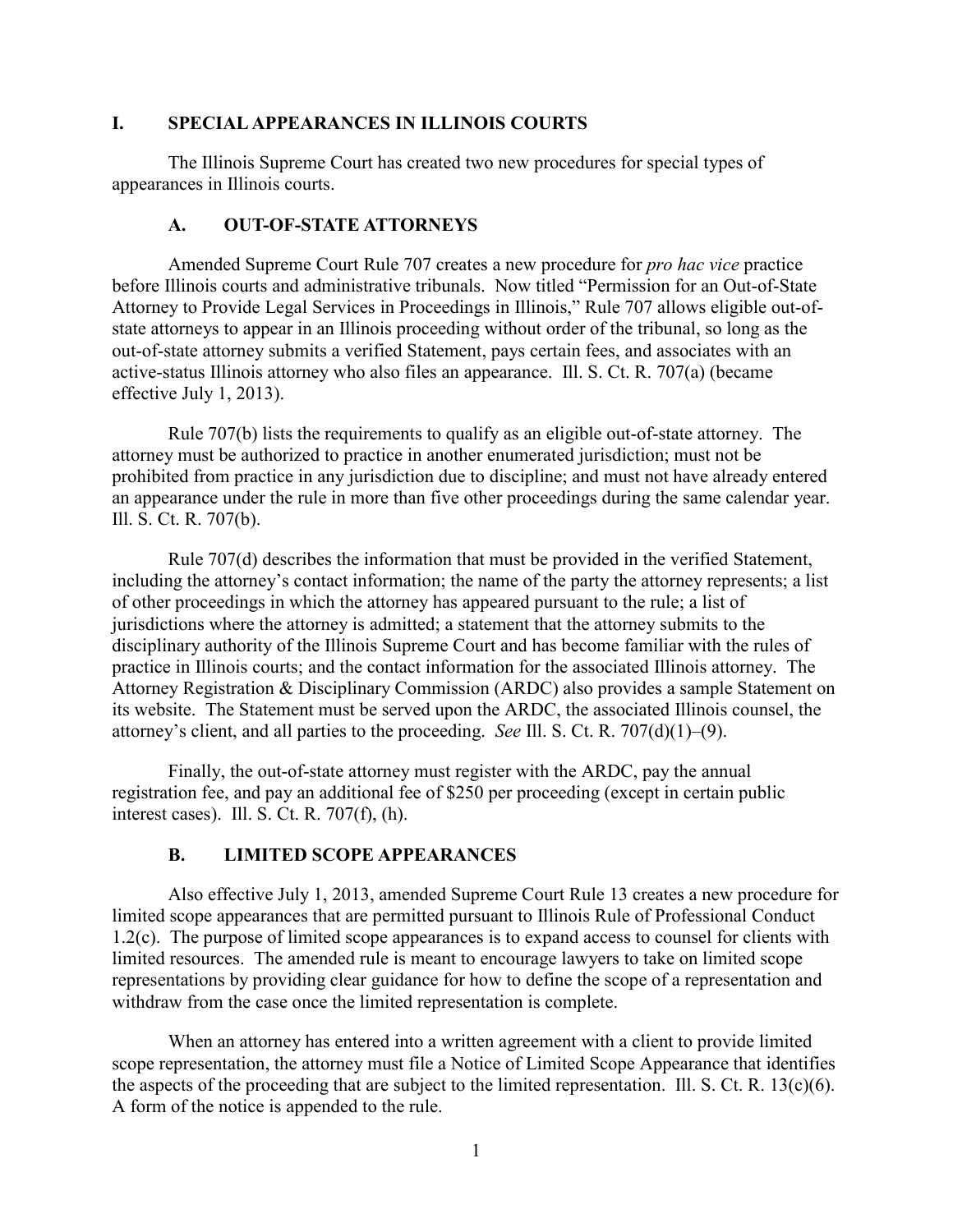Once the representation described in the notice is complete, the attorney must withdraw by oral motion or written notice. Ill. S. Ct. R. 13(c)(7). The court must allow the withdrawal unless the party objects on the ground that the attorney has not completed the representation, in which case the court must hold an evidentiary hearing on the objection. *Id.* Oral motion is permitted if the attorney completes the representation during a hearing attended by the party the attorney represents. Ill. S. Ct. R.  $13(c)(7)(i)$ . Otherwise, the attorney should file a written Notice of Withdrawal of Limited Scope Appearance and serve it on the judge and the parties. Ill. S. Ct. R.  $13(c)(7)(ii)$ . A form of both the notice and the objection are appended to the rule.

If the attorney later undertakes an additional aspect of the proceeding, a new notice of limited appearance must be filed. Ill. S. Ct. R. 13(c)(6).

Amended Supreme Court Rule 137 clarifies that an attorney may assist a self-represented person in drafting or reviewing a pleading without making a limited scope appearance or otherwise noting the attorney's involvement, so long as the self-represented person signs the pleading. Ill. S. Ct. R. 137(e).

#### **II. CITING ILLINOIS CASES IN ILLINOIS COURT PLEADINGS**

In 2011, the Illinois Supreme Court changed the way case law is to be cited in pleadings filed in and decisions authored by Illinois courts. The change was implemented to facilitate a move away from printed case reporters to an electronic public domain citation system. Formerly, the proper way to cite an Illinois decision was to cite to the Illinois Official Reporter. For example, *People v. Doe*, 123 Ill. App. 3d 456 (2009).

Illinois court decisions are no longer published in printed Illinois reporters and only are published online. Ill. S. Ct. R. 6. The proper citation should include the case name, year, court, docket number, and a pinpoint cite to internally numbered paragraphs. *Id.* A parallel citation to the North Eastern Reporter may be included but is not required. *Id.* Examples of public domain citations are as follows:

| Supreme Court:           | <i>People v. Doe, 2011 IL 12345, 115</i>                                        |
|--------------------------|---------------------------------------------------------------------------------|
| <b>Appellate Courts:</b> | <i>People v. Doe, 2011 IL App (1st) 12345, 15</i>                               |
| Subsequent opinion       | under same docket number: <i>People v. Doe</i> , 2011 IL App (1st) 12345-B, 115 |
| Rule 23 opinions:        | People v. Doe, 2011 IL App (1st) 12345-U, 15                                    |

#### **III. JURY DEMAND**

Section 2-1105 of the Code of Civil Procedure mandates that a plaintiff must file a jury demand with the clerk at the time the action is commenced. 735 ILCS § 5/2-1105. A defendant must file a demand no later than the filing of an answer. *Id.* Failure to file on time results in waiver. *Id.*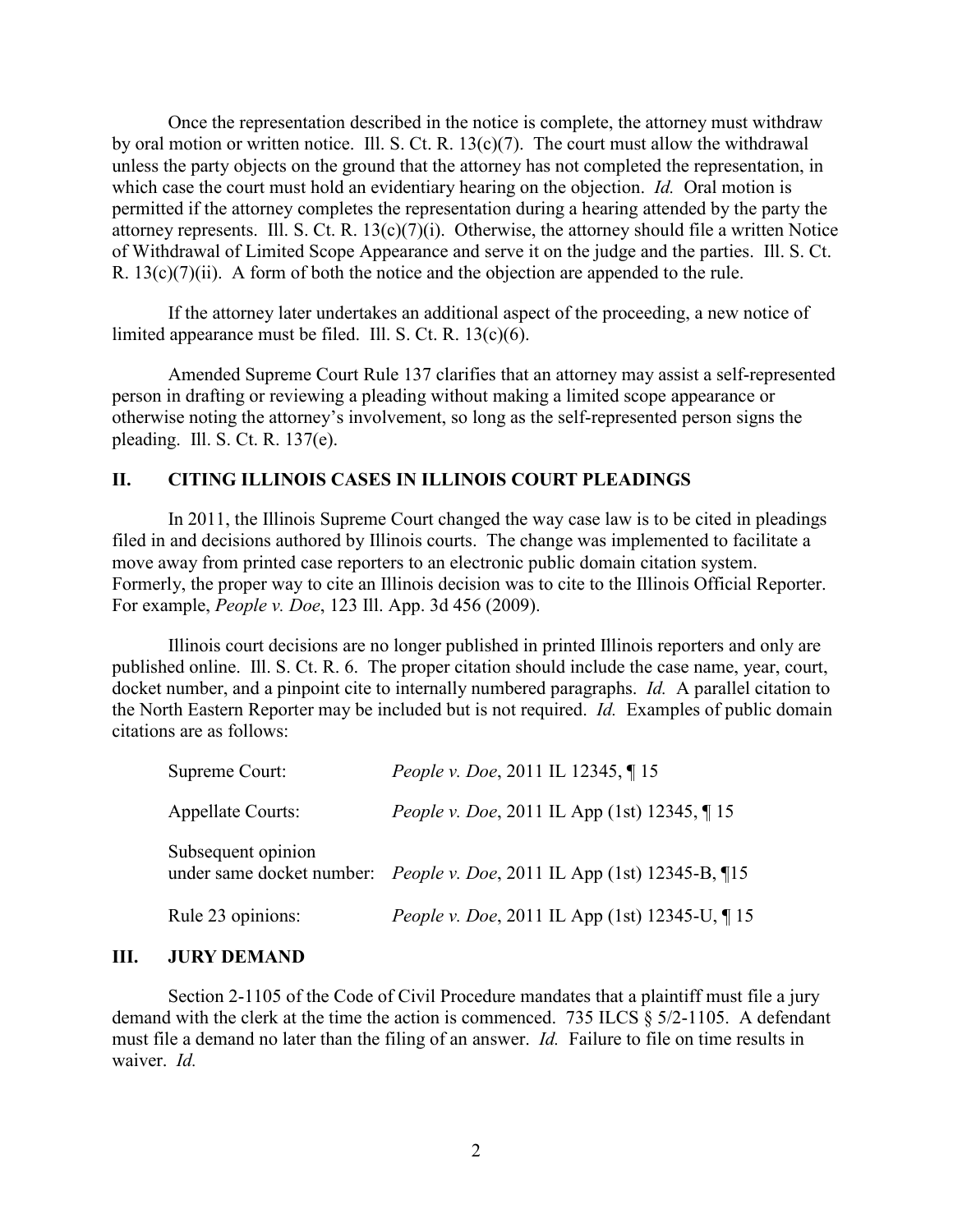In actions seeking equitable relief, the parties cannot request a jury trial unless the court enters an order finding that one or more of the parties is entitled to a jury trial. *Id.* The plaintiff has three days from the entry of this order and the defendant has six days from the entry of this order to file a jury demand with the clerk of the court. *Id.*

If a plaintiff initially files a jury demand and later waives it, and the defendant desires a trial by jury, the defendant should make a prompt jury demand upon learning that the plaintiff has waived. *Id.* Similarly, in cases involving multiple defendants, if the defendant that filed the jury demand later waives it, any other defendant who desires a trial by jury should make a prompt jury demand. *Id.*

All cases in which the demand for damages is \$50,000 or less will receive a six member jury, unless any party demands twelve jurors. *Id.*

#### **IV. PLEADINGS**

#### **A. FORM OF PLEADINGS**

Pleadings must be legible and include a title with the court, the cause, and the parties. Ill. S. Ct. R. 131(a)-(b). In cases with multiple parties, it is sufficient to list the first-named plaintiff and the first-named defendant. Ill. S. Ct. R. 131(c). A filing must include the name, address, and telephone number of the responsible attorney(s) and law firm. Ill. S. Ct. R. 131(d). A party or attorney can consent to service of documents via email by including a designated email address of record in any pleadings or other filings. Ill. S. Ct. R. 11(b)(6), 131(d). A designated email address is not required unless local rules provide otherwise. Ill. S. Ct. R. 11(b)(6), 11(d).

All pleadings must contain a plain and concise statement of the pleader's cause of action, counterclaim, defense, or reply. 735 ILCS § 5/2-603. Each separate cause of action should be stated as a separate count or counterclaim, and each count, counterclaim, defense, or reply must be separately pleaded, designated, and numbered. *Id.* Pleadings should be divided into paragraphs with each paragraph containing a separate allegation. *Id.* If facts are adequately stated in one part of the pleading, or in any one pleading, they may be incorporated by reference elsewhere or in other pleadings. Ill. S. Ct. R. 134.

Pursuant to Section 2-612(b) of the Code of Civil Procedure, pleadings are sufficient in substance if they contain information that reasonably informs the opposing party of the nature of the claim or defense. 735 ILCS § 5/2-612(b). Defects in form or substance are waived if no objection is raised in the trial court. 735 ILCS  $\S$  5/2-612(c). If a pleading is insufficient in form or substance, the court may order a more complete or particular statement or require a party to prepare other pleadings. *Id.* § 5/2-612(a).

Parties may plead as many causes of action, counterclaims, defenses, and matters in reply as they want, and each must be separately designated and numbered. *Id.* § 5/2-613(a). Parties may plead in the alternative, regardless of consistency. *Id.* § 5/2-613(b).

Illinois Supreme Court Rule 138 prohibits the disclosure in pleadings of "personal identity" information, such as social security and taxpayer identification numbers, drivers license numbers, financial account numbers, and debit and credit card numbers. Beginning January 1,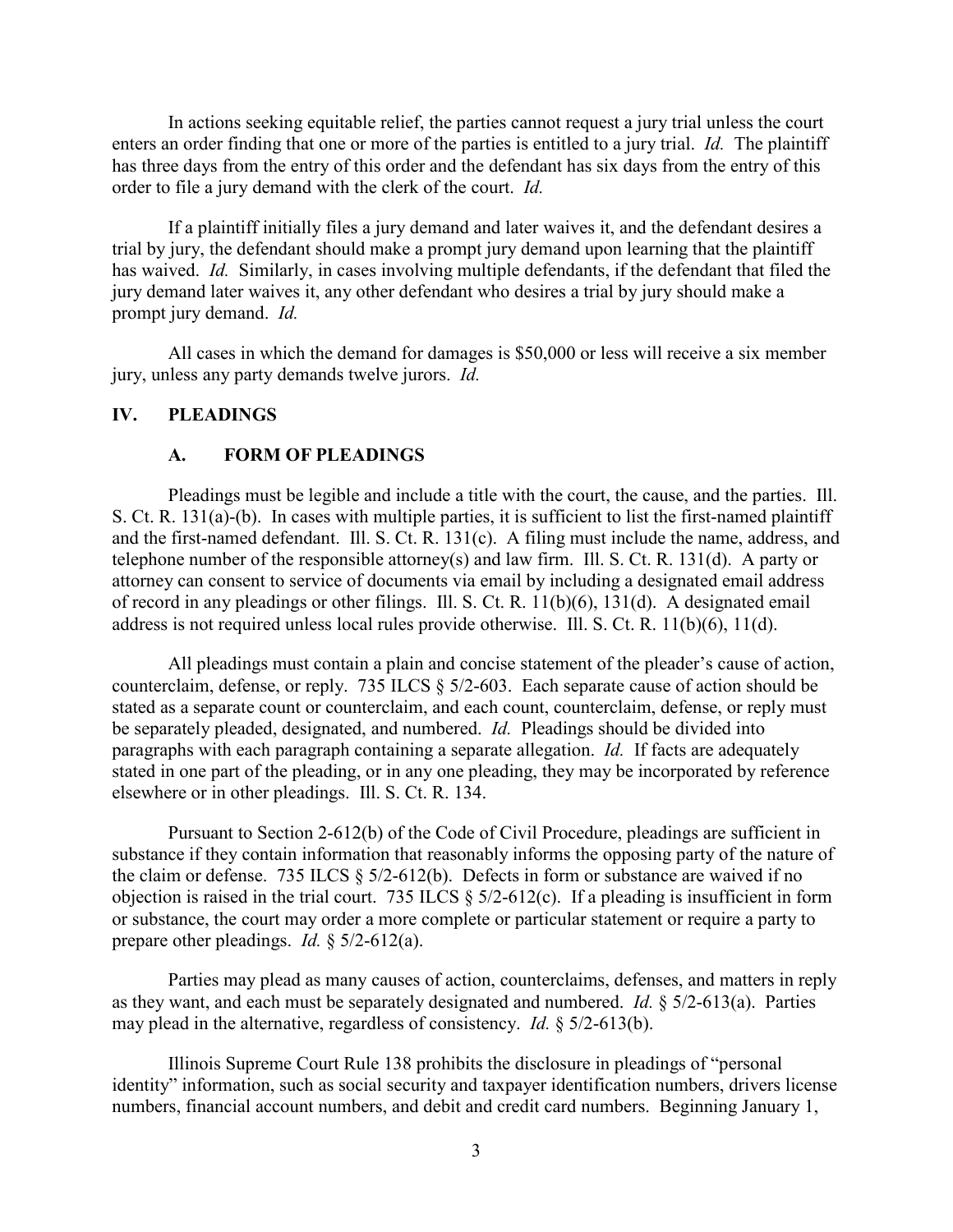2015, the rule will also include birth dates and the names of minors, meaning that only birth years and initials will be allowed. Rule 138(c) provides instructions for how to redact this information; generally, only the last four digits of a number should be used.

If the filing of documents that contain unredacted information is ordered by the court or required by law, the personal identity information must be filed in a separate document titled "Notice of Confidential Information Within Court Filing." Ill. S. Ct. R. 138(c). A form of the notice is appended to the rule. The clerk will impound the document containing the personal identity information, and the actual filings in the case should contain only redacted information with a reference to the impounded document. The personal identity information may be accessed by the parties, the court, the clerk, and appropriate justice partners such as a sheriff, guardian ad litem, or child support enforcement personnel. Ill. S. Ct. R. 138(d).The need for unredacted information is most likely to arise in family law or guardianship cases.

#### **B. THE COMPLAINT**

A complaint must contain "substantial allegations of fact" to state a cause of action. 735 ILCS § 5/2-601. Similarly, all pleadings must "contain a plain and concise statement of the pleader's cause of action, counterclaim, defense, or reply." *Id.* § 5/2-603. The Illinois Supreme Court has held that "[a] complaint is deficient when it fails to allege the facts necessary for recovery." *Chandler v. Ill. Cent. R.R. Co.*, 207 Ill. 2d 331, 348 (2003). The complaint must set forth the ultimate facts needed to prove the claim, but not the evidentiary facts which tend to prove the ultimate facts. *Id.* Separate factual allegations should be arranged in separate and consecutively numbered paragraphs. *Id.* § 5/2-603(b). A complaint which does not put the defendant on notice of the facts necessary for the plaintiff to recover fails to state a cause of action. *Gonzalez v. Thorek Hosp. & Med. Ctr.*, 143 Ill. 2d 28, 36 (1991).

Each count of the complaint must state a specific prayer for relief. 735 ILCS § 5/2-604. Relief may be pleaded in the alternative. *Id.* Except in cases of default, the prayer for relief does not limit the relief the court may grant, but the court must protect adverse parties against unfair surprise when granting relief that is not requested in the pleadings. *Id.*

In actions on account of bodily injury or physical damage to property based on negligence, or product liability based on strict liability, punitive damages should not be pleaded in the complaint. *Id.* § 5/2-604.1 (1986); *Best v. Taylor Machine Works*, 689 N.E.2d 1057 (Ill. 1997) (invalidating 1995 amendment to this section). Instead, the party seeking punitive damages should file a pretrial motion and request a hearing on punitive damages. *Id.* The court should allow the party to amend the complaint to plead punitive damages if the party establishes "a reasonable likelihood of proving facts at trial sufficient to support an award of punitive damages." *Id.* A plaintiff must file a motion to amend the complaint to include a prayer for relief seeking punitive damages no later than 30 days after discovery closes. *Id.*

## **C. VERIFIED PLEADINGS**

Any pleading may be verified by oath of the party filing it or any other person having knowledge of the facts pleaded. 735 ILCS § 5/2-605(a). Any officer or agent having knowledge of the facts may verify pleadings on behalf of a corporation. *Id.*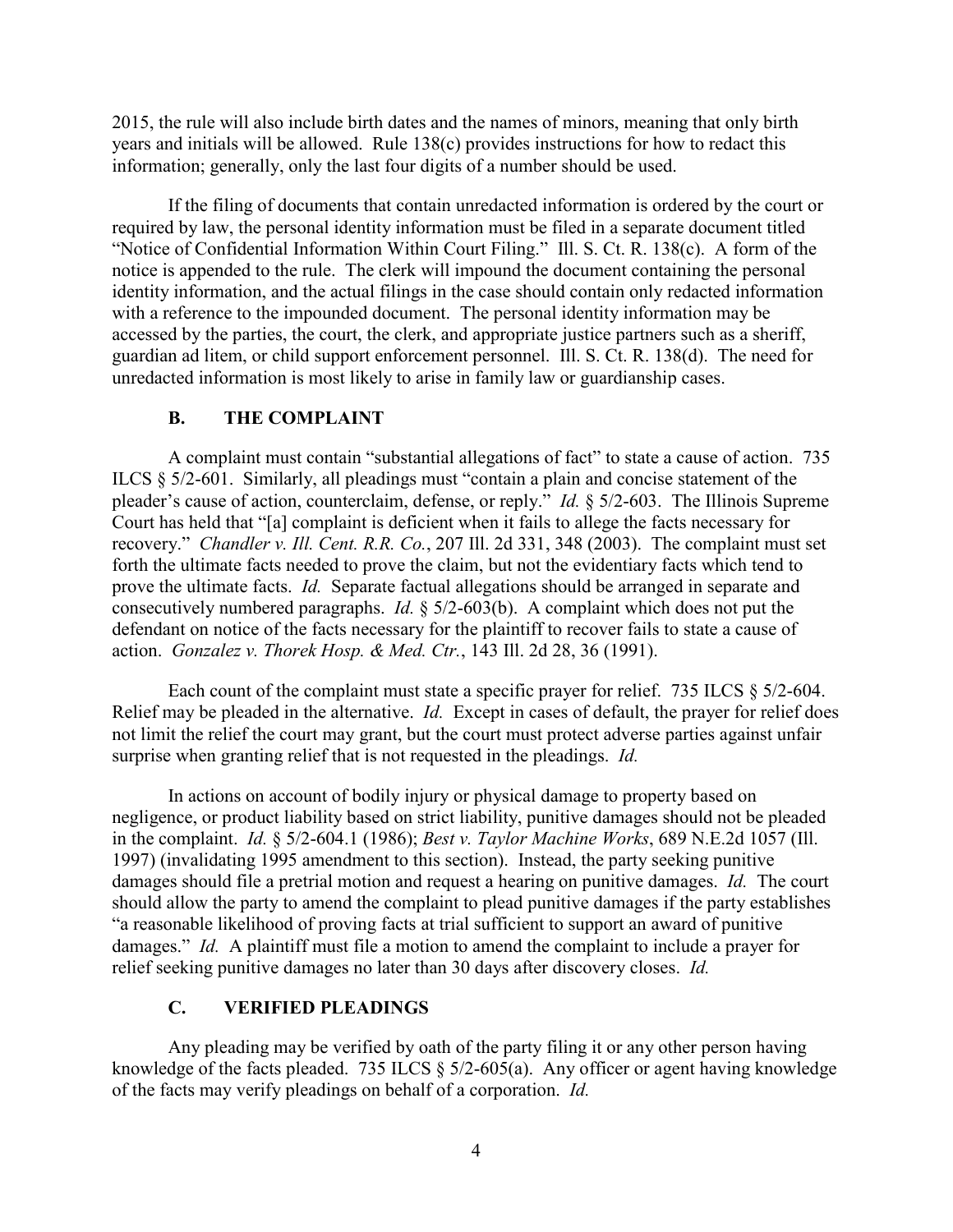If any pleading is verified, every subsequent pleading also must be verified, unless the court excuses verification. *Id.* Allegations contained in verified pleadings are deemed to be admissions of fact. *Winnetka Bank v. Mandas*, 202 Ill. App. 3d 373, 397 (1st Dist. 1990). Once a pleading has been verified, facts contained within it are judicial admissions that remain part of the record and are admissible against the pleading party, even if the pleading is subsequently amended. *Id.*

Specifically, the allegation of the execution or assignment of any written instrument is admitted unless denied in a verified pleading. 735 ILCS § 5/2-605(b). This rule does not apply if the court excuses verification of the pleadings. *Id.* If the party denying the execution or assignment of the instrument is not the party alleged to have executed or assigned the instrument, the party may deny on information and belief. *Id.*

#### **D. AFFIDAVIT REGARDING DAMAGES SOUGHT**

Illinois Supreme Court Rule 222(b) states: "Any civil action seeking money damages shall have attached to the initial pleading the party's affidavit that the total of money damages sought does or does not exceed \$50,000." If the damages sought do not exceed \$50,000, then Rule 222's limited and simplified discovery procedures apply. (*See* Section VI.E below.) The Rule further provides that if the damages sought do not exceed \$50,000: "Any judgment on such claim which exceeds \$50,000 shall be reduced posttrial to an amount not in excess of \$50,000." Ill. S. Ct. R. 222(b). The purpose of the Rule's affidavit requirement is to determine the proper court division and scope of discovery at the outset of the litigation. However, at least one court has applied Rule 222(b) broadly to require plaintiffs in all civil cases to file a Rule 222(b) affidavit with the complaint or risk having the defendant successfully move to reduce damages for any damages that a jury awards above \$50,000. *Grady v. Marchini*, 375 Ill. App. 3d 174, 178–79 (4th Dist. 2007).

#### **E. EXHIBITS**

If a claim or defense is based on a written instrument, such as a contract or a will, a copy of the instrument must be attached as an exhibit or recited within the pleading. 735 ILCS § 5/2- 606. If the instrument is not accessible to the pleader, the pleader must attach an affidavit to the pleading to that effect. *Id.*

#### **Key Distinction From Federal Practice:**

**Federal Rule of Civil Procedure 10(c) permits, but does not require, the incorporation of written instruments by attachment to pleadings. If an exhibit is attached to a pleading or motion, Federal Rule 10(c) makes that exhibit part of the pleading or motion for all purposes.** 

## **F. SERVICE OF PROCESS**

Illinois has rules that specifically address service of process on individuals, inmates, corporations, partnerships, and voluntary unincorporated associations. *See* 735 ILCS § 5/2-203 (individuals); *id.* § 5/2-203.1 (service by special order of court); *id.* § 5/2-203.2 (inmates); *id.*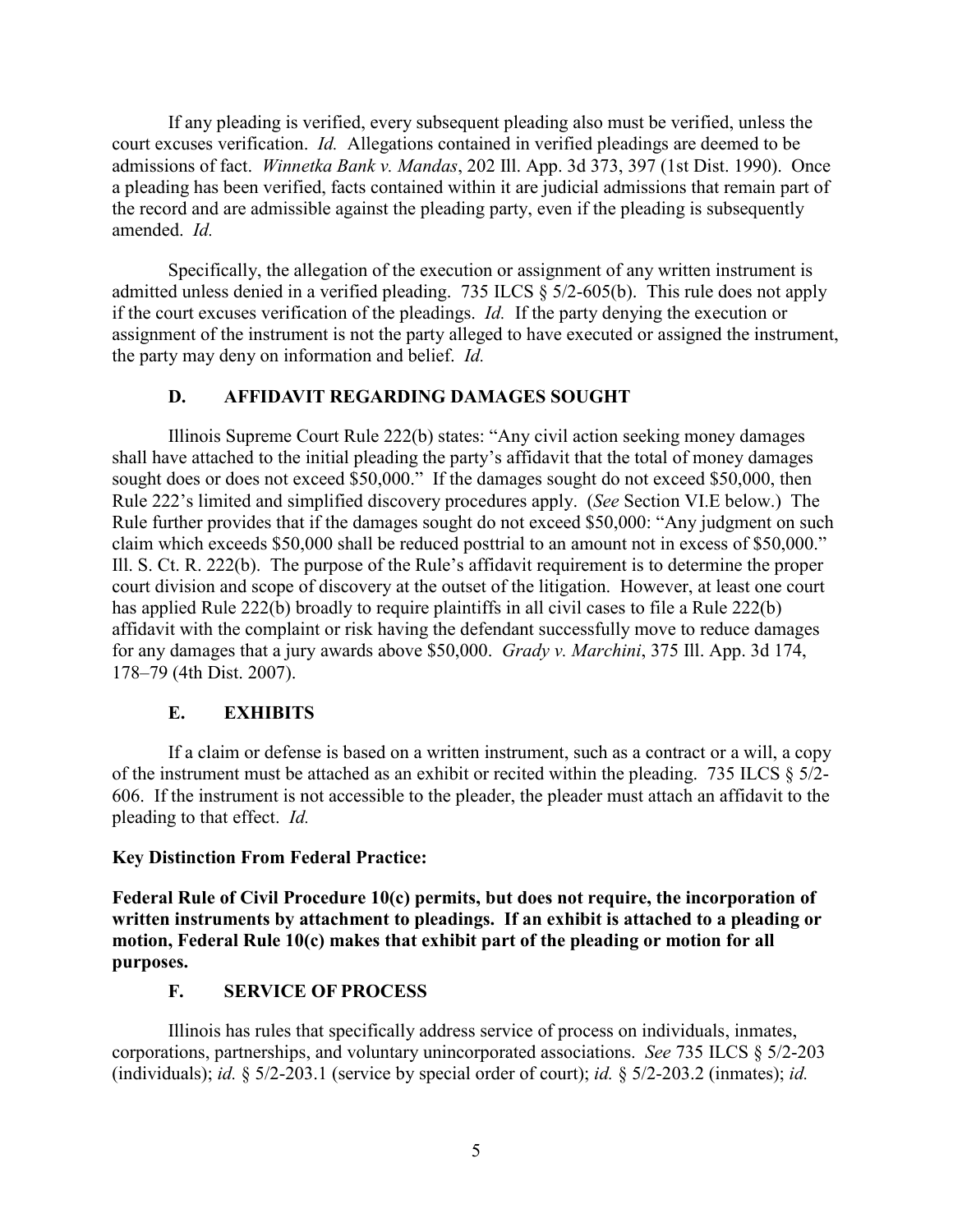§ 5/2-204 (private corporations); *id.* § 5/2-205 (partnerships and partners); *id.* § 5/2-205.1 (voluntary unincorporated associations); *id.* § 5/2-206 (service by publication).

A private corporation should be served by leaving a copy of the process with the corporation's registered agent or any officer or agent of the corporation found anywhere in the state. 735 ILCS § 5/2-204(1). A corporation may also be served "in any other manner now or hereafter permitted by law." *Id.* § 5/2-204(2).

Service upon an individual defendant must be made either by personal service or "abode" service. 735 ILCS § 5/2-203(a). Abode service is accomplished when the process server leaves a copy of the summons at the defendant's usual place of abode with someone age 13 or older who either lives in the home or is a member of the defendant's family. *Id.* The process server must also tell the person the contents of the summons and send a copy to the defendant through the mail. *Id.* The Illinois Court of Appeals recently clarified that a family member need not reside in the household in order to accept service; the statute allows service upon "some person of the family *or* a person residing there." *Cent. Mortg. Co. v. Kamarauli*, 2012 IL App (1st) 112353 ¶ 21(emphasis added).

A plaintiff in small claims court (which is available for tort and contract claims that do not exceed \$10,000) may request that the clerk of the court serve the defendant(s) by certified or registered mail in lieu of personal service. Ill. S. Ct. R. 281; Ill. S. Ct. R. 284. For each defendant to be served, the plaintiff must pay a fee of \$2 plus the cost of mailing and provide the clerk with a copy of the complaint and an original and copy of the summons containing an affidavit stating the defendant's last known mailing address. Ill. S. Ct. R. 284(a).

## **Key Distinction From Federal Practice:**

**Federal Rule of Civil Procedure 4(e)(2)(B) allows abode service by leaving a copy of the summons and complaint "at the individual's dwelling or usual place of abode with someone of suitable age and discretion** *who resides there;***" (emphasis added).** 

## **G. ANSWERING THE COMPLAINT**

## **i. Time to Appear and Answer**

Illinois Supreme Court Rule 181 governs appearances. Where the summons requires appearance within 30 days after service, the defendant has 30 days, excluding the date of service, within which to appear. Ill. S. Ct. R. 181(a). The defendant may make an appearance by filing an appearance, answering the complaint, or filing another appropriate motion within the 30-day period. *Id.*

If the defendant appears by filing a motion to dismiss, and the court denies that motion, the court then should direct the defendant to file an answer or another appropriate motion within a certain amount of time in its order denying the defendant's motion. *Id.* If the defendant appears in any other way, the defendant must file an answer or another appropriate motion on or before the last day on which the defendant is required to appear. *Id.*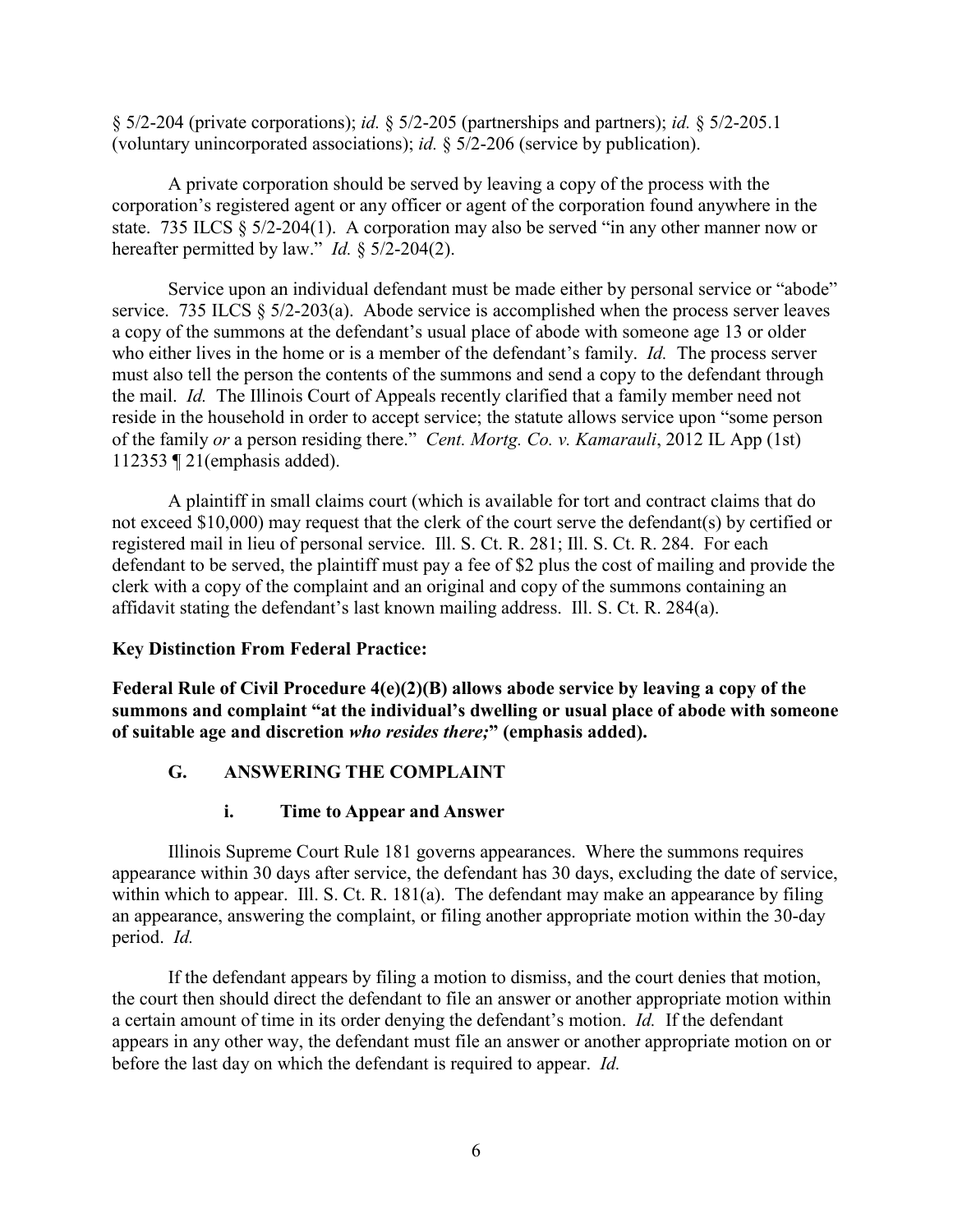If, instead, the summons requires the defendant to appear on a specific day, the defendant must appear in person or by attorney at the time and place specified in the summons, or the defendant can file a written appearance, answer, or motion in person or through an attorney before the time specified for appearance. Ill. S. Ct. R.  $181(b)(1)$ . A written appearance must state the address where service may be made. *Id.* If the defendant appears in court, the court should require the defendant to enter a written appearance. *Id.* If the defendant files a written appearance other than an answer or motion, the defendant will have 10 days after the day of its appearance within which to file an answer or motion, unless the court directs otherwise. *Id.*

The Illinois Court of Appeals recently clarified that if a party initially appears *pro se* but later retains counsel more than 30 days after receipt of service, counsel must seek leave to file an appearance. *J.P. Morgan Mortg. Acquis. Co. v. Straus*, 2012 IL App (1st) 112401 ¶ 15.

#### **ii. Waiver of Service**

If the defendant waives service, Section 2-213 of the Code of Civil Procedure provides the defendant 60 days from the date on which the request for waiver was sent, or 90 days from that date if the defendant resides outside the United States, to appear or serve an answer to the complaint. 735 ILCS § 5/2-213(c).

#### **iii. Denials**

Every allegation of a complaint must be specifically admitted or denied. 735 ILCS § 5/2-  $610(a)$ . Denials "must not be evasive, but must fairly answer the substance of the allegation denied." *Id.* § 5/2-610(c).

Generally, if an allegation is not explicitly denied, it is deemed admitted. *Id.* § 5/2- 610(b). This rule does not apply to allegations of damages. *Id.* The defendant may, in good faith, deny all allegations in a paragraph of the opposing party's pleading, or all the allegations that are not specifically admitted. Ill. S. Ct. R. 136.

If the defendant lacks knowledge sufficient to form a belief to admit or deny an allegation, the defendant must state this in its answer and file an accompanying affidavit swearing to its lack of knowledge. 735 ILCS § 5/2-610(b).

If only damages are contested, the defendant should state in its answer that it plans to contest only the issue of damages. *Id.* § 5/2-610(d).

#### **Key Distinction From Federal Practice:**

**In Illinois courts and in federal courts, a party may state that it lacks knowledge or information sufficient to form a belief about the truth of an allegation in its answer, and the statement will have the effect of a denial. 735 ILCS § 5/2-610(b); Fed. R. Civ. P. 8(b). The Illinois Code of Civil Procedure, however, requires the party to also file an affidavit swearing to its lack of knowledge, while Federal Rule of Civil Procedure 8(b) does not require an affidavit.**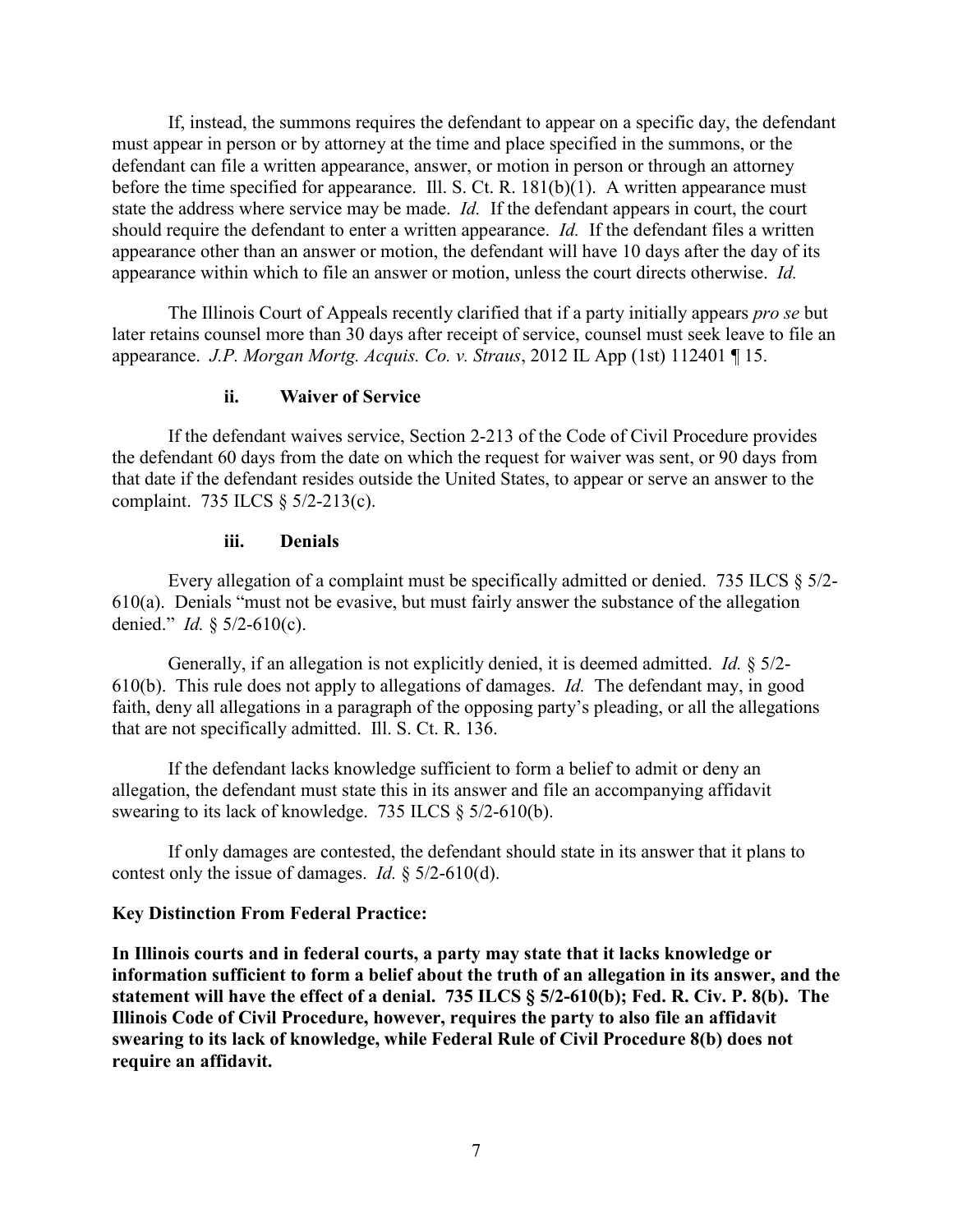#### **iv. Affirmative Defenses**

Section 2-613(d) of the Code of Civil Procedure outlines certain affirmative defenses that a party must raise in its answer to the complaint or reply to a counterclaim. 735 ILCS § 5/2- 613(d). The facts supporting the affirmative defense must be set forth in the answer, if they are not expressly stated in the complaint. *Id.*

These defenses include:

- payment;
- release;
- satisfaction;
- discharge;
- license;
- fraud:
- duress;
- estoppel;
- laches;
- statute of frauds;
- illegality;
- that the negligence of a complaining party contributed in whole or in part to the injury of which he complains;
- that an instrument or transaction is either void or voidable in point of law, or cannot be recovered upon by reason of any statute or by reason of nondelivery;
- want or failure of consideration in whole or in part;
- any other defense which by affirmative matter seeks to avoid the legal effect of or defeat a cause of action in whole or in part; and
- any ground or defense, whether affirmative or not, which, if not expressly stated in the pleading, would be likely to take the opposite party by surprise.

# *Id.*

Section 2-619 of the Code of Civil Procedure also provides guidance as to affirmative defenses. 735 ILCS § 5/2-619. (*See* Section V.I. below for further discussion.)

## **Key Distinction From Federal Practice:**

**Fact-pleading of affirmative defenses is required in Illinois state courts, pursuant to 735 ILCS § 5/2-613. In contrast, federal law allows for notice-pleading of affirmative defenses pursuant to Fed. R. Civ. P. 8.**

# **H. REPLIES TO ANSWERS AND AFFIRMATIVE DEFENSES**

A plaintiff may file a reply to defendant's answer within 21 days after the last day allowed for the answer to be filed. Ill. S. Ct. R. 182(a). However, if the answer contains affirmative defenses, the plaintiff must file a reply or the affirmative defenses are deemed admitted. 735 ILCS § 5/2-602.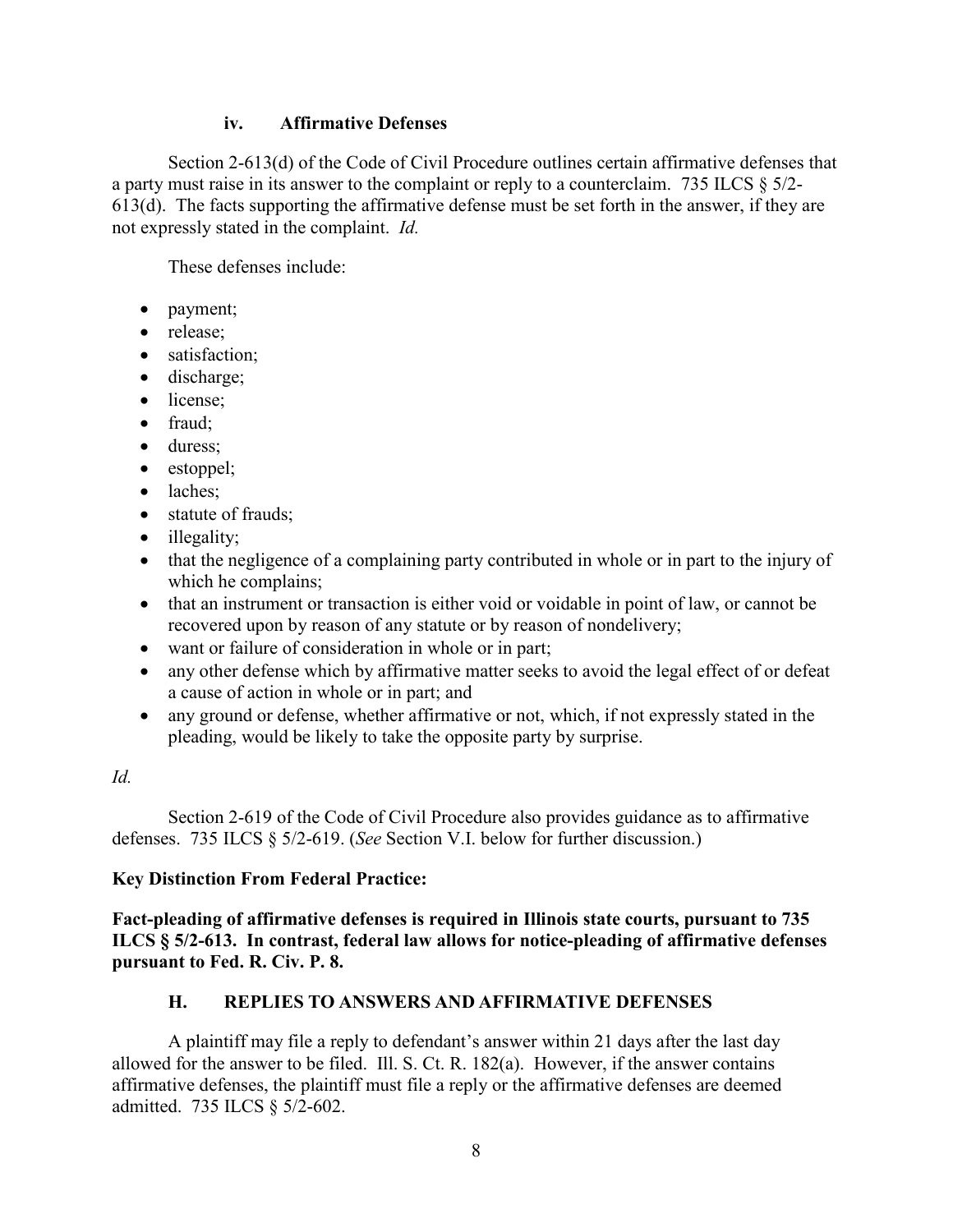#### **Key Distinction From Federal Practice:**

**In Illinois courts, a plaintiff must reply to affirmative defenses or they will be deemed admitted. In federal courts, a reply to affirmative defenses is not required and an affirmative defense to which no reply is filed is deemed denied.**

#### **I. COUNTERCLAIMS AND CROSS-CLAIMS**

Section 2-608 of the Code of Civil Procedure states that a counterclaim includes any claim by one or more defendants against one or more plaintiffs and any claim by one or more defendants against one or more co-defendants. 735 ILCS § 5/2-608(a). Both counterclaims and cross-claims in Illinois are referred to as counterclaims.

Counterclaims in Illinois are generally permissive, rather than compulsory. However, counterclaims are mandatory in certain circumstances, including when seeking setoff and, in some districts, when alleging legal malpractice in a dispute regarding legal fees. *MidAmerica Bank, FSB v. Charter One Bank, FSB*, 232 Ill. 2d 560, 574-75 (2009) ("A defendant is required to raise a claim for a setoff in the pleadings to give the plaintiff notice and an opportunity to defend against the claim."); *Kasny v. Coonen & Roth, Ltd.*, 395 Ill. App. 3d 870, 874 (2d Dist. 2009) ("at least in this district, the law is settled that [an attorney's claim for fees and the client's claim for malpractice] are the same cause of action, such that ordinarily a counterclaim is mandatory"). In addition, "if the defendant's claim involves the same operative facts as the plaintiff's claim, *res judicata* may bar the defendant from raising his or her claim in a subsequent action. . . . Specifically, *res judicata* bars a subsequent action only if successful prosecution of that action would in effect nullify the judgment entered in the initial action." *Oshana v. FCL Builders, Inc.*, 2013 IL App (1st) 120851, 1 38 (holding that the counterclaim was not barred by *res judicata*).

A counterclaim must be pleaded as part of the answer and must be designated as a counterclaim. 735 ILCS § 5/2-608(b). The court retains discretion to grant leave to file a counterclaim after the answer is served but will apply the test for amending pleadings under 735 ILCS § 5/2-616, considering the timeliness of the proposed counterclaim and whether other parties would be prejudiced or surprised by the proposed counterclaim. *Scentura Creations, Inc. v. Long*, 325 Ill. App. 3d 62, 72 (2d Dist. 2001) (holding that the trial court abused its discretion by denying the defendant leave to amend the pleadings to include a proposed counterclaim where there was no showing of prejudice or surprise by the proposed counterclaim); *Nat'l Educ. Music Co., Ltd. v. Rieckhoff*, 292 Ill. App. 3d 260, 263-64 (4th Dist. 1997) ("[A] party does not have an absolute right to file a counterclaim any time he wishes to do so and the timeliness of a request to amend a pleading may be considered by the trial court. . . . Also to be considered is whether other parties have been prejudiced or surprised.").

Counterclaims must be drafted in the same manner and with the same specificity as a complaint, but allegations set forth in other parts of the answer may be incorporated by specific reference. *Id.* § 5/2-608(c).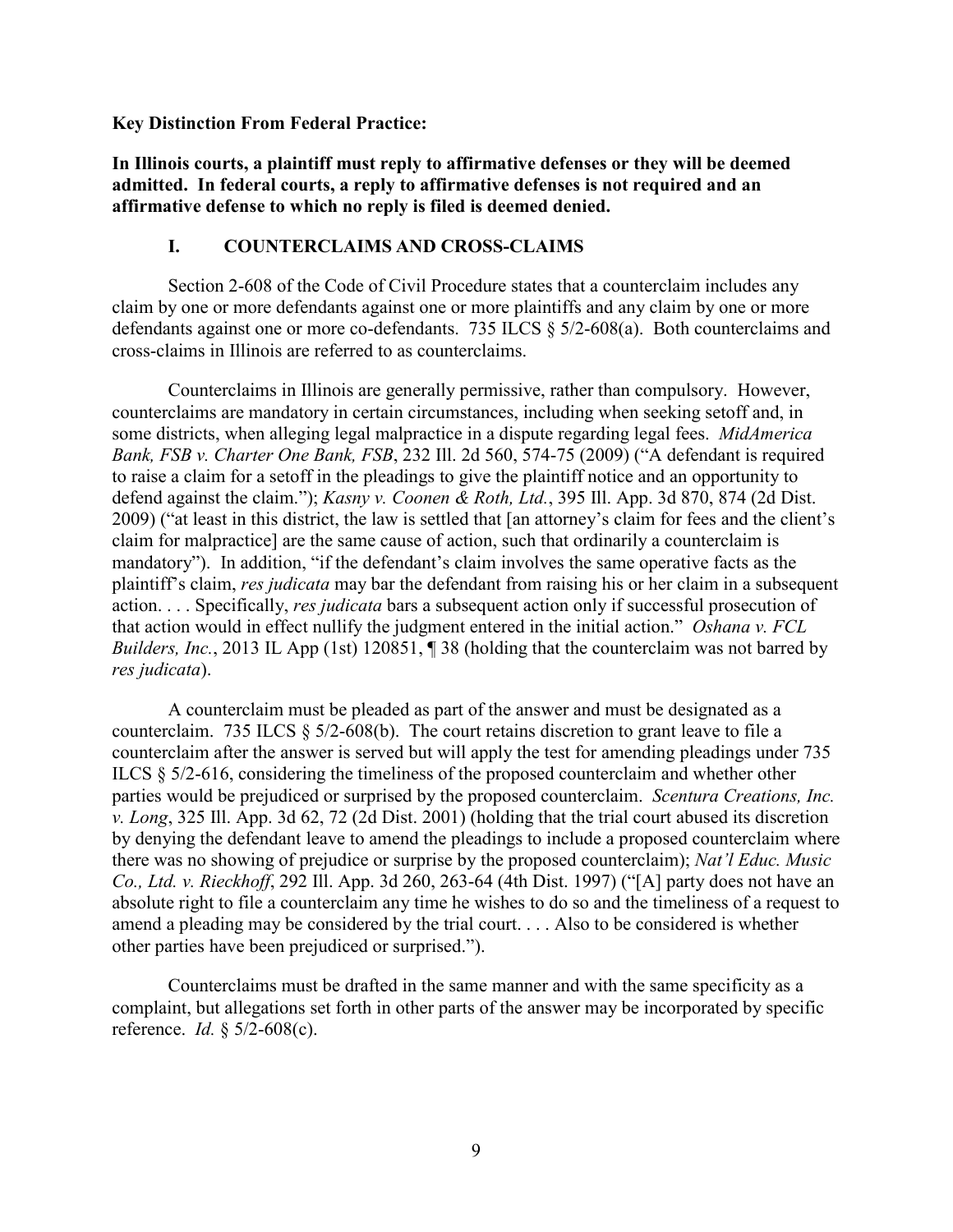**Key Distinctions From Federal Practice:**

**In Illinois courts, claims by a defendant against either a plaintiff or another defendant are referred to as counterclaims. In federal court, claims by a defendant against a plaintiff are referred to as counterclaims, and claims by a defendant against another defendant are referred to as cross-claims.**

**In Illinois courts, there are generally no compulsory counterclaims except in certain cases, such as when seeking setoff or, in legal fee disputes, when alleging legal malpractice. In federal courts, a claim that arises out of the same transaction or occurrence that is the subject matter of the opposing party's claim is compulsory; it must be stated as a counterclaim or it will be waived. Recent Illinois cases regarding** *res judicata***, such as**  *Oshana***, acknowledge that a counterclaim may be barred by** *res judicata* **in a subsequent action under a similar but higher standard,** *i.e.***, if successful prosecution of that action would nullify the judgment entered in the initial action.**

#### **J. REPLIES TO COUNTERCLAIMS**

The defendant to a counterclaim must answer the counterclaim consistent with the procedures for answering a complaint. 735 ILCS § 5/2-608(d). The answer to a counterclaim and any motions attacking a counterclaim must be filed within 21 days after the last day allowed for the filing of the counterclaim. Ill. S. Ct. R. 182.

## **K. THIRD-PARTY COMPLAINTS**

Third party proceedings are governed by Section 2-406 of the Code of Civil Procedure. 735 ILCS § 5/2-406. Within the time allowed for filing an answer, or with leave of court at any time, a defendant may bring a third-party complaint against a third party who is or may be liable to the defendant for all or part of the plaintiff's claim against it. *Id.* § 5/2-406(b). Responding to a third-party complaint follows the same procedure as responding to a complaint. *Id.* The thirdparty defendant may assert any defenses that it has to the third-party complaint or that the thirdparty plaintiff (the defendant) has to the plaintiff's claim and has the same right to file a counterclaim or third-party complaint. *Id.*

An action is commenced against the new party by filing the appropriate pleading against it, or the entry of an order naming the new party as a party. *Id.* § 5/2-406(c). Service of process for the new party has the same requirements as service upon a defendant at the origination of a lawsuit. *Id.*

#### **L. INTERVENTION**

Intervention is governed by Section 2-408 of the Code of Civil Procedure. 735 ILCS § 5/2-408. Any party may intervene as of right when: (1) intervention is allowed by statute; (2) the intervening party has an interest in the litigation that is not adequately represented by existing parties and the intervening party will or may be bound by the order or judgment in the lawsuit; or (3) the intervening party is "so situated as to be adversely affected" by distribution or disposition of property at issue in the lawsuit. 735 ILCS § 5/2-408(a).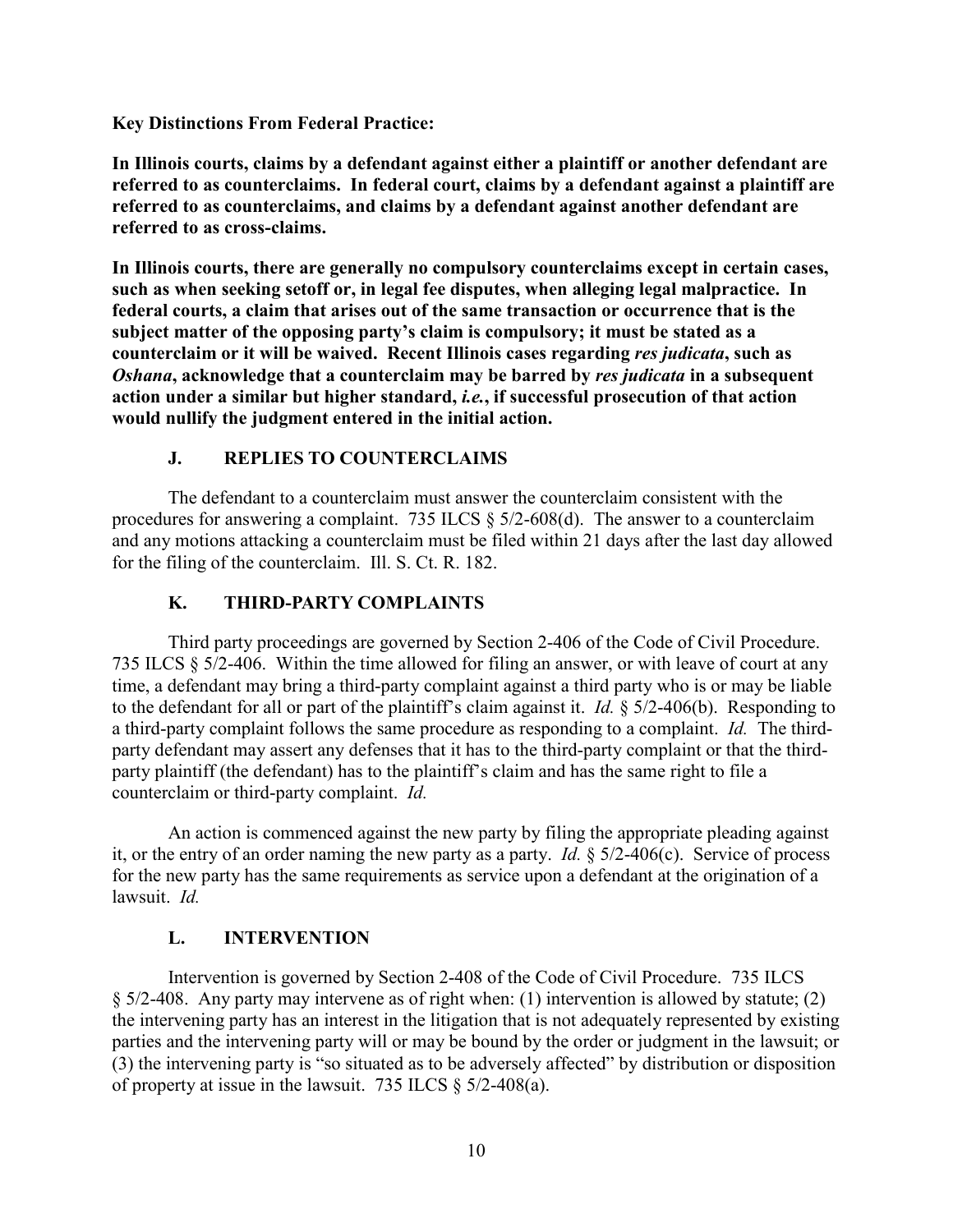A party may intervene at the court's discretion if: (1) a statute confers a conditional right to intervene; or (2) an intervening party's claim or defense shares a common question of law or fact with the lawsuit. *Id.* § 5/2-408(b). In considering a party's application for intervention, the court should consider "whether the intervention will unduly delay or prejudice the adjudication of the rights of the original parties." *Id.* § 5/2-408(e).

The State of Illinois may intervene in lawsuits challenging a constitutional provision, state statute, or state regulation if the court allows intervention. *Id.* § 5/2-408(c). Similarly, a municipality or governmental subdivision may intervene in lawsuits challenging the validity of an ordinance or regulation at the discretion of the court. *Id.* § 5/2-408(d).

A party seeking to intervene should file a petition with the court that establishes its grounds for intervening together with the initial pleading or motion which the party intends to file. *Id.* § 5/2-408(e).

#### **M. SANCTIONS FOR IMPROPER PLEADINGS OR OTHER FILINGS**

Pleadings must be signed by the attorney representing the party, or by the party itself if *pro se*. Ill. S. Ct. R. 137(a). The signature certifies that the attorney has read the pleading or motion and that the pleading or motion "to the best of his knowledge, information, and belief formed after reasonable inquiry it is well grounded in fact and is warranted by existing law or a good-faith argument for the extension, modification, or reversal of existing law, and that it is not interposed for any improper purpose." *Id.* If the pleading or motion is not signed, it should be stricken unless it is signed promptly after the omission is called to the attention of the party filing the pleading or motion. *Id.*

If the pleading or motion is signed in violation of Rule 137, the court upon motion or *sua sponte* may impose an appropriate sanction. *Id.* Motions for sanctions should be filed within 30 days of the entry of a final judgment, or within 30 days of the court's ruling on a timely-filed post-judgment motion. Ill. S. Ct. R. 137(b). The sanction may include an order to pay the other party's reasonable expenses incurred because of the filing of the pleading or motion, including reasonable attorney's fees. Ill. S. Ct. R. 137(a).

Rule 137(e) clarifies that an attorney may assist a self-represented person by drafting or reviewing a pleading without being required to sign the pleading. The attorney providing assistance may rely on the facts represented by the self-represented person unless the attorney knows those facts to be false. Ill. S. Ct. R. 137(e).

In the past, a common-law rule known as the "nullity rule" provided that any pleading drafted or signed by a non-attorney on behalf of a corporation was null and void as an unauthorized practice of law. The Illinois Supreme Court, however, recently held that "there is no automatic nullity rule." *Downtown Disposal Servs. v. City of Chi.*, 2012 Ill 112040 ¶ 31. Instead, courts must use discretion and consider the individual circumstances — if the corporation acts diligently in obtaining counsel and fixing the mistake, and the non-attorney's participation was minimal, nullity is not appropriate. *Id.*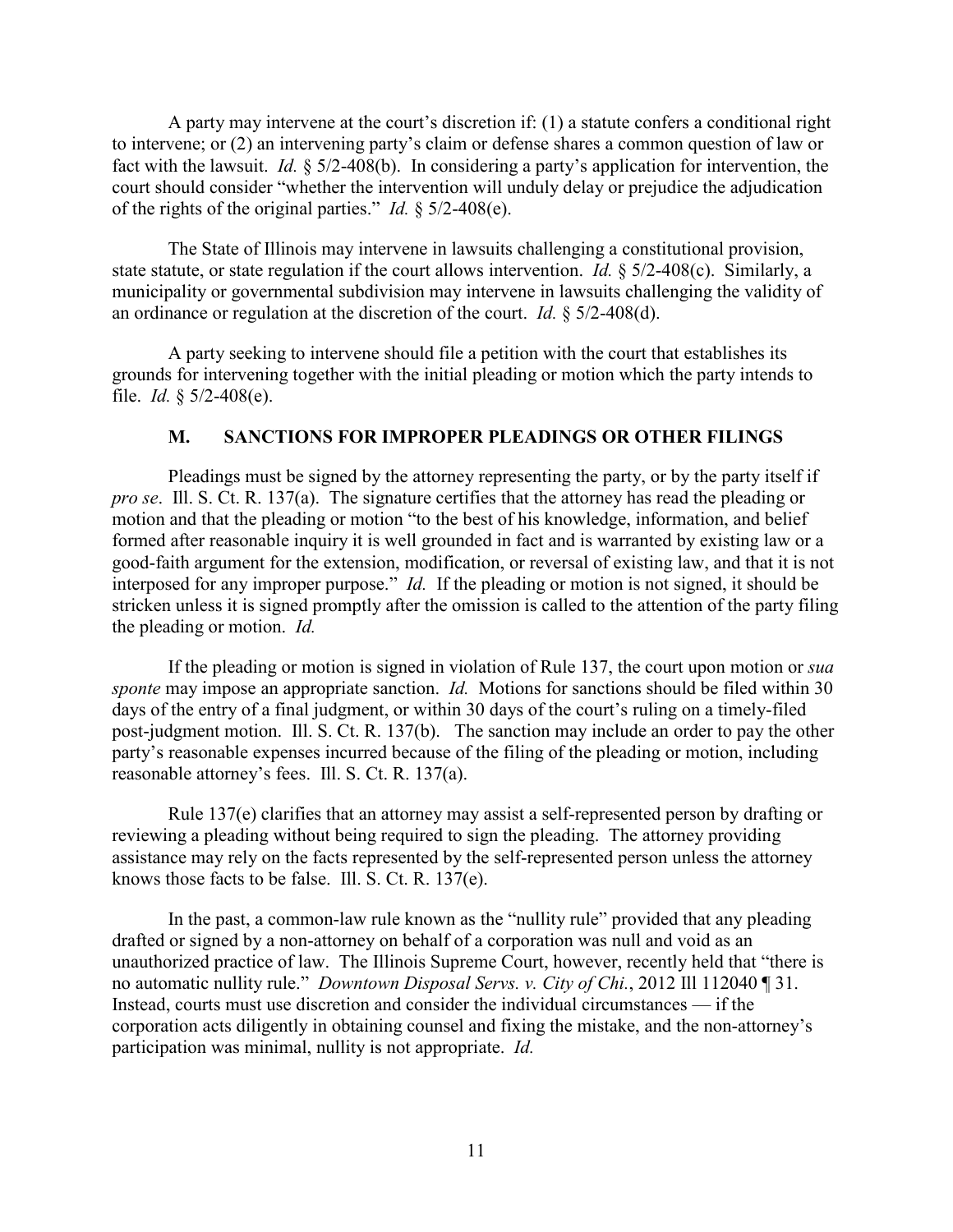## **V. MOTIONS**

#### **A. DEADLINES AND FORM OF MOTIONS**

Parties should check the local rules of their circuit court and judge's standing orders or individual practices to determine the deadlines for responding to motions and filing a reply brief, as well as any requirements regarding the form and content of motions and notices for motions. For example, Cook County Circuit Court Rule 2.1(d) provides that for motions other than discovery motions, a responding party has 28 days to respond to a motion and the moving party has 10 days to reply.

## **B. MOTION FOR SUBSTITUTION OF JUDGE**

Section 5/2-1001 of the Code of Civil Procedure governs substitution of judges. 735 ILCS § 5/2-1001. Motions for substitution of a judge may be made for involvement in the action, cause, as a matter of right, or in contempt proceedings. *Id.* § 5/2-1001(a). A party may move for substitution for cause at any time by filing a petition that asserts the specific allegations that justify substitution. 735 ILCS  $\S$  5/2-1001(a)(3).

#### **i. Involvement of Judge**

A motion for substitution of the judge may be brought based on the judge being a party or "interested" in the action, the judge's testimony being material to either party; or the judge acting as counsel to either party in connection with the subject matter of the action. *Id.* § 5/2-  $1001(a)(1)$ .

## **ii. As a Matter of Right**

A motion for substitution as a matter of right is more commonly used than a motion for cause. Each party is entitled to one substitution of a judge without cause as a matter of right. *Id.* § 5/2-1001(a)(2)(i)-(ii); *see Aussikier v. City of Bloomington*, 355 Ill. App. 3d 498, 502 (4th Dist. 2005). Where there are multiple plaintiffs, each plaintiff may separately move for substitution as a matter of right. *Aussikier*, 355 Ill. App. 3d at 502. Similarly, each individual defendant in a multiple defendant action has an independent right to one substitution. *Beahringer v. Hardee's Food Sys., Inc.*, 282 Ill. App. 3d 600, 601 (5th Dist. 1996). Those rules apply even where the same counsel represents more than one plaintiff or defendant. *Id.*

The motion must be filed before the judge has ruled on any substantial issue in the case and will be heard by the judge who the party seeks to substitute. *Id.*  $\frac{5}{2}$ -1001(a)(2)(i)-(ii). A party who has not filed an appearance in a case and who has not been found in default may still obtain a substitution as a matter of right, even if its motion is filed after the judge has ruled on a substantial issue in the case. *Id.*  $\S 5/2-1001(a)(2)(iii)$ .

Illinois courts have differing opinions as to what constitutes a substantial ruling that precludes substitution. A substantial ruling is any decision that "directly relates to the merits of the case." *Rodisch v. Commacho-Esparza*, 309 Ill. App. 3d 346, 350–51 (2d Dist. 1999). Where a judge recommends a settlement agreement or rules on minor pretrial discovery issues, substitution as a matter of right will probably be allowed. *Rodisch*, 309 Ill. App. 3d at 351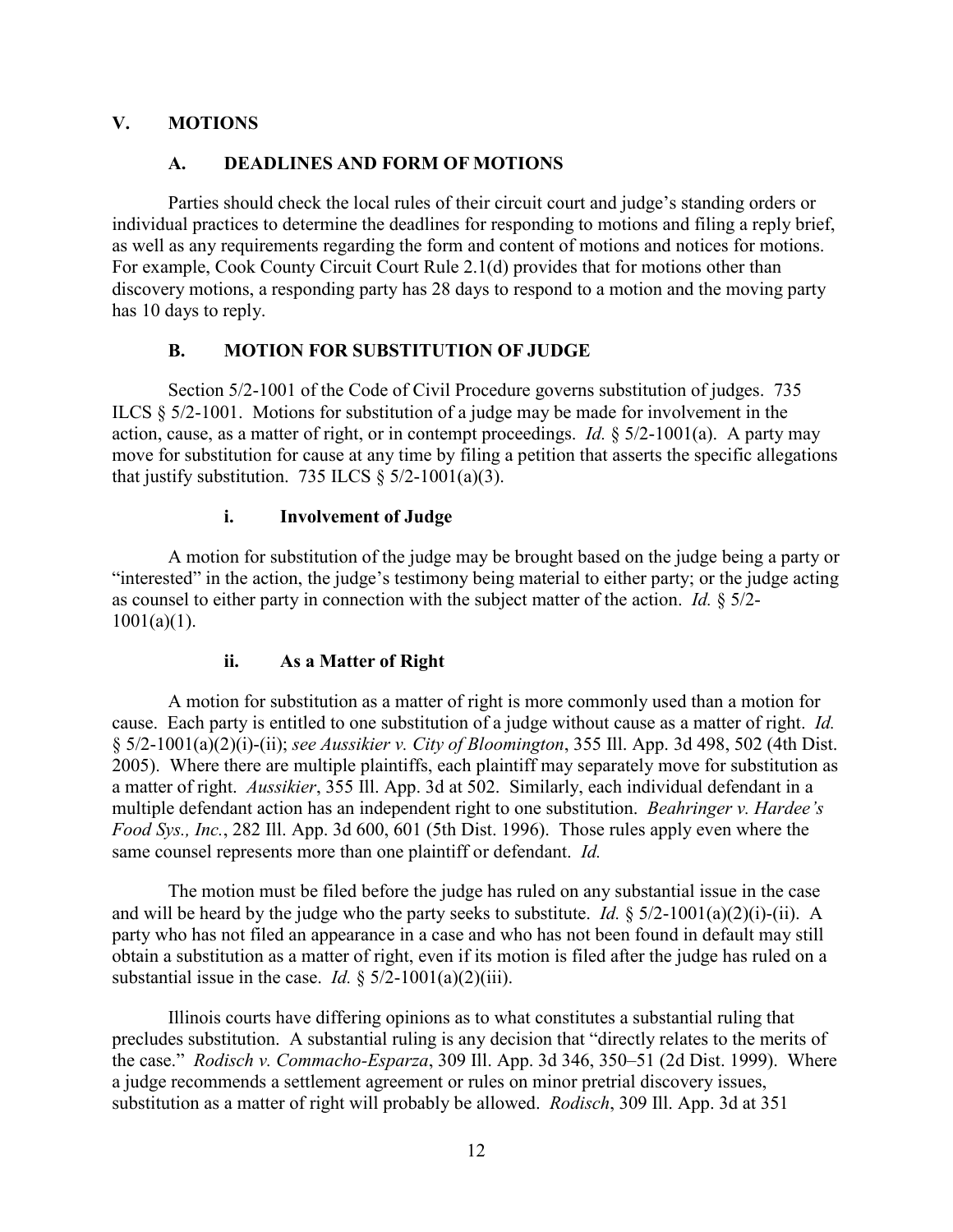(holding that plaintiff's motion for substitution of judge was improperly denied where the judge had held a pretrial conference and made a recommendation regarding settlement); *Becker v. R.E. Cooper Corp.*, 193 Ill. App. 3d 459, 463 (3d Dist. 1990). Nonetheless, substitution as a matter of right will probably be denied when the judge's rulings involve interpretation of an Illinois Supreme Court rule or reveal the judge's position on the admissibility of evidence. *In re Estate of Hoellen*, 367 Ill. App. 3d 240, 246 (1st Dist. 2006).

However, some Illinois courts have held that even if the judge has not ruled on any substantive issue, the court may prohibit substitution once litigants have "tested the waters" because they had the opportunity to determine the judge's position on the issues during pretrial proceedings. *In re Estate of Hoellen*, 367 Ill. App. 3d at 246; *In re Estate of Gay*, 353 Ill. App. 3d 341, 344 (3d Dist. 2004). Other courts have rejected this approach and more strictly followed the substantive ruling requirement of Section 2-1001. *Rodisch*, 309 Ill. App. 3d at 351; *Ill. Licensed Beverage Ass'n v. Advanta Leasing Servs.*, 333 Ill. App. 3d 927, 933 (4th Dist. 2002).

In 2013, the Fourth District Appellate Court expressly rejected the "test the waters" doctrine and held that "it is no longer an appropriate judicial supplement to the substitution-ofjudge analysis." *Schnepf v. Schnepf*, 2013 IL App (4th) 121142, ¶ 30. The appellate court explained that the "test the waters" doctrine is inconsistent with the requirement that section 2-  $1001(a)(2)$  be liberally construed, that it is unnecessary to prevent judge shopping, and that it allows a judge to "extinguish . . . a party's 'absolute' right to substitution without cause." *Id.* ¶¶ 53–55.

#### **iii. As a Matter of Cause**

Each party is also entitled to move for substitution as a matter of cause. 735 ILCS  $\S 5/2$ - $1001(a)(3)(i)$ . To move for substitution as a matter of cause, a party must file a petition setting forth the cause for substitution and praying for a substitution of judge. *Id.* § 5/2-1001(a)(3)(ii). The petition must be verified by the affidavit of the moving party. *Id.* § 5/2-1001(a)(3)(ii). A judge who is not named in the petition will conduct a hearing to determine whether cause for substitution exists. 735 ILCS  $\S$  5/2-1001(a)(3)(iii). A judge is presumed to be impartial, and the party moving for substitution carries a difficult burden to show actual prejudice caused by personal bias stemming from an extrajudicial source and prejudicial trial conduct. *In re Marriage of Petersen*, 319 Ill. App. 3d 325, 339 (1st Dist. 2001), *aff'd in part, rev'd in part*, 2011 Ill. 110984.

## **iv. In Contempt Proceedings**

A defendant in a contempt proceeding arising from the defendant's attack on the character or conduct of a judge arising otherwise in open court and who fears he or she will not receive a fair and impartial trial before that judge may move for substitution. 735 ILCS § 5/2-  $1001(a)(4)$ .

## **C. MOTION TO CHALLENGE PERSONAL JURISDICTION**

To challenge personal jurisdiction, a party may file a motion to dismiss or a motion to quash service of process. 735 ILCS  $\S$  5/2-301(a). Prior to the filing of any pleading or motion other than a motion for an extension of time to answer or otherwise appear, a party may object to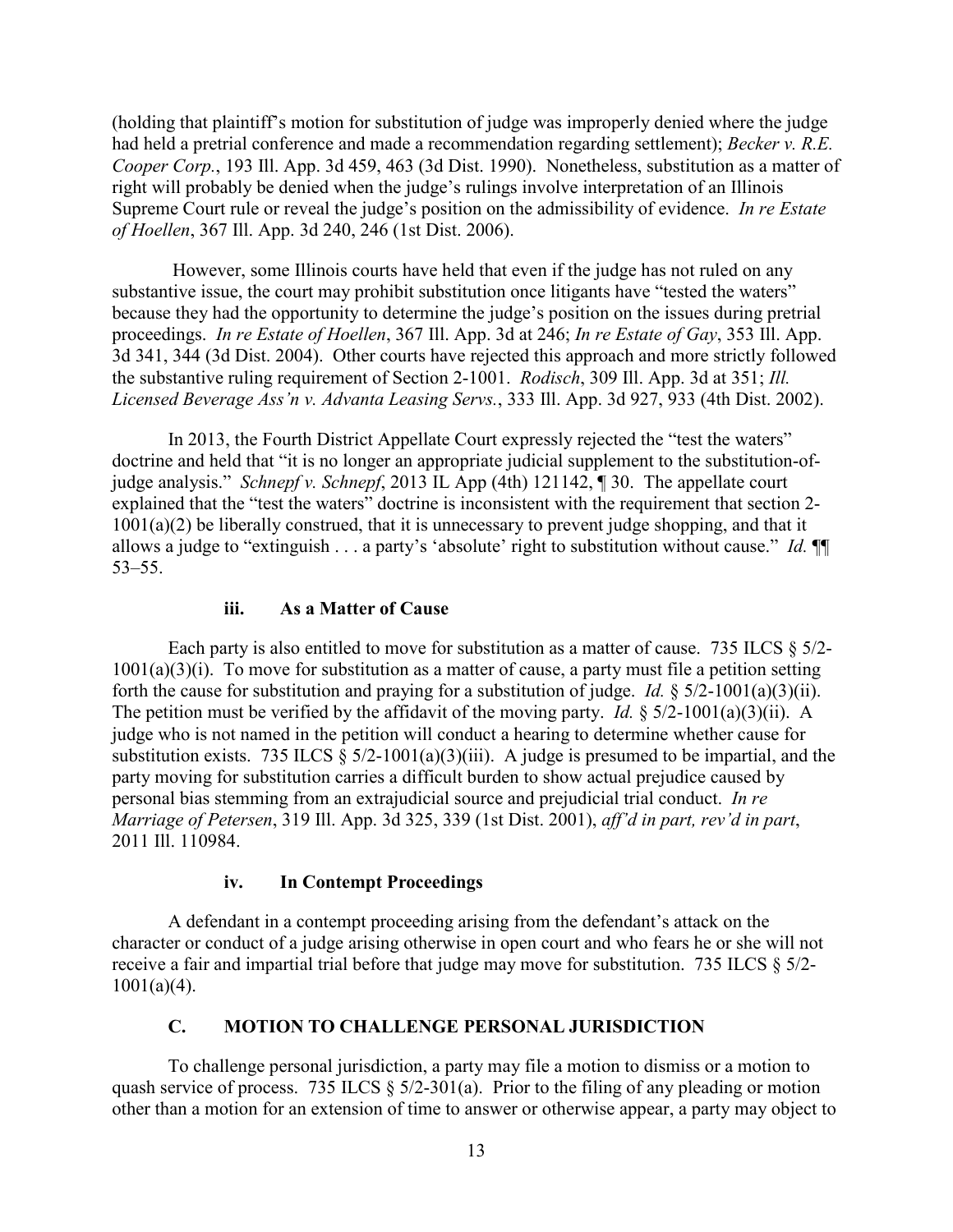personal jurisdiction for insufficient service of process or on the ground that the party is not subject to the court's jurisdiction. *Id.* These motions may be filed separately or as part of a combined motion pursuant to Section 2-619.1 of the Code of Civil Procedure. *Id.*; 735 ILCS  $§$  5/2-619.1.

If the facts that support a motion to dismiss or to quash are not apparent from the face of the pleadings, the motion must be supported by an affidavit that sets forth the bases for the motion. *Id.* § 5/2-301(a). The affidavits must assert the personal knowledge of the affiant, and set forth the particular facts of the claim or defense. Ill. S. Ct. R. 191. Certified copies of any documents upon which the affiant relies should be attached to the affidavit. *Id.* The affidavit should contain facts admissible into evidence and should affirmatively show that the affiant, if sworn as a witness, can testify to them. *Id.*

A party waives any objection to personal jurisdiction if it files a responsive pleading or motion (other than a motion for extension of time to answer or otherwise plead) prior to filing a motion challenging personal jurisdiction. 735 ILCS § 5/2-301(a-5).

The court should rule on an objection to personal jurisdiction without considering the merits of the underlying claim. *Id.* § 5/2-301(b). If the court denies the motion to dismiss or to quash service, the moving party may still raise any objection or defense which it might otherwise have made. *Id.*

A party waives its objection to personal jurisdiction by taking part in any further proceedings after the court rules against its objection. *Id.* § 5/2-301(c).

## **D. MOTION TO CHALLENGE VENUE**

To challenge venue, a defendant must file a motion to transfer to a proper venue. 735 ILCS § 5/2-104(b). Section 2-101 of the Code of Civil Procedure provides the venue requirements:

[E]very action must be commenced (1) in the county of residence of any defendant who is joined in good faith and with probable cause for the purpose of obtaining a judgment against him or her and not solely for the purpose of fixing venue in that county, or (2) in the county in which the transaction or some part thereof occurred out of which the cause of action arose.

## *Id.* § 5/2-101.

For venue purposes, a private corporation organized in Illinois or a foreign corporation authorized to transact business in Illinois is a resident of any county in which it has its registered office or other office or is doing business. *Id.* § 5/2-102(a). A partnership is a resident of any county in which any partner resides or in which the partnership has an office or is doing business. *Id.* § 5/2-102(b). A voluntary unincorporated association is a resident of any county in which the association has an office or, if on due inquiry no office can be found, in which any officer of the association resides. *Id*. § 5/2-102(c).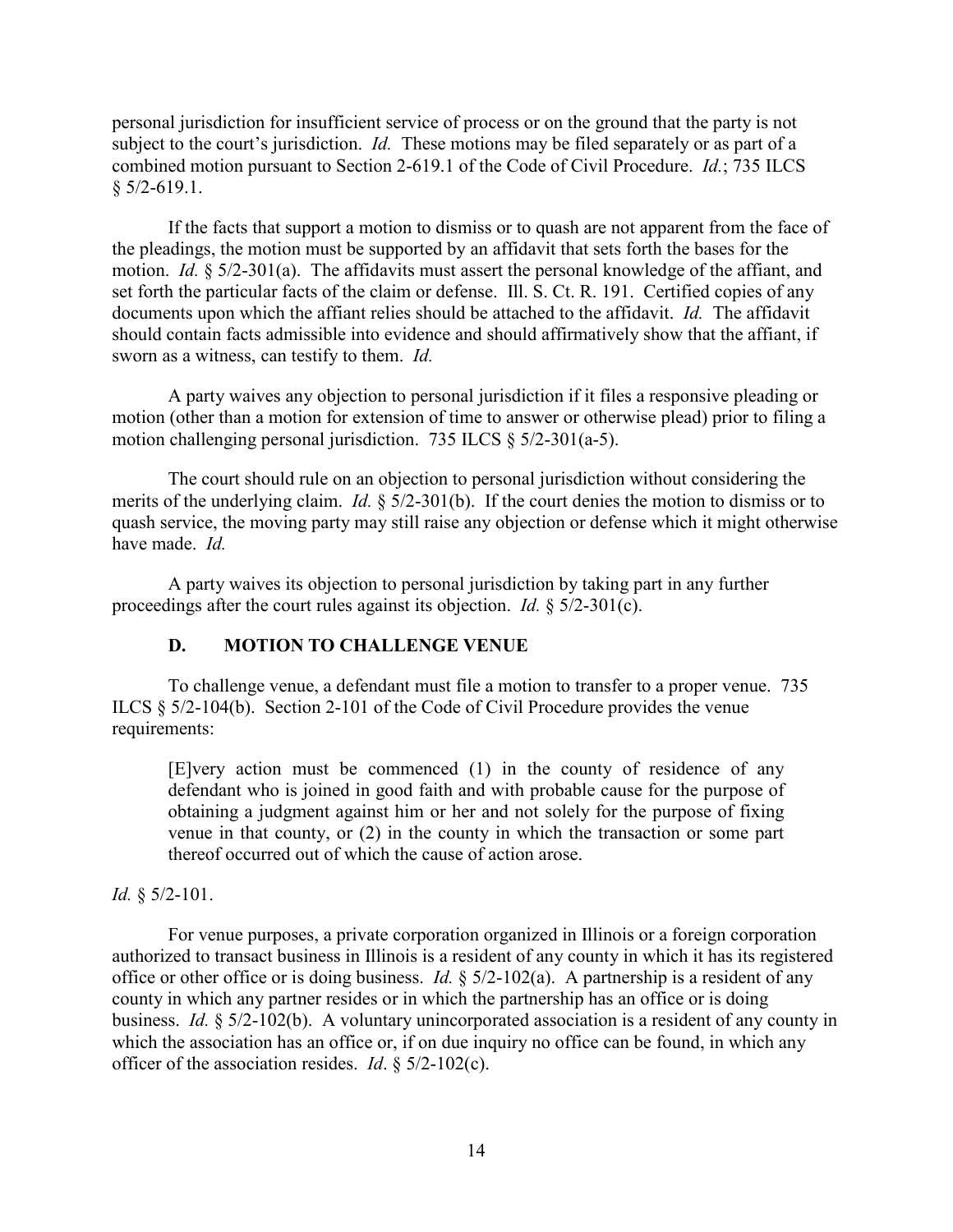In considering a motion to transfer venue, the trial court must review the facts in the case and determine whether the venue statute is satisfied. *Corral v. Mervis Indus.*, 217 Ill. 2d 144, 154 (2005). The defendant bears the burden to prove that the plaintiff's venue selection was improper by setting forth specific facts that demonstrate a clear right to relief. *Id.* at 155.

The defendant waives its objection to venue unless it files a motion to transfer on or before the date on which the defendant is required to appear, or within any additional time that the court grants the defendant to answer the complaint. 735 ILCS  $\S$  5/2-104(b). But, if a defendant upon whose residence venue depends is dismissed upon motion of plaintiff, the remaining defendant may then move to transfer as though the dismissed defendant had not been a party. *Id.*

The plaintiff pays the costs for the transfer. *Id.* § 5/2-107. If the court finds that the plaintiff fixed the venue in bad faith and without probable cause, the court may order the plaintiff to pay reasonable expenses incurred by the defendant in moving to transfer, including reasonable attorney's fees. *Id.*

## **E. MOTION TO DISMISS OR TRANSFER FOR FORUM NON CONVENIENS**

A motion to dismiss or transfer an action on the grounds of *forum non conveniens* must be filed within 90 days after the last day allowed for the defendant to answer the complaint. Ill. S. Ct. R. 187(a). Hearings on these motions should be scheduled to allow the parties enough time to conduct discovery on issues of fact relevant to the convenience of the forum or the availability of an alternate forum. Ill. S. Ct. R. 187(b). Motions to dismiss or transfer for *forum non conveniens* should be supported and opposed with affidavits. *Id.*

*Forum non conveniens* is an equitable doctrine that calls for considerations of "fundamental fairness" and "effective judicial administration." *Certain Underwriters at Lloyd's London*, *v. Ill. Cent. R.R. Co.*, 329 Ill. App. 3d 189, 195 (2d Dist. 2002). A trial court may decline jurisdiction and instead direct that the matter proceed in a different forum if litigating the case in that forum "would better serve the ends of justice." *Id.* When ruling on a *forum non conveniens* motion, the trial court must consider the totality of circumstances to determine whether the defendant has proved that the private and public interest factors weigh in favor of transfer of forum. *Id.* at 196. The private interest factors are: "(1) the convenience of the parties; (2) the relative ease of access to sources of testimonial, documentary, and real evidence; and (3) all other practical problems that may make the trial of a case easy, expeditious, and inexpensive . . . ." *Id.* The public interest factors are: "(1) the interest in deciding localized controversies locally; (2) the unfairness of imposing the expense of a trial and the burden of jury duty on residents of a county with little connection to the litigation; and (3) the administrative difficulties presented by adding further litigation to court dockets in already congested fora." *Id.* A final consideration is the forum in which the plaintiff filed the complaint, a factor which is given less deference if neither the plaintiff's residence nor the location of the accident of injury is in the chosen forum. *Id*.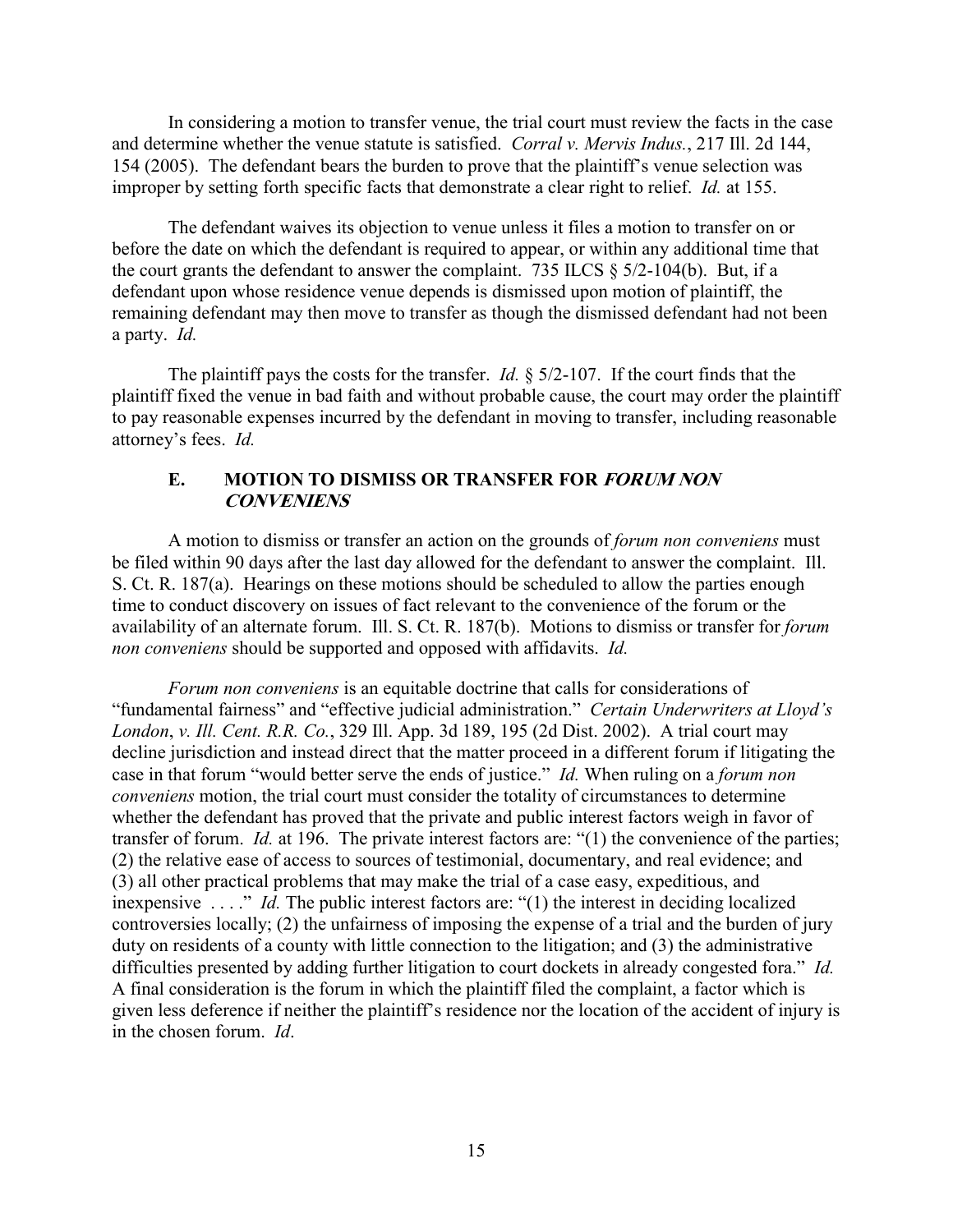Illinois Supreme Court Rule  $187(c)(1)$  provides that costs attending a transfer, together with the filing fee in the transferee court, shall be paid by the party or parties who applied for the transfers.

## **F. BILL OF PARTICULARS**

Within the time a party is required to respond to a pleading, the party may file and serve a notice demanding a bill of particulars. 735 ILCS § 5/2-607(a). A bill of particulars may be demanded when a pleading lacks detail to which the responding party is entitled. *Id.* The notice should point to specific defects in the pleading and identify the information the responding party is seeking. *Id.* A party may also choose to file a motion for a more definite pleading under 735 ILCS § 5/2-615(a).

For example, in *Hemingway v. Skinner Engineering Co.*, 117 Ill. App. 2d 452, 460–61 (2d Dist. 1969), the defendant demanded and the plaintiff filed a bill of particulars to supplement the bare allegations of the complaint for breach of contract. The bill of particulars included specific allegations regarding the services that the plaintiff rendered, the dates and hours when the plaintiff worked and when the plaintiff furnished the materials for the work, and numerous written memoranda exchanged between the plaintiff and the defendant regarding the terms of their agreement. *Id.*

If the pleading party does not believe the requesting party is entitled to the information, the pleading party may move the court to strike or modify the request for a bill of particulars. 735 § 5/2-607(d). Otherwise the pleading party will have 28 days to file a bill of particulars, and the responding party will have 28 days after receiving the bill of particulars to respond. *Id.* § 5/2-607(a). If the pleading party does not file and serve a bill of particulars within 28 days or if the bill of particulars is insufficient, the responding party may move to strike the pleading. *Id.* § 5/2-607(b). If the court does not strike the pleading, it may allow more time to file the bill of particulars or require a more particular pleading to be filed and served. *Id.*

If the bill of particulars in an action based on a contract contains the statement of items of indebtedness and is verified by oath, the items of the bill are admitted except to the extent the opposing party files an affidavit specifically denying them and facts to support the denial. *Id.*  $§$  5/2-607(c).

#### **G. MOTION TO CONSOLIDATE OR SEVER CLAIMS**

Consolidation or severance of cases may be allowed "whenever it can be done without prejudice to a substantial right." 735 ILCS § 5/2-1006.

The trial court has discretion to sever the issues where the substantial rights of litigants may be prejudiced during the course of the trial. *Mount v. Dusing*, 414 Ill. 361, 367 (1953). Or, the trial court may sever issues for purposes of administrative convenience. *Id.*

Consolidation serves "to expedite the resolution of lawsuits, conserve the court's time, avoid duplicating efforts, and save unnecessary expenses." *J.S.A. v. M.H.*, 384 Ill. App. 3d 998, 1004–1005 (3d Dist. 2008) (citing *Peck v. Peck,* 16 Ill. 2d 268, 276 (1959)). Consolidation may be proper where cases are the same in nature, arise from the same acts, involve the same issues,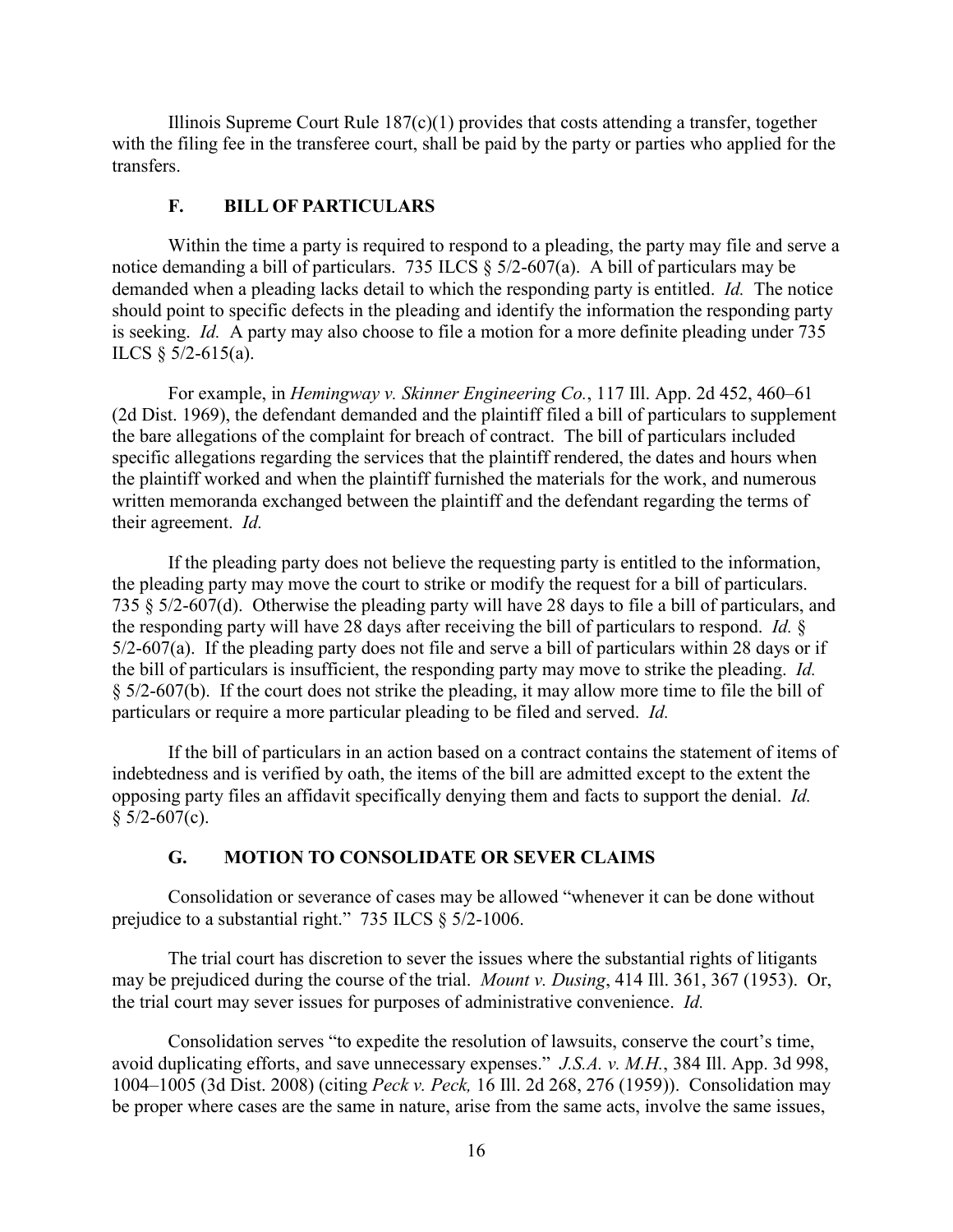and depend on the same evidence. *Id.* at 1005 (citing *LaSalle Nat'l Bank v. Helry Corp.,* 136 Ill. App. 3d 897, 905 (1st Dist. 1985)).

# **H. MOTION FOR VOLUNTARY DISMISSAL**

At any time before trial or hearing begins, the plaintiff may move to voluntarily dismiss the action without prejudice. 735 ILCS  $\S$  5/2-1009(a). The plaintiff must provide the defendant with reimbursement of costs before the matter may be dismissed pursuant to Section 2-1009. *Id.* If an action is voluntarily dismissed without prejudice under Section 2-1009, the plaintiff may refile the case within one year. *Id.* § 5/13-217. A voluntary dismissal does not dismiss any pending counterclaims or third-party complaints. *Id.* § 5/2-1009(d).

If another motion has been filed before the plaintiff moves to voluntarily dismiss, and a favorable ruling on the motion would dispose of the case, the court may adjudicate the earlier motion first. *Id.* § 5/2-1009(b).

After the trial or hearing begins, the plaintiff may move to voluntarily dismiss only if (1) the parties stipulate to dismissal, or (2) the plaintiff files a motion, supported by affidavit, that specifies the grounds for dismissal. *Id.* § 5/2-1009(c).

Note that Code of Civil Procedure Section 5/13-217 bars a plaintiff from twice voluntarily dismissing a complaint and re-filing a similar complaint under the "single re-filing" rule. *See Flesner v. Youngs Dev. Co.*, 145 Ill.2d 252 (1991).

# **I. PRE-ANSWER MOTION TO DISMISS**

Motions to dismiss are governed by three provisions of the Code of Civil Procedure: 735 ILCS §§ 5/2-615, 2-619, and 2-619.1. A motion to dismiss under Section 2-615 may be based on defects within the pleading itself, while a motion to dismiss under Section 2-619 allows the defendant to go beyond the plaintiff's allegations and present other affirmative defenses pursuant to nine grounds provided by the statute that may defeat the plaintiff's claims. Or, a combined motion may argue for the dismissal of plaintiff's claims pursuant to Section 2-615, Section 2- 619, and Section 2-1005 (summary judgment), together in one single motion. *Id.* § 5/2-619.1. Such a combined motion, however, must clearly specify which part of the motion relies on each section. *Id.*

## **i. Time for Filing and Proof of Service**

A defendant may make his, her, or its appearance by filing a motion within the 30-day period within which the defendant is required to appear. Ill. S. Ct. R. 181(a). The 30-day period is computed from, but not including, the day the summons is left with the defendant or its authorized agent, and not the day the summons is mailed. *Id.* If the summons requires the defendant to appear on a certain date, the defendant may file a motion on or before the specified time for appearance. *Id.*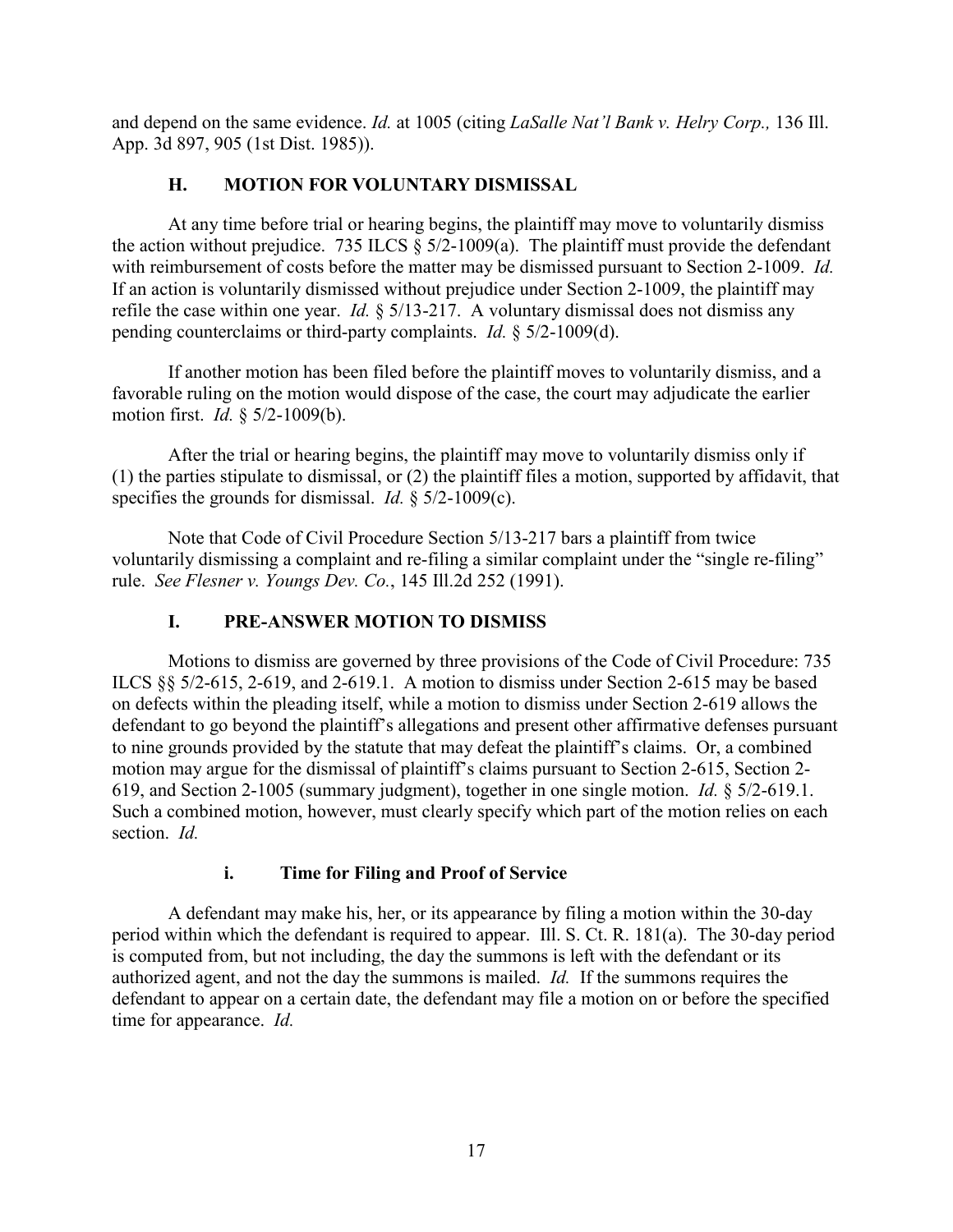#### **ii. 2-615 Motion to Dismiss**

A Section 2-615 motion argues that the plaintiff has not alleged a set of facts, under any circumstances, that would entitle him or her to relief. *Marshall v. Burger King Corp.*, 222 Ill. 2d 422, 429 (2006). In ruling on a Section 2-615 motion, the court will accept as true all well-pled allegations, liberally construe those allegations, and draw all reasonable inferences in the plaintiff's favor. *Id.* at 429. Often, the court will allow for amendment of the pleadings to correct the defect. 735 ILCS § 5/2-616.

In addition, the court may only consider the allegations in the complaint, admissions in the record, and any matters of which the court may take judicial notice. *Mt. Zion State Bank & Trust v. Consol. Commc'n, Inc.*, 169 Ill. 2d 110, 115 (1995). Illinois requires fact pleading, and therefore the complaint must allege facts sufficient to state a claim for the cause(s) of action being asserted to survive a Section 2-615 motion to dismiss. *Anderson v. Vanden Dorpel*, 172 Ill. 2d 399, 407 (1996).

Section 2-615 also provides for possible relief other than dismissal, including that: (1) a pleading be stricken in whole or in part because it is substantially insufficient in law; (2) a pleading be made more definite and certain; (3) designated immaterial matter be stricken; (4) necessary parties be added; or (6) designated misjoined parties be dismissed. 735 ILCS § 5/2- 615.

#### **iii. 2-619 Motion for Involuntary Dismissal**

A Section 2-619 motion asks the court to look outside the four corners of the complaint and consider defenses that completely defeat a cause of action. 735 ILCS § 5/2-619. A Section 2-619 motion "admits the legal sufficiency of the complaint but asserts affirmative matter to avoid or defeat the claim." *Lamar Whiteco Outdoor Corp. v. City of W. Chi.*, 355 Ill. App. 3d 352, 359 (2d Dist. 2005). Section 2-619 motions must be filed before the last date set by the trial court for the filing of dispositive motions. Ill. S. Ct. R. 191.

Specifically, Section 2-619 provides nine grounds upon which a party may move to dismiss its opponent's claims. 735 ILCS § 5/2-619. If grounds for dismissal are not apparent on the face of the complaint, the moving party must file an affidavit along with its 2-619 motion to demonstrate the basis or bases for dismissal. *Id.* The nine grounds for dismissal set forth in Section 2-619 are:

- the court lacks subject matter jurisdiction, and transfer of the case will not cure the defect;
- the plaintiff lacks legal capacity to sue, or the defendant lacks legal capacity to be sued;
- there is another action pending between the same parties for the same cause;
- the cause of action is barred by a prior judgment;
- the action was not commenced within the time limited by the law;
- the claim set forth in plaintiff's pleading has been released, satisfied of record, or discharged in bankruptcy;
- the claim asserted is unenforceable under the Statute of Frauds;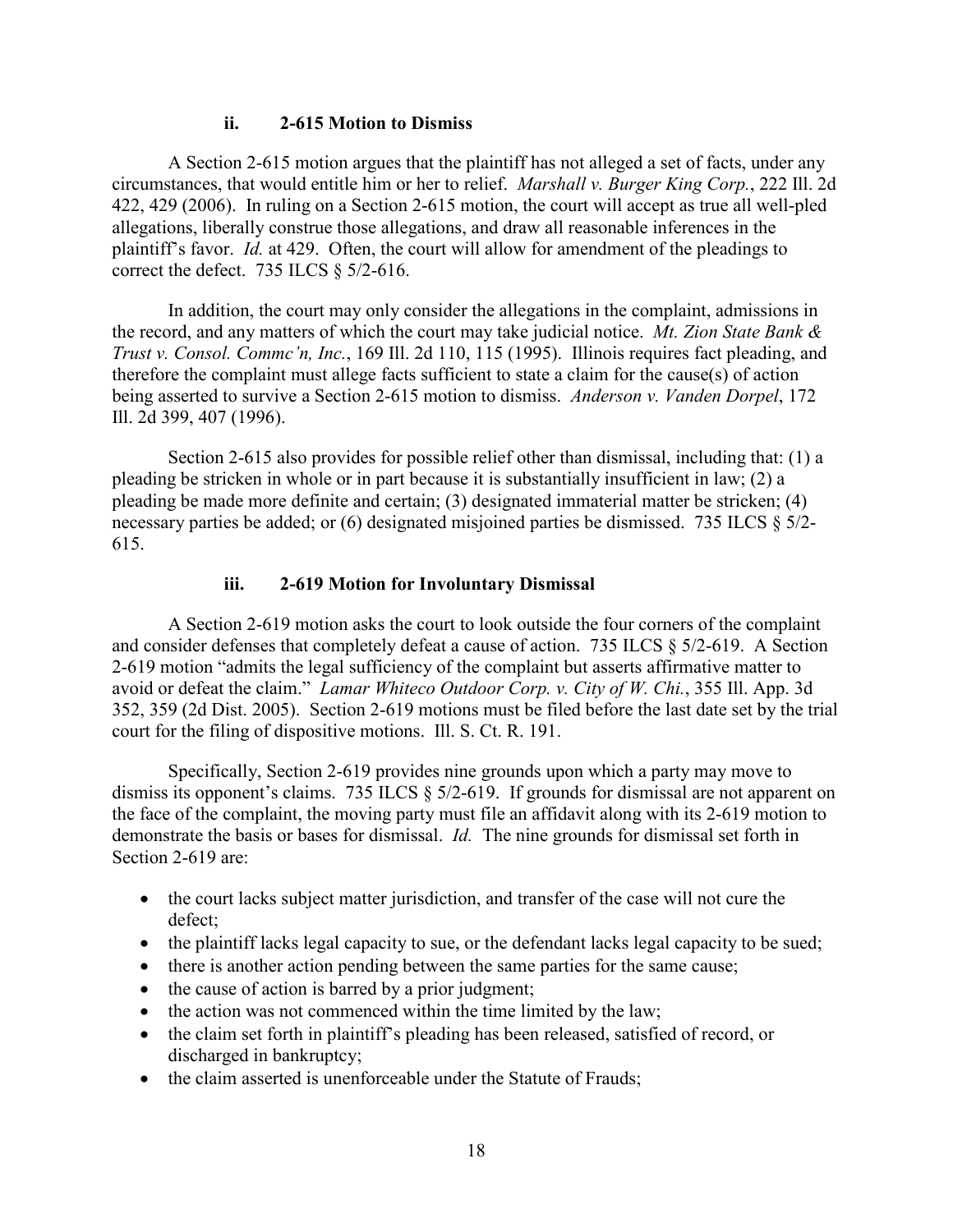- the claim asserted is unenforceable because of defendant's minority or other disability; and
- the claim asserted is barred by other affirmative matter avoiding the legal effect of or defeating the claim.

#### *Id.* § 5/2-619(a).

Motions under Section 2-619(a) must be filed "within the time for pleading," except that a motion based on lack of subject matter jurisdiction may be brought at any time. *Sheffler v. Commonwealth Edison Co.*, 399 Ill. App. 3d 51, 68 (1st Dist. 2010). Also, a Section 2-619 motion may be allowed after the answer is filed at the court's discretion. *See Long v. Elborno*, 376 Ill. App. 3d 970, 976 (1st Dist. 2007). The court has discretion to grant leave to file a Section 2-619 motion unless the responding party can show that the late filing has caused undue prejudice. *In re Marriage of Brownfield*, 283 Ill. App. 3d 728, 732 (4th Dist. 1996).

When a motion attacking a pleading under Section 2-619 is supported by an affidavit, the affidavit must assert the personal knowledge of the affiant and set forth the particular facts of the claim or defense. Ill. S. Ct. R. 191. Certified copies of any documents upon which the affiant relies should be attached to the affidavit. *Id.* The affidavit should contain facts admissible into evidence and should affirmatively show that the affiant, if sworn as a witness, can testify to those facts. *Id.*

#### **iv. Combined 2-615/2-619 Motions**

Section 2-619.1 allows a party to file a motion under any combination of Sections 2-615, 2-619, and 2-1005 (summary judgment) as a single motion. 735 ILCS § 5/619.1. However, a combined motion must be presented in parts, and each part must specify the section of the Code of Civil Procedure under which it is brought. *Id.* Motions that are not properly identified may be denied if the error prejudices the nonmovant. *Ill. Graphics Co. v. Nickum*, 159 Ill. 2d 469, 484 (1994).

#### **Key Distinction From Federal Practice:**

**Fed. R. Civ. P. 12(g) governs combining motions and defenses in federal court. If a party makes a motion under Fed. R. Civ. P. 12 but omits an available objection or defense, the party may not later file a motion based on that objection or defense, except for the defenses set forth in Fed. R. Civ. P. 12(h)(2), including "failure to state a claim upon which relief can be granted, to join a person under Rule 19(h), or to state a legal defense to a claim," or Fed. R. Civ. P. 12(h)(3), for lack of subject matter jurisdiction.**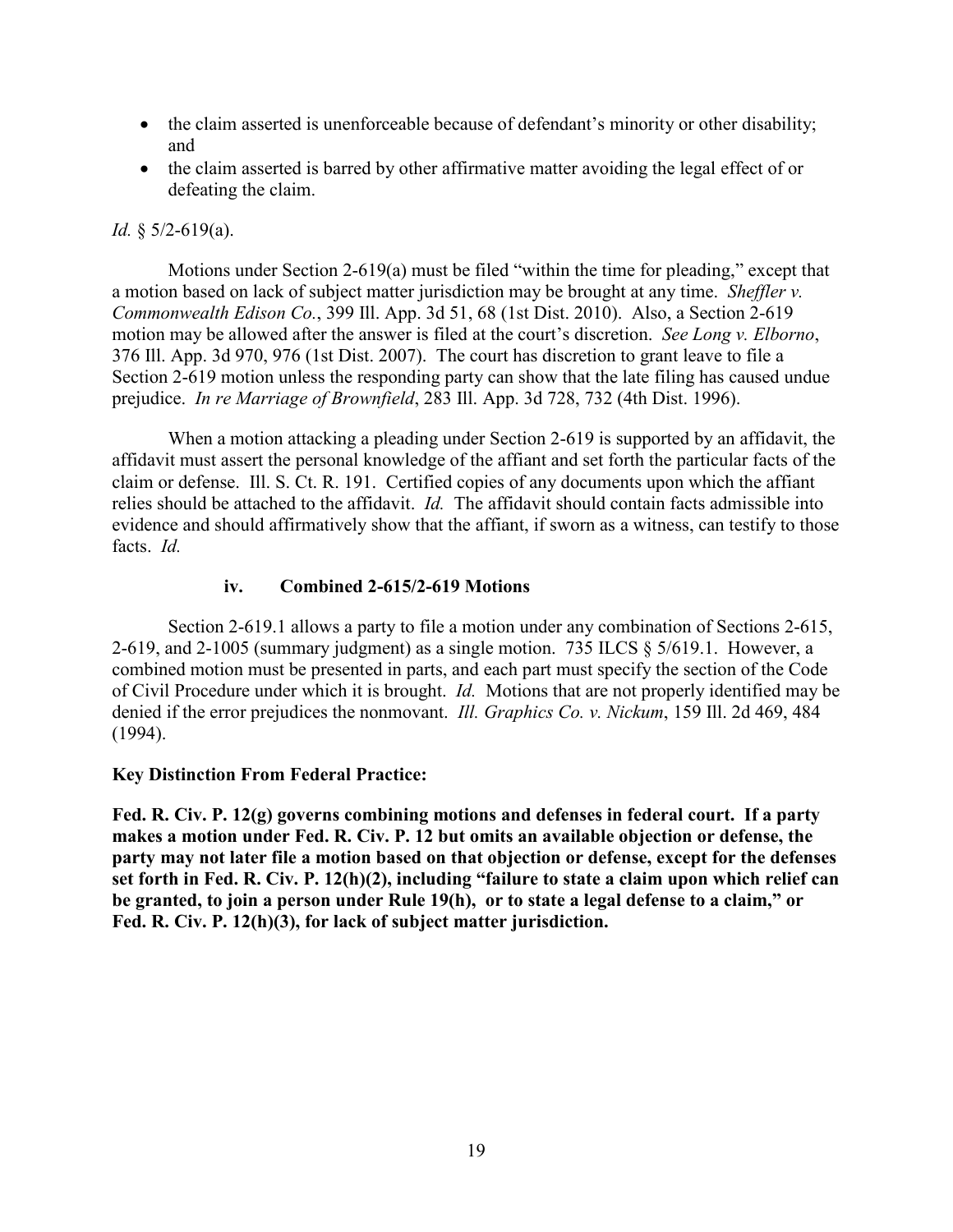## **J. MOTION FOR CONTINUANCE**

The court may grant continuances for good cause in its discretion for any action in litigation prior to judgment. 735 ILCS § 5/2-1007. The statute outlines certain sufficient bases for continuances, including: (1) a party or its attorney is a member of the General Assembly when in session; (2) a party's attorney is a *bona fide* member of a religious faith that requires the person to refrain from normal business activity or to attend religious services for a religious holiday with which a court hearing conflicts; or (3) a party or its attorney is a delegate for the State Constitutional Convention when in session. *Id.*

#### **K. MOTION FOR EXTENSION OF TIME**

Illinois Supreme Court Rule 183 governs motions for extensions. The court may grant an extension for any deadline upon a showing of good cause. Ill. S. Ct. R. 183. The motion may be filed before or after the expiration of time. *Id.*

#### **L. SUMMARY JUDGMENT MOTIONS**

Section 2-1005 of the Code of Civil Procedure sets forth the time frame and procedure for moving for summary judgment. 735 ILCS § 5/2-1005. Local rules and standing orders also set forth time constraints and procedural requirements for summary judgment motions.

#### **i. Timeframe for Moving for Summary Judgment**

A plaintiff may move for summary judgment (1) after the defendant has appeared or (2) after the time allotted for the defendant to appear has expired. 735 ILCS § 5/2-1005(a). A defendant may at any time move for summary judgment. *Id.* § 5/2-1005(b). Summary judgment motions must be filed before the last date set by the trial court for filing dispositive motions. Ill. S. Ct. R. 191.

## **ii. Procedure for Moving for Summary Judgment**

Either party may move for summary judgment with or without supporting affidavits. 735 ILCS  $\S$  5/2-1005(a)–(b). The party opposing the motion may file counter affidavits at any time prior to or at the time of the hearing on the motion. *Id.* § 5/2-1005(c). The affidavits must assert the personal knowledge of the affiant and set forth the particular facts of the claim or defense. Ill. S. Ct. R. 191. Certified copies of any documents upon which the affiant relies should be attached to the affidavit. *Id.* The affidavit should contain facts admissible into evidence and should affirmatively show that the affiant, if sworn as a witness, can testify to them. *Id.*

A motion for summary judgment seeks a judgment based on the pleadings, depositions, and admissions, together with the affidavits filed in support of or against summary judgment. 735 ILCS § 5/2-1005(c). Summary judgment should be granted "if no genuine issue of material fact exists and the moving party is entitled to a judgment as a matter of law." *Id.*

The court has discretion to enter partial summary judgment. Ill. S. Ct. R. 192. If summary judgment will not dispose of all issues in the matter, the court may (1) allow the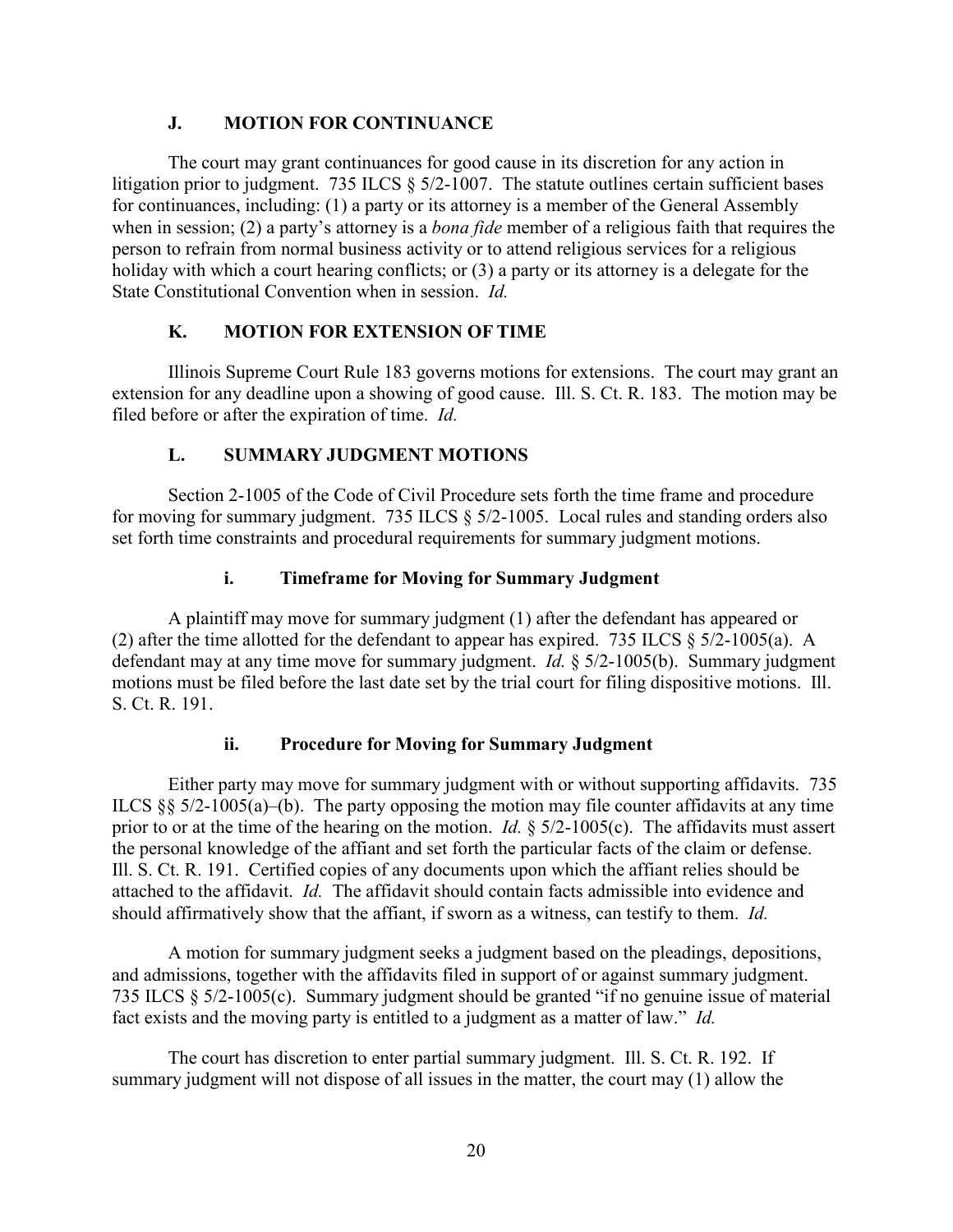motion and postpone judgment; (2) allow the motion and enter judgment; or (3) allow the motion, enter judgment, and stay enforcement pending the resolution of the remaining issues. *Id.*

## **M. MOTION FOR DEFAULT**

A default judgment may be entered for failing to appear or for failing to plead. 735 ILCS § 5/2-1301(d). A motion to vacate a default judgment must be filed within 30 days after the entry of the default. *Id.* § 5/2-1301(e). However, if the default judgment is void because the court entering the judgment lacked jurisdiction, it can be set aside at any time under Section 2- 1401. *See Ford Motor Credit Co. v. Sperry*, 214 Ill. 2d 371, 379–80 (2005).

In ruling on a motion to vacate a default judgment, courts consider whether substantial justice is being done, and whether, under the circumstances, it would be reasonable to compel the other party to proceed to a trial on the merits. *Bickel v. Subway of Chicagoland, Inc.*, 354 Ill. App. 3d 1090, 1097 (5th Dist. 2004). A court can consider the following factors when determining whether substantial justice is being done: whether the movant acted with due diligence; whether a meritorious defense exists; the severity of the penalty as a result of the default; and the hardship on the nonmovant to proceed to a trial on the merits. *Havana Nat'l Bank v. Satorius-Curry, Inc.*, 167 Ill. App. 3d 562, 565 (4th Dist. 1988). A trial court's refusal to vacate a default judgment may be reversed because of a denial of substantial justice or for an abuse of discretion. *Rockford Hous. Auth. v. Donahue*, 337 Ill. App. 3d 571, 574 (2d Dist. 2003).

#### **N. MOTION TO WITHDRAW**

Illinois Supreme Court Rule 13(c) governs motions to withdraw. An attorney must give notice to all parties of record and obtain leave of court to withdraw his appearance for a party. Ill. S. Ct. R. 13(c)(2). Unless another attorney is substituted, the attorney must give reasonable notice of the time and place where the motion will be heard to the party the attorney seeks to withdraw from representing. *Id.* Notice of the motion to withdraw may be through personal service, certified mail, or third-party carrier, such as UPS or FedEx, to the party at its last known business or residence address. *Id.* The notice should instruct the party to retain other counsel or to file, within 21 days after entry of the order of withdrawal, a supplementary appearance providing an address for service. *Id.*

If the party does not appear when the motion to withdraw is granted, the withdrawing attorney must serve a copy of the order of withdrawal upon the party within 3 days of the entry of the order granting withdrawal. Ill. S. Ct. R. 13(c)(4). Unless another attorney is substituted immediately, the party must file a supplementary appearance within 21 days of the withdrawal stating an address at which the party may be served. Ill. S. Ct. R. 13(c)(5)*.* If the party does not file a supplementary appearance, notice by mail or a third-party carrier must be sent to the party at the party's last known business or residence address. *Id.*

The court may deny a motion to withdraw if the granting of it would delay the trial of the case or would otherwise be inequitable. Ill. S. Ct. R. 13(c)(3).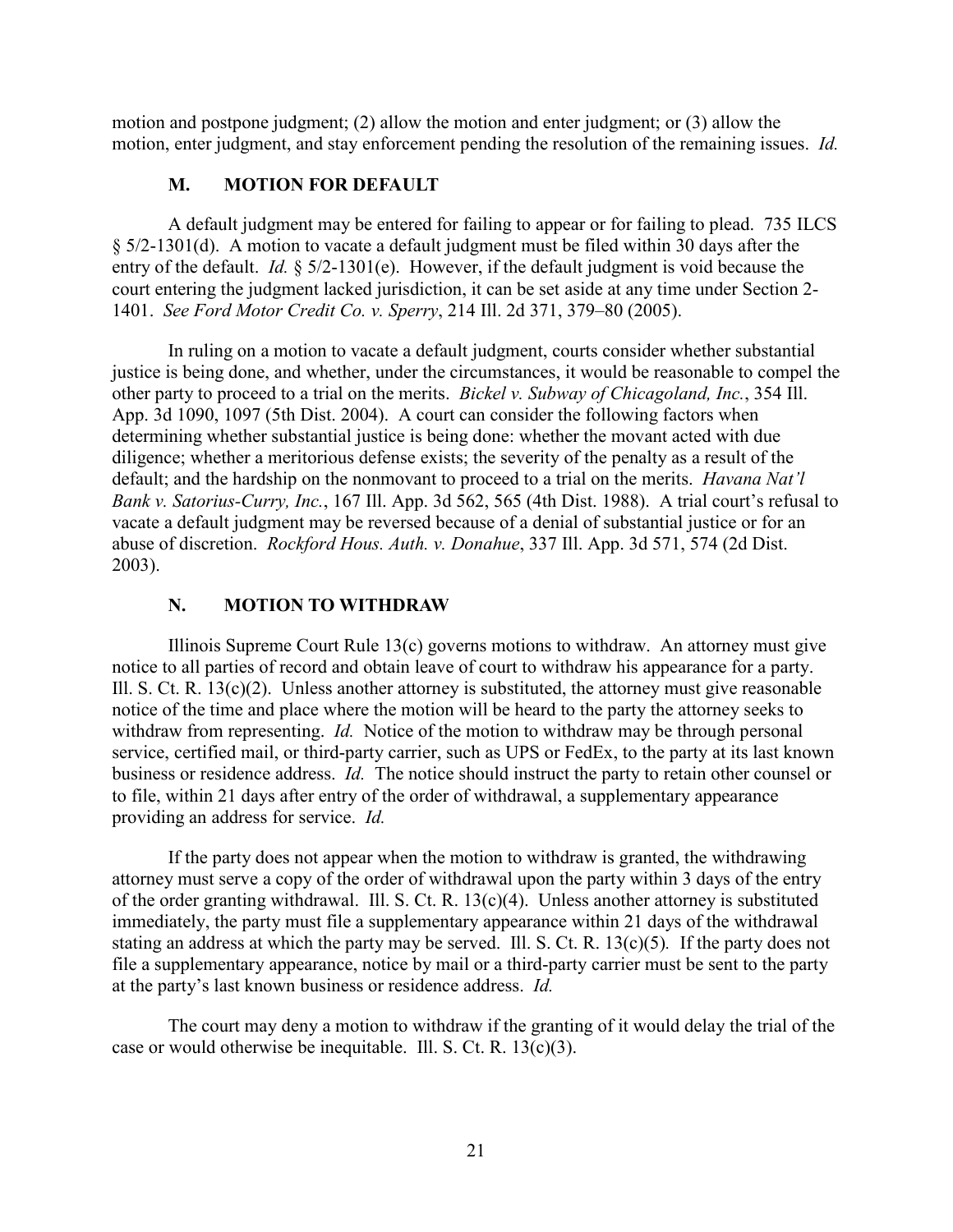#### **VI. DISCOVERY**

#### **A. COMMENCING CASE MANAGEMENT AND DISCOVERY**

Pursuant to Illinois Supreme Court Rule 201(d), prior to the time all defendants have appeared or are required to appear, no discovery procedure shall be noticed or otherwise initiated without leave of court. A party may obtain leave of court upon a showing of good cause to initiate. Ill. S. Ct. R. 201(d). After that time, discovery may begin automatically.

Except as provided by local court rule, an initial case management conference must be held within 35 days after the parties are at issue and not later than 182 days after the filing of the complaint. Ill. S. Ct. R. 218(a). At that conference, the court will discuss the following with the parties' attorneys:

- the nature, issues, and complexity of the case;
- the simplification of the issues;
- amendments to the pleadings;
- the possibility of obtaining admissions of fact and of documents which will avoid unnecessary proof;
- limitations on discovery, including: the number and duration of depositions; the subject matter and number of expert witnesses who may be called; and deadlines for disclosure of witnesses and the completion of written discovery and depositions;
- the possibility of settlement and scheduling a settlement conference;
- the advisability of alternative dispute resolution;
- the date on which the case will be ready for trial;
- the advisability of holding subsequent case management conferences; and
- any other matters which may aid in the disposition of the action, including but not limited to issues involving electronically stored information ("ESI") and preservation.

#### *Id.*

If any party intends to request preservation or production of potentially burdensome categories of ESI, then the party should raise that intention at the initial case management conference. *See* Committee Comments to Ill. S. Ct. R. 201(c)(3) (Rev. May 29, 2014). Also, at the conference, the court should issue an order that details any action taken by the court and any agreements reached by the parties, and outlines the remaining issues for trial. Ill. S. Ct. R. 218(c). That order controls the course of discovery. *Id.*

During the discovery conference, the court should set dates for disclosing witnesses and completing discovery to ensure that discovery will be completed within 60 days prior to trial, unless the parties agree otherwise. *Id.*

#### **Key Distinction From Federal Practice:**

**Discovery in Illinois state court may begin automatically when all defendants have appeared or the time has passed for defendants to appear. In contrast, under Fed. R. Civ. P. 26, discovery in federal cases may not begin until after the parties meet and confer to**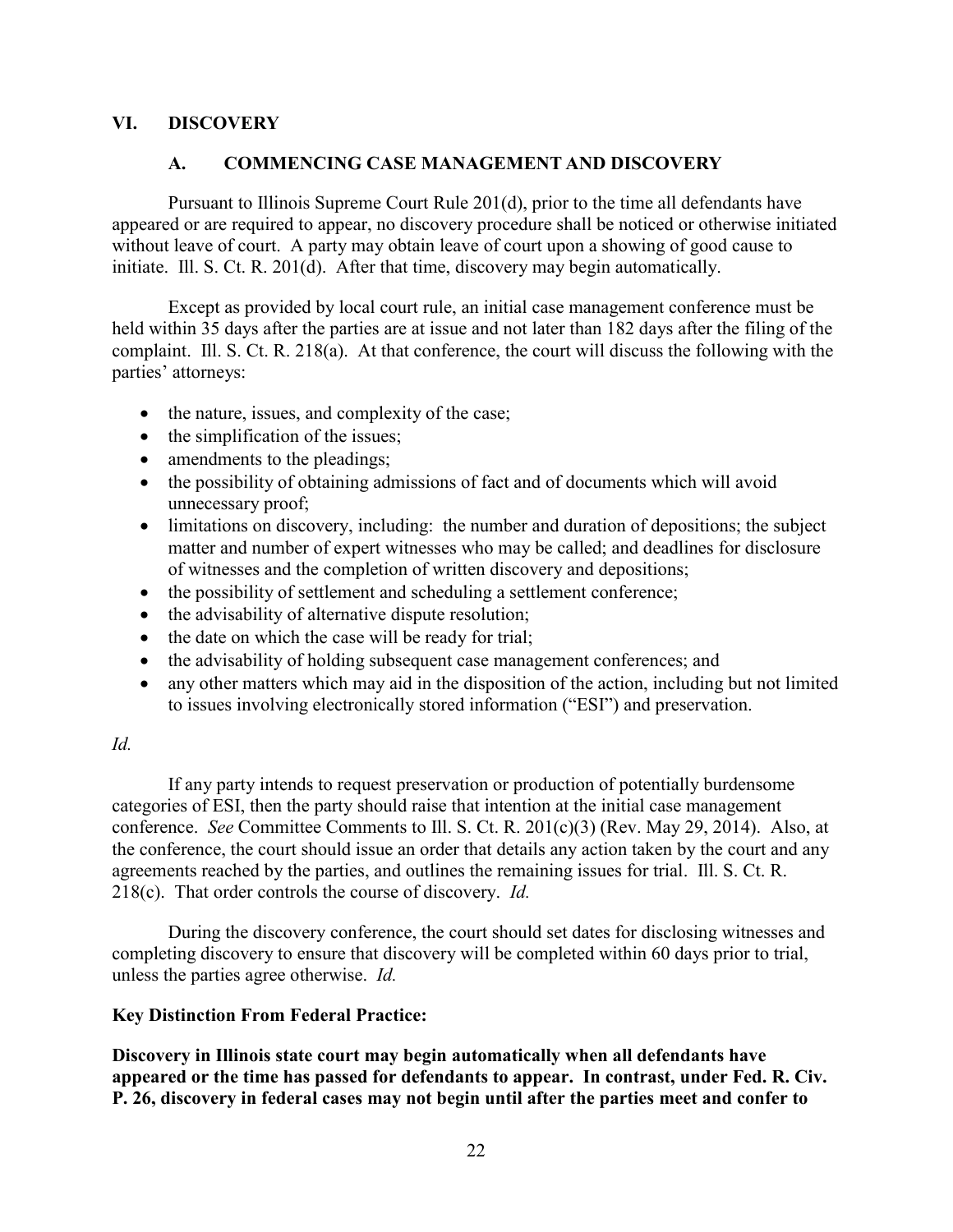**discuss the nature and basis of their claims and defenses, the possibility for reaching a fair settlement, any issues around preserving discoverable information, and a discovery plan.**

#### **B. SCOPE OF DISCOVERY**

#### **i. Generally**

Illinois Supreme Court Rule 201 sets forth general guidelines for discovery. Rule 201 provides for broad discovery of any matter relevant to the subject matter of the pending action, including all claims and defenses. Methods of discovery include: depositions upon oral examination or written questions; written interrogatories to parties; discovery of documents, objects, or tangible things; inspection of real estate; requests to admit; and physical and mental examination of people. Ill. S. Ct. R. 201(a). Attorneys should avoid duplication of discovery methods to obtain the same information and, pursuant to an amendment effective July 1, 2014, should avoid discovery requests that are disproportionate in terms of burden or expense. *Id.*

In response to discovery, full disclosure is required of all non-privileged materials and communications including "the existence, description, nature, custody, condition, and location of any documents or tangible things, and the identity and location of persons having knowledge of relevant facts." Ill. S. Ct. R. 201(b). "Documents" under Rule 201 include but are not limited to "papers, photographs, films, recordings, memoranda, books, records, accounts, communications and ESI as defined in Rule 201(b)(4)." *Id.* ESI includes "any writings, drawings, graphs, charts, photographs, sound recordings, images, and other data or data compilations in any medium from which electronically stored information can be obtained either directly or, if necessary, after translation by the responding party into a reasonably usable form." Ill. S. Ct. R. 201(b)(4).

The court may enter protective orders on its own initiative or upon motion of the parties to limit the scope of discovery. Ill. S. Ct. R. 201(c). In making a protective order, the court may determine whether the likely burden or expense of proposed discovery, including ESI, outweighs the likely benefit. Ill. S. Ct. R. 201(c)(3). The court's consideration will include the amount in controversy, the resources of the parties, the importance of the issues in the litigation, and the importance of the requested discovery in resolving the issues. *Id.* Certain categories of ESI may not be discoverable if they are considered disproportionately burdensome, including but not limited to fragmented data on hard drives, data in metadata fields, backup data that is substantially duplicative of data that is more accessible elsewhere, legacy data and various other types of ESI. *See* Committee Comments to Ill. S. Ct. R. 201(c)(3) (Rev. May 29, 2014).

#### **ii. When a Motion Challenging Personal Jurisdiction is Pending**

When a defendant files a motion pursuant to Section 2-301 of the Code of Civil Procedure to object to the court's jurisdiction for insufficient process or service of process, a party may obtain discovery only on the issue of the court's jurisdiction over the defendant unless the parties agree otherwise or the court orders discovery on issues other than personal jurisdiction for good cause. Ill. S. Ct. R. 201(l). The defendant may participate in a hearing regarding discovery or may conduct discovery pursuant to an agreement of the parties or court order without waiving its objection to the court's jurisdiction. *Id.*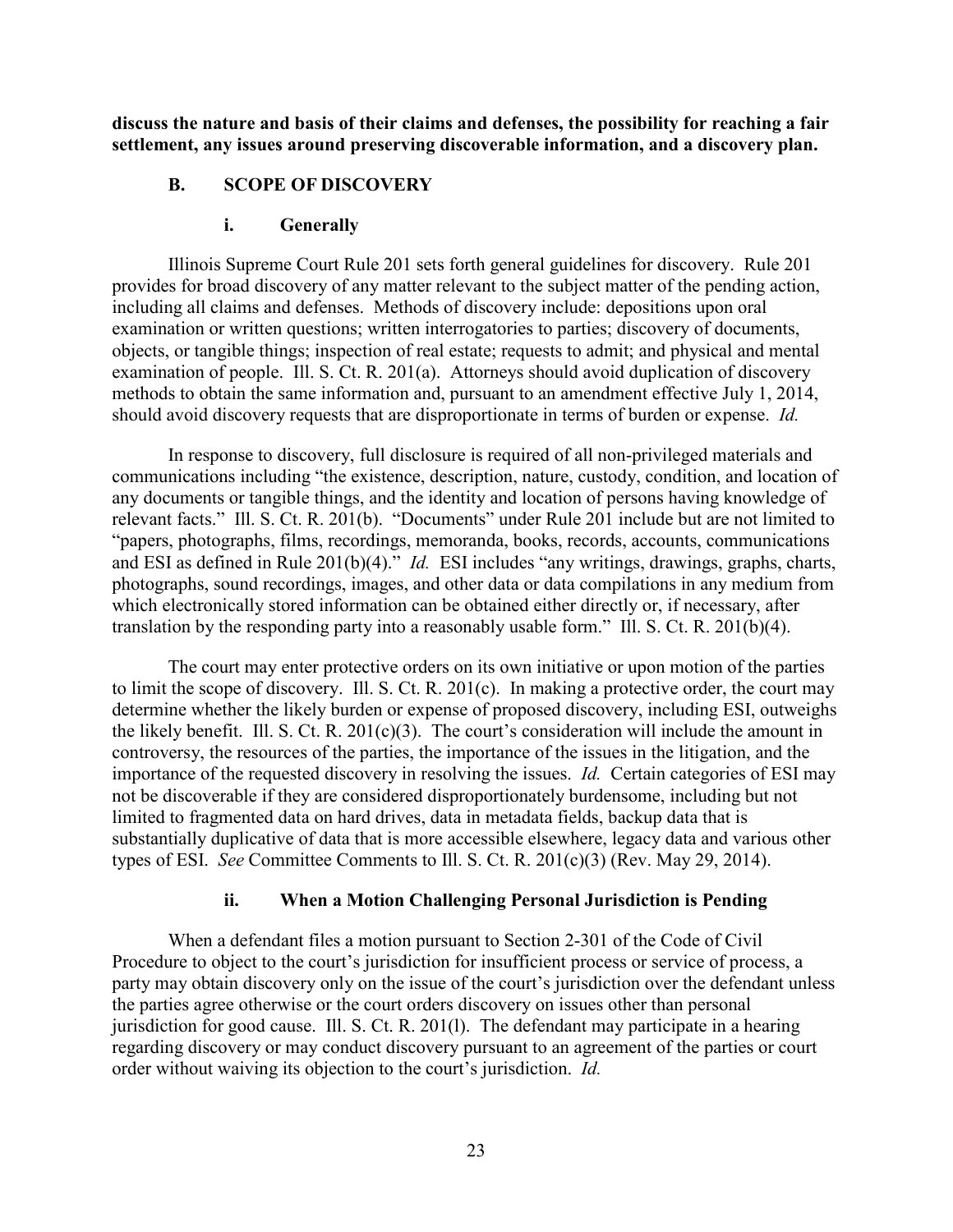#### **C. FILING DISCOVERY WITH THE COURT**

Illinois Supreme Court Rule 201(m) establishes that no discovery may be filed with the clerk of the circuit court except where required by order of the court. Local rules may not require the filing of discovery. Instead, a party serving discovery shall file a certificate of service of discovery document. However, Illinois Supreme Court Rule 201(o) requires that discovery requests to non-parties be filed with the clerk of the circuit court in accordance with the procedure set forth in Illinois Supreme Court Rule 104(b).

#### **D. ASSERTING PRIVILEGE FOLLOWING DISCOVERY DISCLOSURE**

Illinois Supreme Court Rule 201(p) provides procedures for asserting attorney-client privilege or work product protection after information has been inadvertently produced in discovery. The party claiming the privilege must notify any party that received the information of the claim and the basis for it. Ill. S. Ct. R. 201(p). After being notified, the receiving party must return, sequester, or destroy the information and any copies; must not use or disclose the information until the claim is resolved; must take steps to retrieve the information if it was disclosed to any third parties; and may promptly present the information to the court under seal for a determination on the claim of privilege. *Id.* The party making the claim must also preserve the information until the claim is resolved. *Id.* These procedures are the same as those provided in Federal Rule of Civil Procedure 26(b)(5)(B). They have no effect on the court's substantive determination regarding whether the information is privileged or whether the privilege has been waived.

Supreme Court Rule 201(p) works in conjunction with Illinois Evidence Rule 502, which provides that an inadvertent disclosure of privileged information in an Illinois proceeding will not result in waiver if the holder of the privilege took reasonable steps to prevent disclosure and takes reasonable steps to rectify the error, including following the steps outlined in Supreme Court Rule 201(p). Ill. R. Evid. 502(b).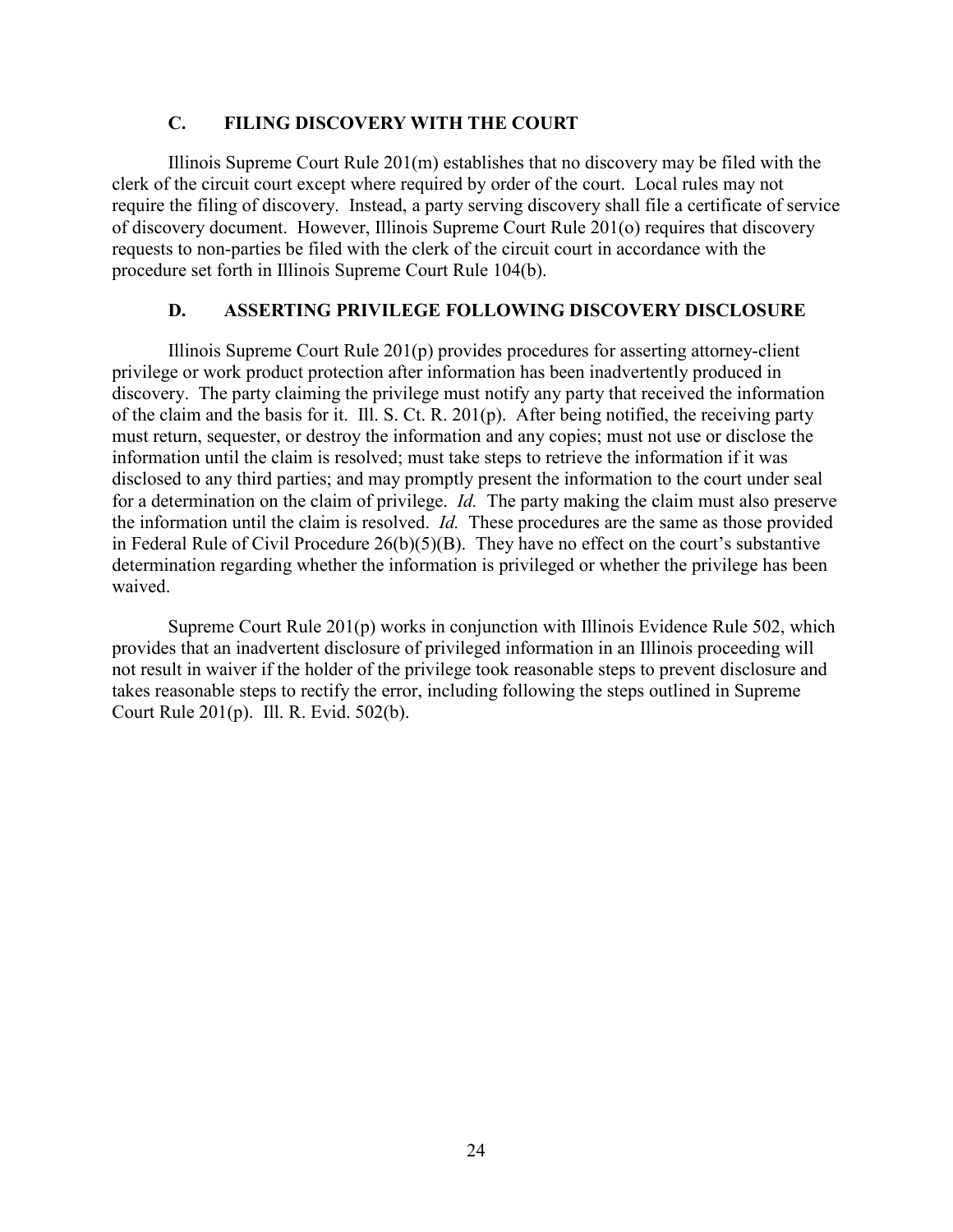## **E. MANDATORY DISCLOSURES IN CERTAIN TYPES OF CASES**

Mandatory disclosures are required in: (1) cases subject to mandatory arbitration,  $2(2)$  $2(2)$ civil actions seeking money damages not exceeding \$50,000, and (3) cases for the collection of taxes not exceeding \$50,000. Ill. S. Ct. R. 222(a). Each party must make mandatory disclosures within 120 days after the filing of a responsive pleading. Ill. S. Ct. R. 222(c). That time period may be lengthened or shortened pursuant to local rule for the jurisdiction, agreement of the parties, or court order. *Id.* Each party must promptly disclose and supplement:

- the factual bases of the claims or defenses;
- the legal theory upon which each claim or defense is based, including citations to pertinent legal or case authorities;
- the names, addresses, and telephone numbers of any witnesses expected to be called at trial and the subject matter about which each witness might testify;
- the names, addresses, and telephone numbers of all persons whom the party believes may have knowledge or information relevant to the events, transactions, or occurrences that gave rise to the lawsuit and the nature of the knowledge or information that each person is expected to possess;
- the names, addresses, and telephone numbers of all persons who have given statements, whether written or recorded, signed or unsigned, and the custodian and the copies of those statements;
- the identity and address of each person expected to testify as an expert witness in addition to the expert disclosures required by Illinois Supreme Court Rule 213(f);
- a computation and the measure of damages alleged and the document or testimony on which such computation and measure are based, and the names, addresses, and telephone numbers of all damage witnesses;
- the existence, location, custodian, and general description of any tangible evidence or documents that the disclosing party plans to use at trial and relevant insurance agreements; and
- a list of the documents or, in the case of voluminous documentary information, a list of the categories of documents, known by a party to exist whether or not in the party's possession, custody, or control and which that party believes may be relevant to the subject matter of the action, and those which appear reasonably calculated to lead to the discovery of admissible evidence, and the date(s) upon which those documents will be made, or have been made, available for inspection and copying.

Ill. S. Ct. R. 222(d).

<span id="page-31-0"></span><sup>2</sup> Pursuant to 735 ILCS § 5/2-1001A, the Illinois Supreme Court may provide for mandatory arbitration for any case in which a claim does not exceed \$50,000 or where the court determines that no greater amount appears to be in controversy. Mandatory arbitration cannot apply to cases seeking other than money damages. Cook County Circuit Court Local Rule 18.3 requires that any civil case seeking money damages not in excess of \$30,000 proceed to mandatory arbitration.  $\overline{a}$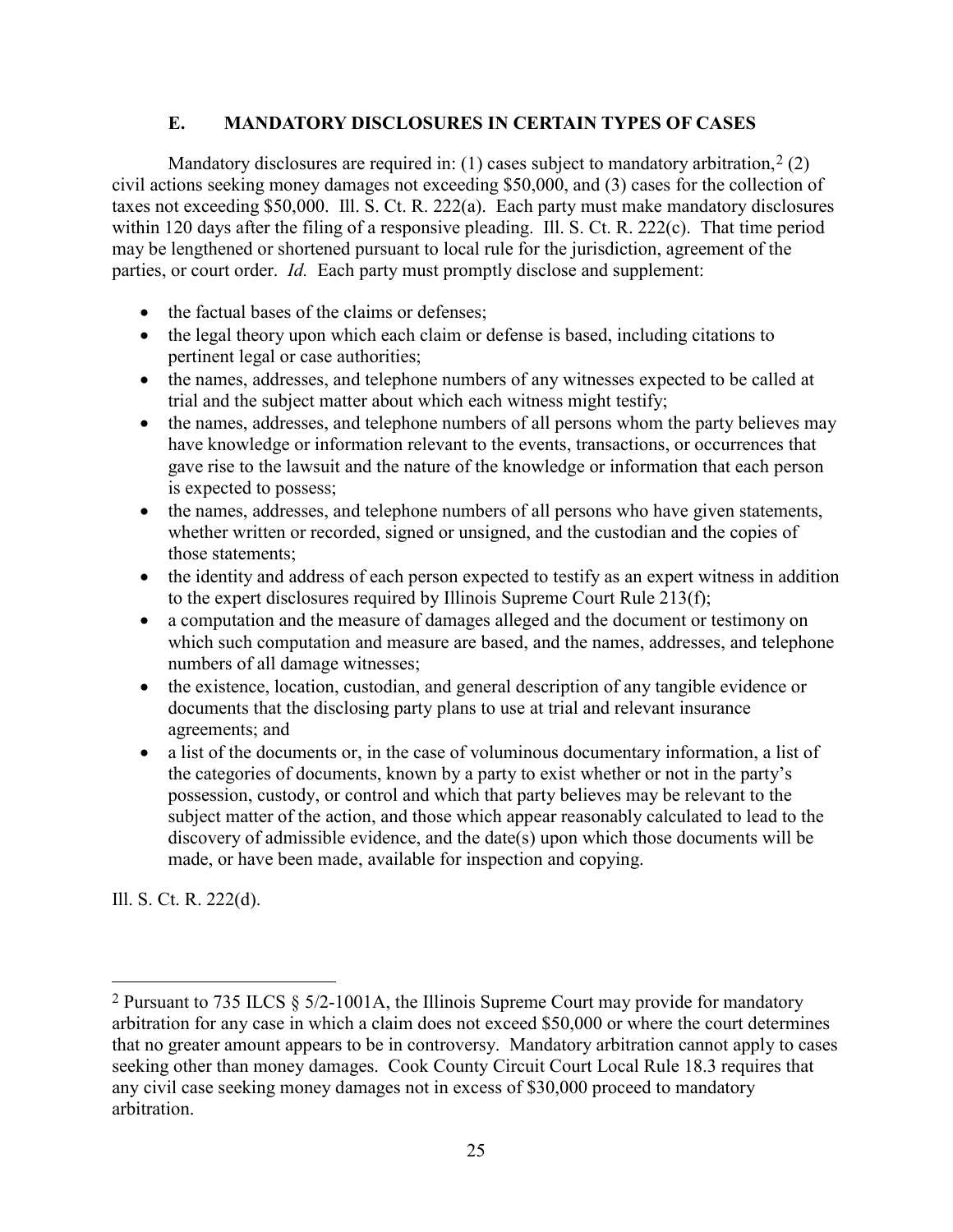Also, each party is required to disclose a copy of each document that is relevant to the subject matter of the lawsuit, unless good cause is shown for not doing so. *Id.* If the document is not produced, the party must provide the name and address of the custodian of the document. *Id.* Documents are to be produced in the form in which they are kept in the normal course of business. *Id.*

Each mandatory disclosure must be accompanied by a written affidavit of an attorney or party which affirmatively states that the disclosure is complete and all reasonable attempts to comply with the Rule have been made. Ill. S. Ct. R. 222(e).

## **F. DOCUMENT REQUESTS**

## **i. Serving Requests for Production**

Any party may request "specified documents, including ESI as defined under Rule  $201(b)(4)$ , objects or tangible things, or to permit access to real estate" from any other party pursuant to Illinois Supreme Court Rule 214. The written requests must allow a reasonable time, not less than 28 days except by agreement or court order, and specify the manner of producing the documents and other materials that are requested. Ill. S. Ct. R. 214. Notice of the document requests must be sent to all parties of record. *Id.*

As discussed above, document requests are not necessary in cases subject to mandatory disclosures. Instead, each party is required to disclose any documents that may be relevant to the subject matter of the action or reasonably calculated to lead to the discovery of admissible evidence. Ill. S. Ct. R. 222. Parties also must disclose the dates upon which they will make the documents available for inspection or copying or furnish copies of the documents as part of the mandatory disclosures. *Id.*

## **ii. Responding or Objecting to Document Requests**

A party served with document requests must either produce the requested documents or object to the request in writing on the ground that the request is improper in whole or in part. Ill. S. Ct. R. 214. Any part of the request which is not objected to must be complied with. *Id.* The responding party must produce the documents "as they are kept in the usual course of business" or must organize and label the documents produced in order to correspond with the categories in the request. *Id.*

When the responding party has completed production of the requested documents, it must provide an affidavit stating that production is complete in accordance with the document request. *Id.* The affidavit of completeness and copies of identifications and objections must be served on all parties entitled to notice. *Id.* A responding party has an ongoing duty to supplement any prior response to the extent that documents or other requested materials come into the party's possession or control or become known to the party. *Id.*

If the responding party withholds documents or materials based on a claim of privilege, that party must disclose the nature of the documents or items that are being withheld and the exact privilege which the party claims applies to each document or item. Ill. S. Ct. R. 201(n).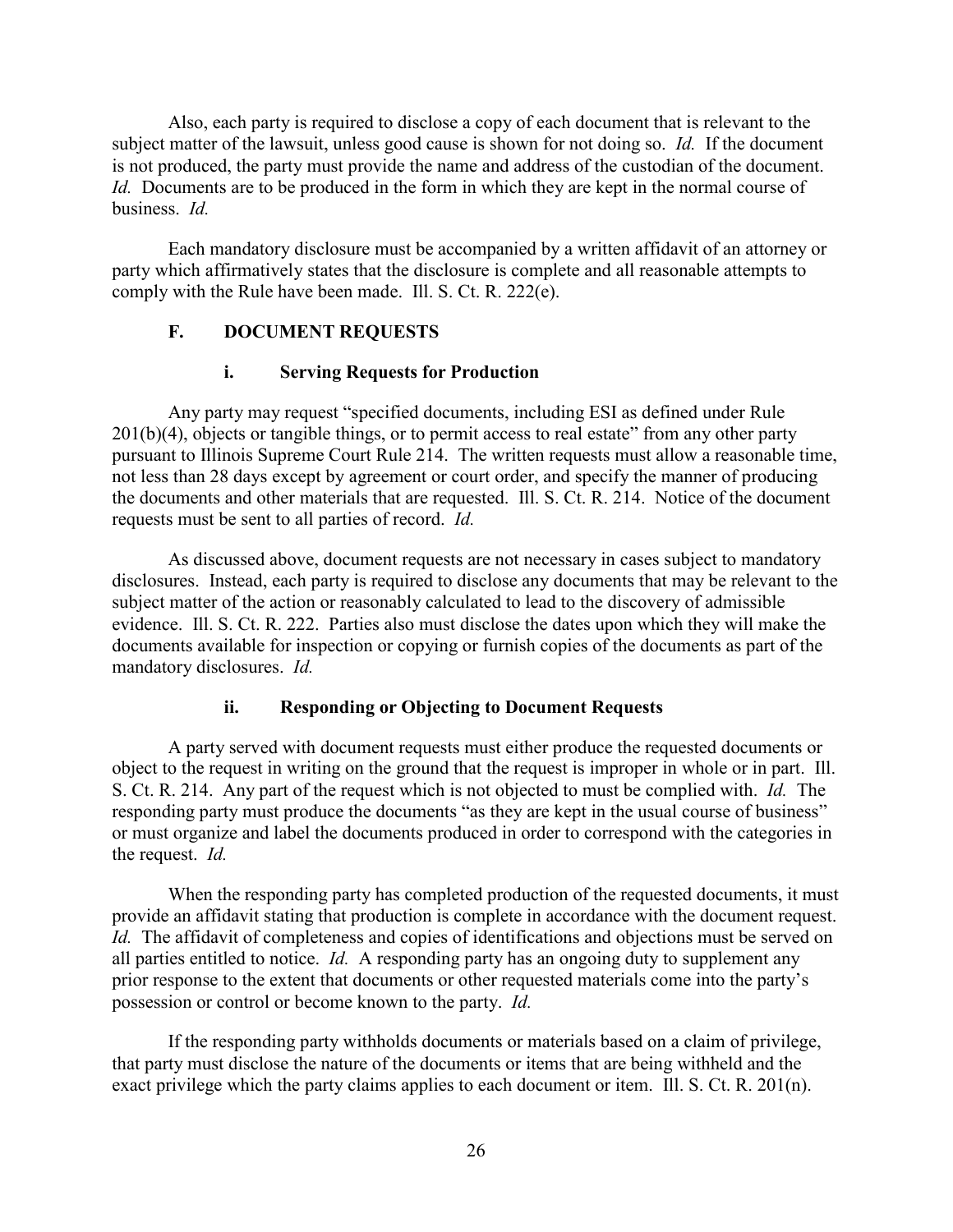The requesting party may move the court to order disclosure over the responding party's objection, and to order the responding party to testify under oath that the requested documents are not within its possession and control or that it does not have information calculated to lead to the discovery of its whereabouts.

Aside from privilege and work product objections, other common objections to document requests include objections that the request:

- is irrelevant to the subject matter of the pending action;
- is overly broad in that it is not limited to a reasonable period of time;
- is unduly burdensome;
- does not adequately specify the material sought; and
- seeks documents and materials that are not in the custody or control of the responding party.

## **Key Distinction From Federal Practice:**

**Parties to litigation in Illinois state court are not required to make the initial disclosures that parties to federal litigation are required to make under Federal Rule of Civil Procedure 26(a)(1). Also, the Federal Rules of Civil Procedure do not require the responding party to certify its completion of the document request or to testify before the court that responsive documents are not in its possession or control.**

## **iii. Electronically Stored Documents**

Illinois Supreme Court Rule 214 requires the party responding to document requests to produce all ESI in a form in which it is ordinarily maintained or in reasonably usable form, unless the request specifies a form. A party may object to a request on the basis that the burden or expense of producing the requested materials would be disproportionate to the likely benefit, in light of the factors set out in Rule  $201(c)(3)$ . Ill. S. Ct. R. 214(c).

# **G. INTERROGATORIES**

# **i. Serving Interrogatories**

Illinois Supreme Court Rule 213 governs written interrogatories in litigation pending in Illinois state court. Each party may serve up to 30 interrogatories, including sub-parts, on any other party, unless the parties agree to or the court allows additional interrogatories upon good cause shown. Ill. S. Ct. R. 213(c). The fact that the same counsel represents multiple parties does not change that each of those parties may serve up to 30 interrogatories. A copy of the interrogatories must be served on all parties of record. Ill. S. Ct. R. 213(a). Illinois Supreme Court Rule 222 addresses interrogatories in cases with limited and simplified discovery, and is consistent with Rule 213's limit of interrogatories.

## **ii. Responding or Objecting to Interrogatories**

A party has 28 days to respond to interrogatories unless the parties agree otherwise. Ill. S. Ct. R. 213(d). Responding parties are required to serve a sworn answer or objection to each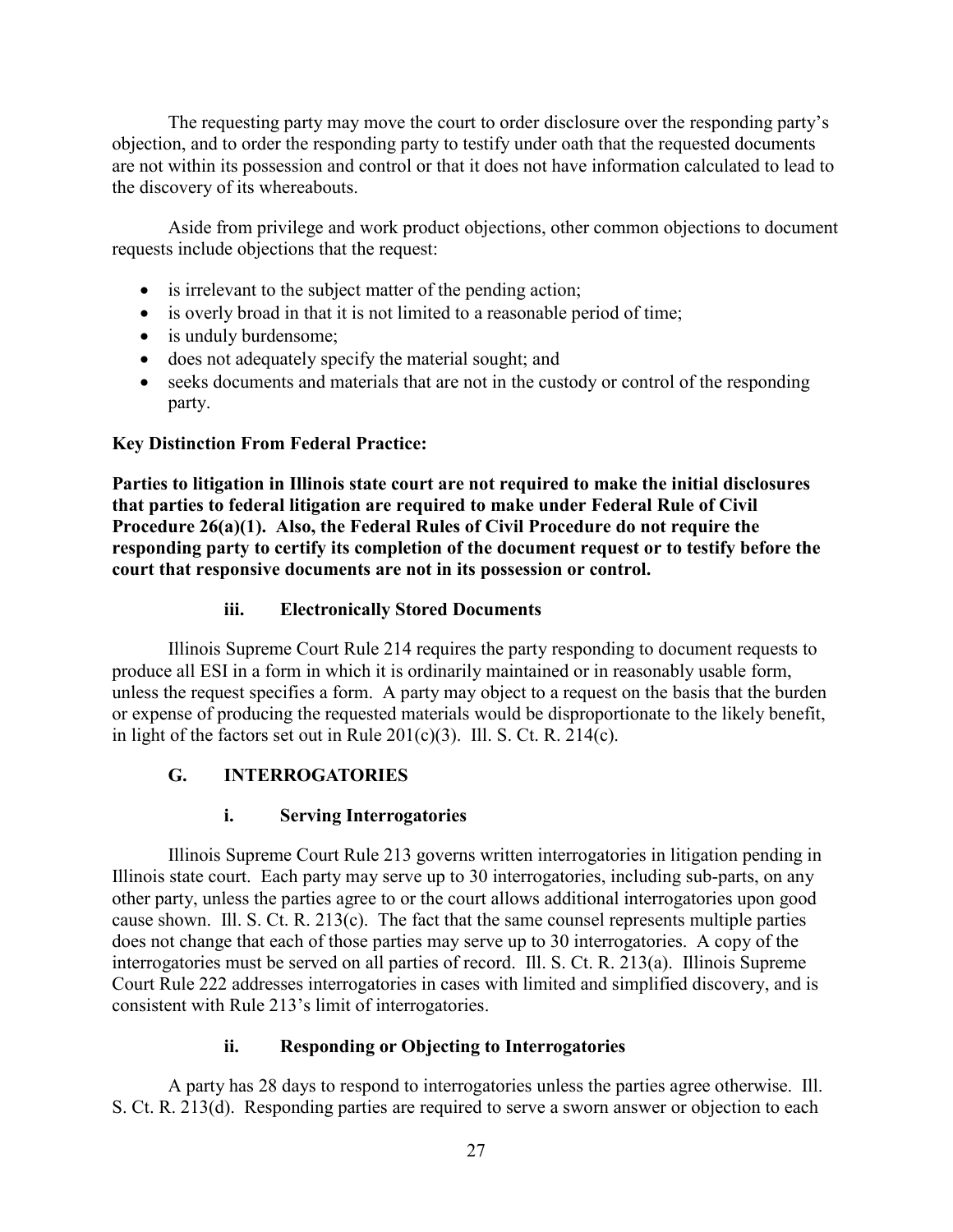interrogatory. *Id.* When interrogatories are served upon corporations, partnerships, or associations, an officer, partner, or agent of that entity shall answer the interrogatories based on information available to the party. *Id.* Answers should be verified pursuant to the language set forth in Section 1-109 of the Code of Civil Procedure:

Under penalties as provided by law pursuant to Section 1-109 of the Code of Civil Procedure, the undersigned certifies that the statements set forth in this instrument are true and correct, except as to matters therein stated to be on information and belief and as to such matters the undersigned certifies as aforesaid that he verily believes the same to be true.

#### 735 ILCS § 5/1-109.

The answering party must either answer or object to each interrogatory and serve answers or objections upon the party propounding them, with proof of service on all other parties entitled to notice. Ill. S. Ct. R. 213(d). Upon motion by the requesting party, the court will hear any objection or refusal to answer an interrogatory. *Id.* If the information requested in an interrogatory can reasonably lead to the discovery of admissible evidence, the interrogatories are not objectionable on the grounds of relevance. Ill. S. Ct. R. 213(k) (this rule to be liberally construed "to do substantial justice between the parties.") Further, as in federal cases, contention interrogatories, which ask for the factual basis for the ultimate issue in a case, may be properly served after the parties have had an opportunity to conduct discovery, but interrogatories seeking an opponent's evidence that will be used to prove the ultimate issue are not proper. *See, e.g.*, *Braveman v. Hursey*, 2012 IL App (5th) 090397-U. When the answer to an interrogatory may be found in documents that are in possession or control of the responding party, that party may produce documents in lieu of answering. Ill. S. Ct. R. 213(e).

Proper objections to interrogatories may include, without limitation, that the interrogatory:

- exceeds the 30 interrogatories permitted;
- is irrelevant to subject matter;
- tends to annoy, embarrass, or oppress;
- creates unnecessary burden or expense on the answering party;
- is not calculated to lead to the discovery of relevant information;
- seeks information equally available to both parties;
- seeks information protected from disclosure because it is privileged and/or work product; or
- is vague, ambiguous, and/or unintelligible.

The responding party has an ongoing duty to "seasonably" supplement or amend prior answers when new or additional information becomes known to that party. Ill. S. Ct. R. 213(i). What "seasonably" means varies from case to case, but "in no event should . . . a party or an attorney . . . fail to comply with the spirit of this rule by either negligent or willful noncompliance." Committee Comments, Ill. S. Ct. R. 213(i) (rev. June 1, 1995).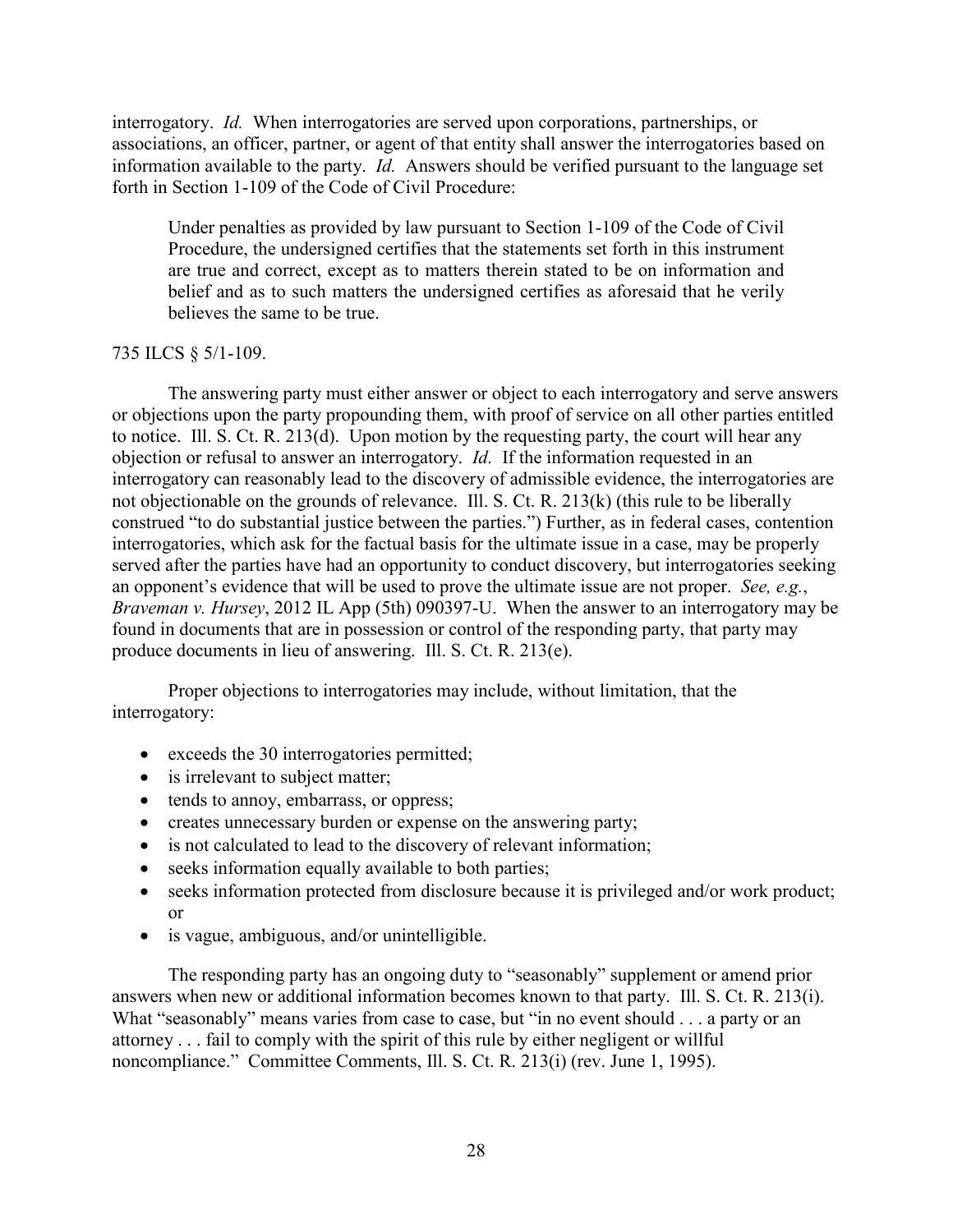Answers to interrogatories may be used as evidence at trial to the same extent as discovery deposition testimony. Ill. S. Ct. R. 213(h). Thus, answers to interrogatories may be used as impeachment of a witness or as admissions of a party opponent. Further, answers to interrogatories can serve as the basis for a motion for summary judgment and are treated as an affidavit for the purpose of the motion. Finally, the court may consider answers to interrogatories in considering a motion to strike the plaintiff's complaint. (*See* Section VI.H.i below for more information on discovery depositions).

#### **H. DEPOSITIONS**

#### **i. Evidence Depositions v. Discovery Depositions**

Illinois distinguishes between two types of depositions: evidence depositions and discovery depositions. The type of deposition must be provided in the notice of deposition. Ill. S. Ct. R. 202, 206. If the type is not specified, then the deposition will be a discovery deposition only. Ill. S. Ct. R. 202. The same witness may be deposed in both an evidence and discovery deposition, but the depositions must be taken separately unless otherwise stipulated or ordered. *Id.* If an evidence deposition is to be taken within 21 days of trial, a discovery deposition of the same witness is not permitted unless otherwise stipulated or ordered. *Id.*

Evidence deposition testimony may generally be introduced at trial in lieu of live testimony where the deponent is unavailable because of death, illness, age, or incarceration. Ill. S. Ct. R. 212(b). Evidence deposition testimony also may be introduced at trial if the deponent resides out of the county or otherwise cannot be served with subpoena after reasonable efforts. *Id.* Evidence deposition testimony from a physician or surgeon, however, may be introduced at trial without regard to availability. *Id.* In contrast, discovery deposition testimony usually may not be introduced at trial except to be used for (1) impeachment, (2) an admission of a party opponent, (3) a hearsay exception, or (4) any purpose for which an affidavit may be used. Ill. S. Ct. R. 212(a).

The advantage to taking an evidence deposition over a discovery deposition is that the testimony may be admitted as evidence at trial if the deponent is unavailable as stated above. The advantage to taking a discovery deposition is that more liberal questioning is permitted, as the deponent may be examined regarding any matter subject to discovery under the rules. Ill. S. Ct. R.  $206(c)(1)$ . Also, the deponent may be questioned by any party as if under crossexamination. *Id.* However, the duration of a discovery deposition is limited to three hours except by stipulation of all parties or court order upon a showing of good cause. Ill. S. Ct. R. 206(d).

During an evidence deposition, the examination and cross-examination must be as if the deponent is testifying at trial, and thus leading questions during direct are not permitted, and cross-examination is limited to the scope of direct. Ill. S. Ct. R.  $206(c)(2)$ . If an examination attorney steps outside of the rules during an evidence deposition, the defending attorney's only remedy is to object, but the witness still must answer the question. A party may move to limit the scope and manner of a deposition if the examination is being conducted in bad faith or in a manner that annoys, embarrasses, or oppresses the deponent or party. Ill. S. Ct. R. 206(e).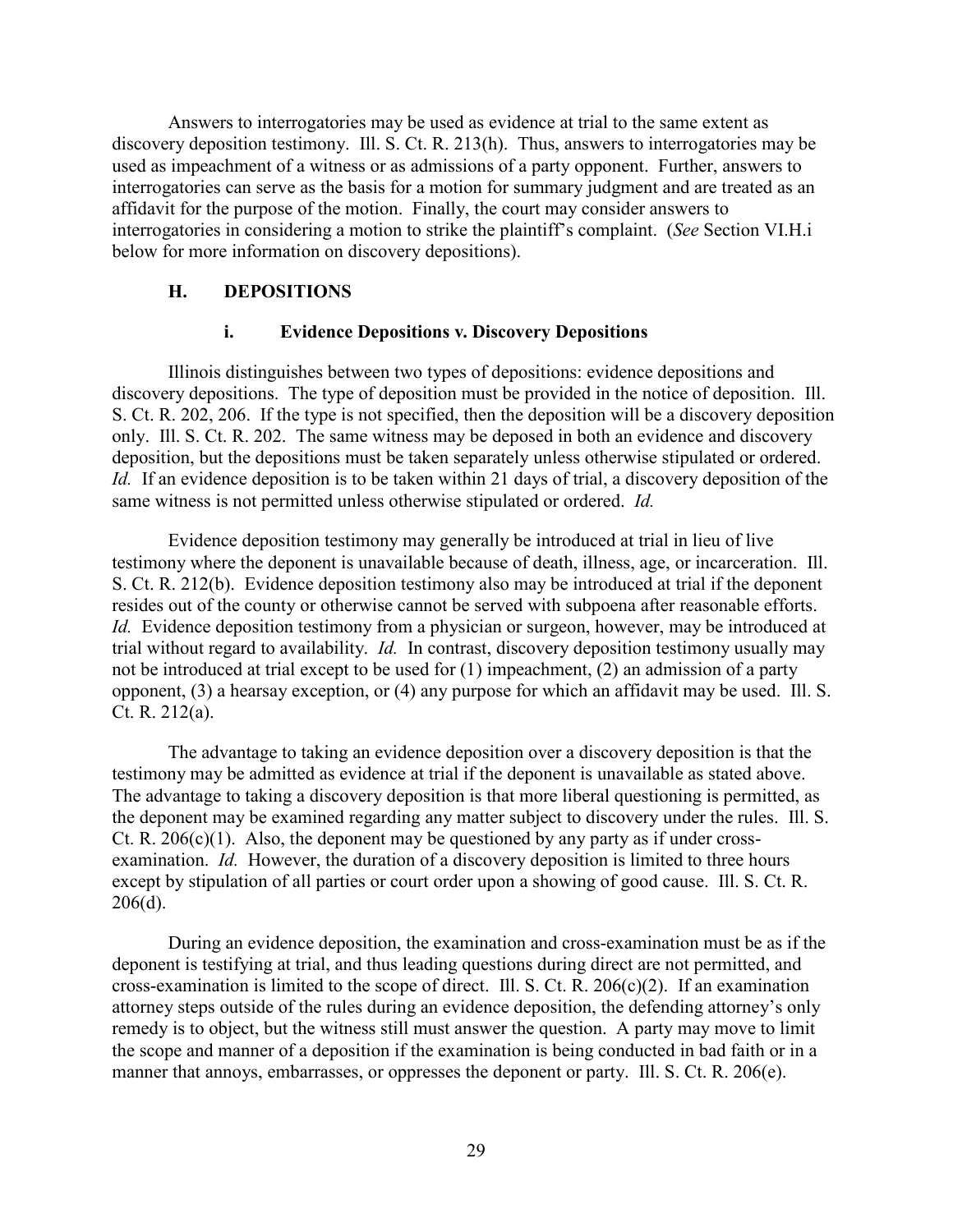Leading questions during the direct examination may be allowed if the witness is hostile or adverse to the deposing party. Illinois Supreme Court Rule 238(b) provides that "[i]f the court determines that a witness is hostile or unwilling, the witness may be examined by the party calling the witness as if under cross-examination." A witness's testimony may be unfavorable and still not qualify as adverse or hostile under Rule 238. *Zajac v. St. Mary of Nazareth Hosp.*, 212 Ill. App. 3d 779, 791 (1st Dist. 1991).

The court may not allow the discovery deposition of a party or a controlled expert witness to be admitted at trial, but the court may admit the discovery deposition testimony of a deponent whose evidence deposition was not taken and who cannot testify at trial because of death or infirmity if the court, in its sound discretion, finds that introducing the evidence at trial will do substantial justice between or among the parties. Ill. S. Ct. R. 212(a)(5); *see also Berry v. Am. Standard, Inc.*, 382 Ill. App. 3d 895, 900 (5th Dist. 2008). In addition, the evidence deposition of a physician or surgeon may be introduced at trial regardless of the deponent's availability and without prejudicing the right of either party to subpoena the physician or surgeon to take the stand at trial. Ill. S. Ct. R. 212(b). Note that evidence depositions may not be taken without leave of court in cases subject to mandatory arbitration or where the money damages sought do not exceed \$50,000. Ill. S. Ct. R. 222(f)(3).

## **ii. Method of Taking Depositions**

Illinois Supreme Court Rule 206(h) allows a party to take a deposition by telephone, videoconference, or other remote electronic means by stating in the notice the specific electronic means to be used for the deposition. Prior to a 2011 Amendment, the Rule required stipulation of the parties or a court order for a party to take a deposition by one of those methods.

If a party intends to audio and/or video record a deposition, the party's notice of deposition must advise all parties of the deposition and the party's intent to record the testimony. Ill. S. Ct. R. 206(a)(2). Any party can record the deposition with an audio-visual recording device, as long as the party has provided notice of that intent to all other parties. *Id.* Rule 206(g) provides specific procedures to be followed by the operator recording the deposition to ensure for the recording's validity, security, and authenticity. Rule 206(a) allows parties who object to recording to seek a protective order using the procedures outlined in Illinois Supreme Court Rule 201. Ill. S. Ct. R. 206(a)(2).If the court does not hold a hearing prior to the deposition, the recording shall be made subject to the court's ruling at a later time. *Id.*

#### **iii. Records Depositions**

Illinois Supreme Court Rule 204(a)(4) allows for records depositions. Under that rule, the relevant notice, order, or stipulation to take a deposition may specify that the appearance of the deponent is excused and that no deposition will be taken if copies of specified documents or tangible things are served on the party or attorney requesting them by a certain date. Ill. S. Ct. R.  $204(a)(4)$ . The requested documents or materials must be served on the requesting party at least 3 days prior to the scheduled deposition*. Id*. The responding party must file a certificate of compliance with the court. *Id.* Reasonable costs incurred by the deponent for production of the documents or materials must be paid by the requesting party, and all other parties must pay the reasonable expenses for copying and delivery of the materials they receive. *Id.* For records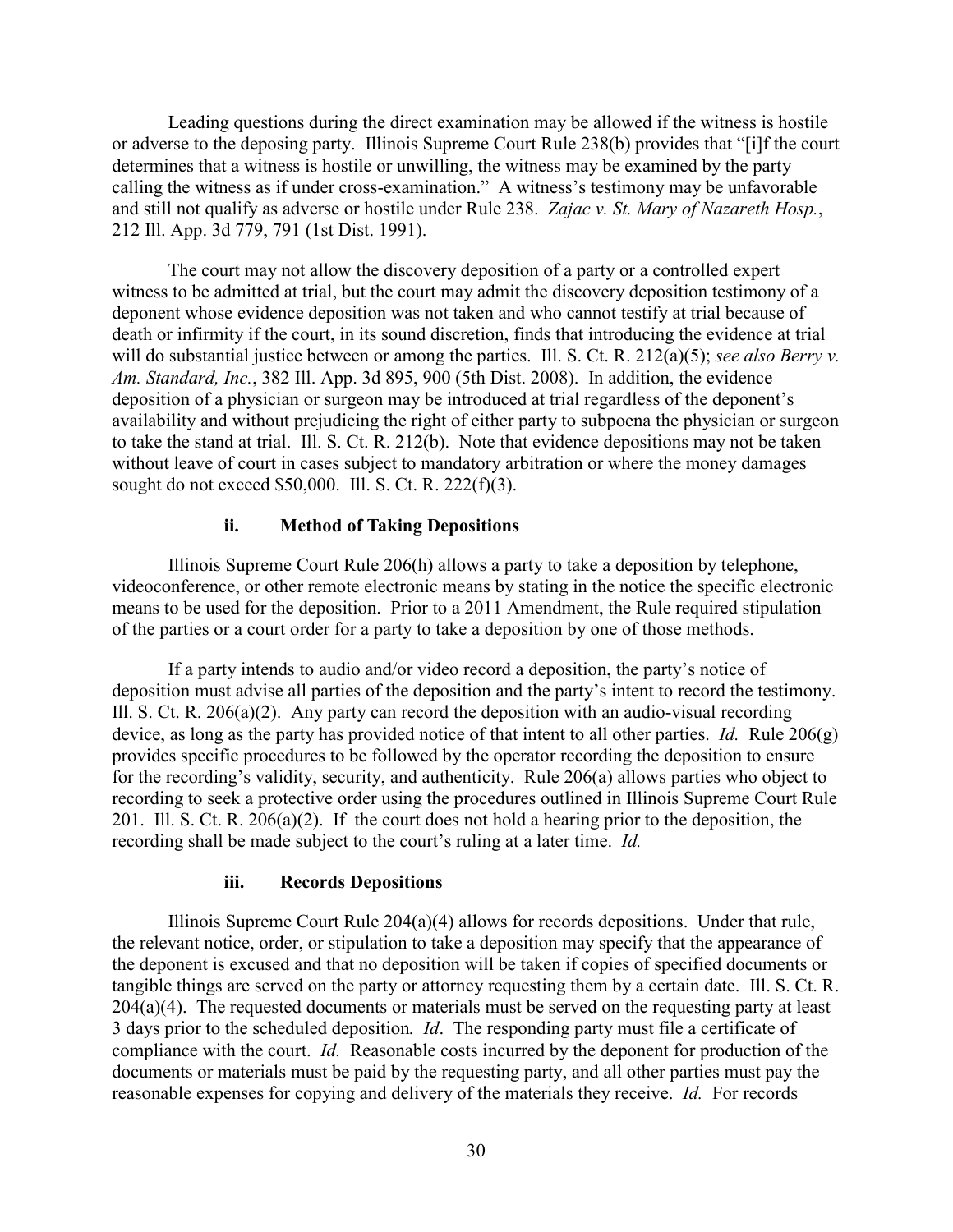depositions, subpoenas must be filed with the clerk of the circuit court with the required notice no less than 14 days prior to the scheduled deposition. *Id.* 

# **iv. Deposing Corporate Representatives**

Illinois Supreme Court Rule 206(a)(1) allows for deposing representatives of public or private corporations, partnerships, associations, or government agencies. The party seeking the deposition must provide a notice of deposition to and/or subpoena the organization and "describe with reasonable particularity the matters on which examination is requested." Ill. S. Ct. R. 206(a)(1). Upon receipt of the notice and subpoena, the organization must designate one or more of its officers, directors, or managing agents or other persons to testify and must describe the matters on which each designated representative will testify. *Id.* The subpoena should advise a nonparty organization of its duty to designate people to testify on its behalf, and those people are required to testify about matters known or reasonably available to the organization. *Id.*

# **v. Deposing or Subpoenaing Out-of-State Witnesses**

Where an action is pending outside of Illinois and a party seeks to depose a person who lives in Illinois, that party must petition the circuit court in the county in which the deponent resides, is employed, transacts business in person, or can be found for a subpoena to compel the appearance of the deponent or an order to compel the deponent's giving of testimony. Ill. S. Ct. R. 204(b). Notice to the deponent is not required for the court to hear the petition. *Id.*

To depose or obtain documents from a third party who resides outside of Illinois in connection with a matter pending in Illinois state court, consult the state and local rules of practice and procedure where the third party resides. Each state has a statute or rule on deposing witnesses in the state for litigation pending out of state. Some states require a petition or an application for a subpoena. Also, local counsel may need to be retained because some states may require a new case to be opened in their state courts. Other states require a commission or letter rogatory from the court where the litigation is pending that authorizes the out-of-state deposition.

# **vi. Deposing Physicians**

A court order is required to subpoena a non-party physician for a discovery deposition in his or her professional capacity, unless the parties agree and the deponent consents to the deposition. Ill. S. Ct. R. 204(c). The physician must be paid a reasonable fee for the time spent testifying. Unless the physician was retained by a party for the purpose of rendering an opinion at trial, the fee should be paid by the party requesting the deposition. *Id.*

# **vii. Enforcing Compliance**

If a non-party deponent refuses to appear for deposition, the party requesting the deposition may move the court for a rule to show cause or an order of contempt against the deponent. Ill. S. Ct. R. 204(d). The party seeking the deposition must personally serve the rule or order upon the non-party deponent and demonstrate proof of personal service in order for the court to order a body attachment for noncompliance with a subpoena or discovery order. *Id.*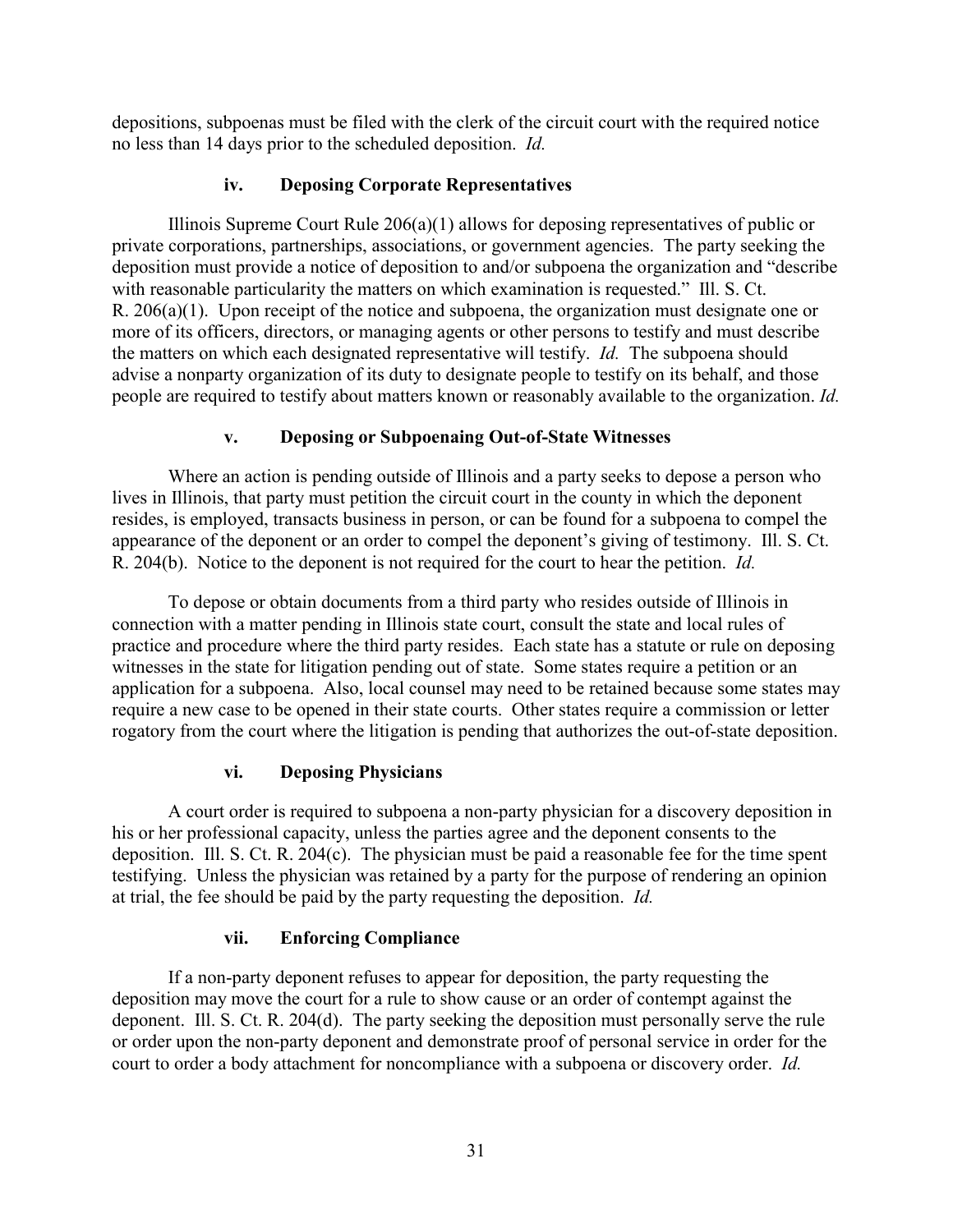## **I. REQUESTS TO ADMIT**

Illinois Supreme Court Rule 216 governs requests to admit. Each party may serve no more than 30 requests for admission, unless the parties agree to or the court orders additional requests. Ill. S. Ct. R. 216(f). The fact that the same counsel represents multiple parties does not change that each of those parties may serve up to 30 requests for admission. A party must serve requests for admission separately from other discovery. Ill. S. Ct. R. 216(g). Both the request for admission and the response, sworn statement of denial or written objection must be served on all parties entitled to notice. Ill. S. Ct. R. 216(a), (c). Pursuant to Illinois Supreme Court Rule 216(g), requests to admit must include a warning on the front page in 12-point or larger font in boldface which reads:

### **WARNING: If you fail to serve the response required by Rule 216 within 28 days after you are served with this document, all the facts set forth in the requests will be deemed true and all the documents described in the requests will be deemed genuine.**

In cases subject to mandatory arbitration, civil actions seeking \$50,000 or less in damages, and cases to collect taxes not in excess of \$50,000, requests for admission must be filed more than 60 days prior to the trial date or leave of court is required. Ill. S. Ct. R. 222(f)(5).

## **J. ISSUING SUBPOENAS AND SUBPOENAS DUCES TECUM**

#### **i. Overview**

Section 2-1101 of the Code of Civil Procedure authorizes the clerk of any Illinois court in which an action is pending, or any attorney admitted to practice in Illinois (as an officer of the court), to issue subpoenas for witnesses and to counties in a pending action. 735 ILCS  $\S$  5/2-1101. Further, a court order is not required for the clerk or an attorney to issue a subpoena *duces tecum*. *Id.*

Upon a motion showing good cause, the court may quash or modify a subpoena or subpoena *duces tecum* or may condition the denial of the motion to quash or modify a subpoena *duces tecum* upon payment in advance by the person on whose behalf the subpoena is issued of the reasonable expense of producing the requested evidence. *Id.*

#### **ii. Compelling the Appearances of Deponents**

Subpoenas for deposition testimony are governed by Illinois Supreme Court Rule 204. Subpoenas may require deponents to produce documents or tangible evidence that relate to any of the matters within the scope of the deposition examination subject to the limitations of Rule  $201(c)$ , which allows for protective orders when the burden or expense of the proposed discovery outweighs the benefits. Ill. S. Ct. R. 204(a). Deponents must respond to the subpoena upon receipt of notice and payment of witness fee and mileage costs. Ill. S. Ct. R. 204(a)(2). Witnesses in Illinois are entitled to \$20 per day and \$0.20 per mile for travel to and from deposition or trial. 705 ILCS § 35/4.3. Service upon an officer, director, or employee of a party is sufficient to require the appearance of an organizational deponent. Ill. S. Ct. R. 204(a)(3).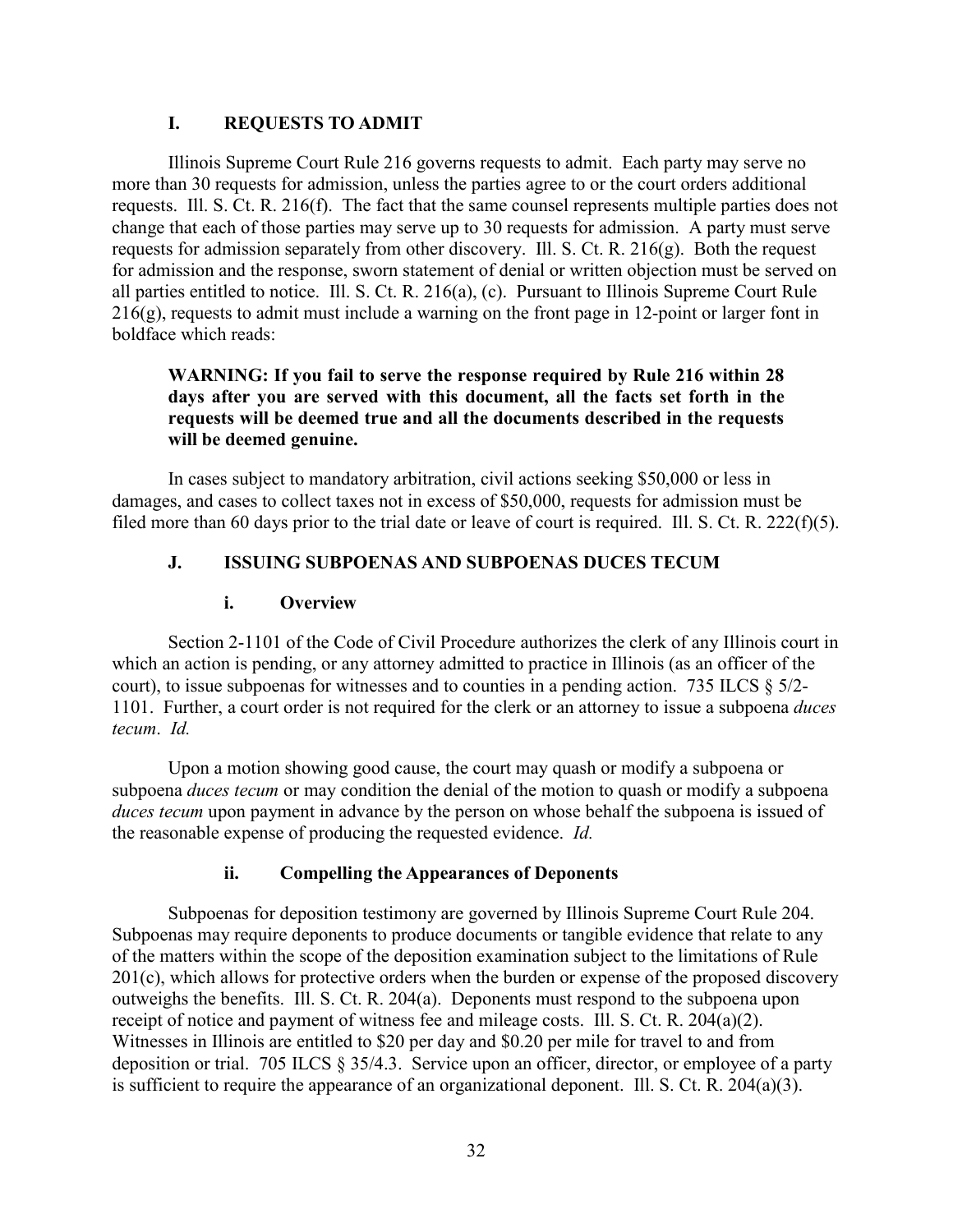## **iii. Production of Documents in Lieu of Deposition**

As mentioned in Section VI.H.iii above, in lieu of a deponent's appearance, the party requesting the deposition may specify that no deposition will be taken if the deponent causes copies of specific documents and tangible evidence to be served upon the attorney or party requesting the deposition by a certain date. Ill. S. Ct. Rule 204(a)(4). In the case of third party witnesses, a subpoena rather than a notice of deposition needs to be served, and a copy of the subpoena, along with the notice, shall immediately be filed with the court upon issuance and not less than 14 days prior to the scheduled deposition. The responding party must serve all requesting parties of record with the responsive documents or make the evidence available to inspection 3 days prior to the deposition date as noticed, and must file a certificate of compliance with the court. *Id.* Reasonable charges by the deponent for production shall be paid by the requesting party, and by other parties requesting copies of the production. The use of this procedure does not preclude a party from taking the deposition or limiting the scope of the deposition. *Id.*

## **K. EXPERT DISCLOSURE**

Upon written interrogatory, a party must provide the identities and addresses of witnesses who will testify at trial including lay witnesses, independent experts, and controlled experts. Ill. S. Ct. R. 213(f).

## **i. Independent Experts**

Independent experts are not the party, the party's current employee, or the party's retained expert. Ill. S. Ct. R. 213(f)(2). For each independent expert, the party must disclose the subjects on which the expert will testify and the opinions the party expects to elicit. *Id.*

## **ii. Controlled Experts**

Controlled experts are the party, the party's current employee or the party's retained expert. Ill. S. Ct. R.  $213(f)(3)$ . For each controlled expert, the party must identify:

- the subject matter on which the witness will testify;
- the conclusions and opinions of the witness and the bases therefore;
- the qualifications of the witness; and
- any reports prepared by the witness about the case.

*Id.* A recent amendment to Illinois Supreme Court Rule 208 provides that each party shall bear the expense of all fees charged by his or her controlled expert witness(es), unless manifest injustice would result.

## **iii. Disclosing Draft Expert Reports and Correspondence with Experts**

Rule 213 requires disclosure of "any" reports prepared by a controlled expert about the case, but does not expressly address draft reports. Similarly, the rule requires disclosures of the "bases" for the expert's conclusions, but does not address whether correspondence with counsel must be disclosed.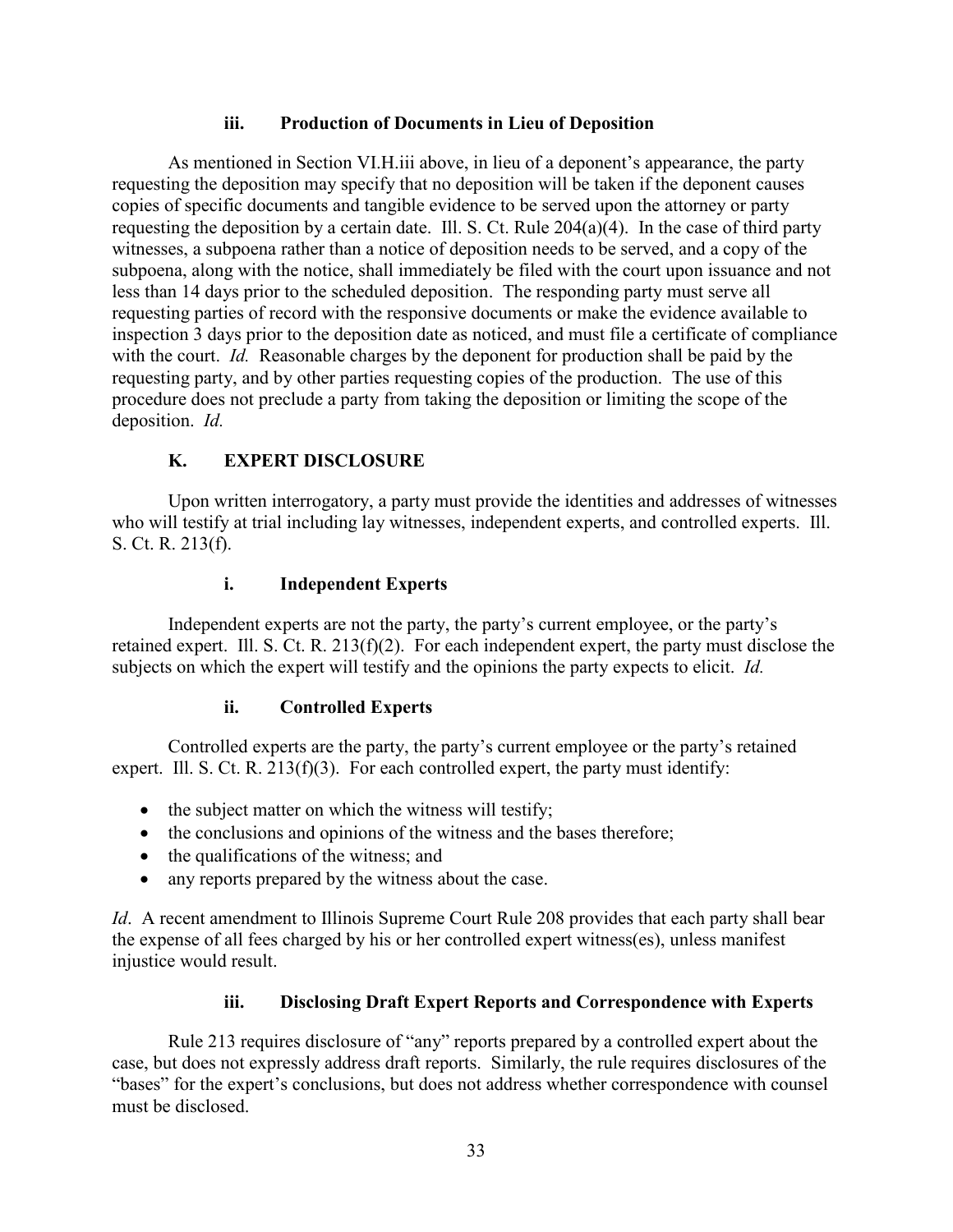Unlike the revised Federal Rules, there is no case law or rule that protects from discovery by the opposing party drafts of expert reports or communications with testifying retained experts. To the contrary, there is Illinois authority to support that those communications are not privileged when an expert is designated to testify at trial. *People v. Wagener*, 196 Ill. 2d 269, 275–76 (2001) (finding that communications between criminal defendant raising insanity defense and psychiatric experts were not privileged because the experts testified at trial). Given the broad scope of permissible discovery in Illinois pursuant to Supreme Court Rule 201(b) and the absence of an express provision protecting draft reports and communications, counsel should assume that those materials are subject to discovery.

At least one Illinois secondary source suggests a form expert discovery interrogatory that seeks draft reports. *See S. Ct. 204(8) Expert Riders-Forms*, 13 ILPRAC Rule 204(8) (2008).

To address this issue and protect expert draft reports and communications, counsel may seek a stipulated agreement from opposing counsel that draft reports and correspondence with testifying experts will not be produced unless the correspondence is relied upon by the expert in forming his or her opinion. In this way, the parties can effectively adopt the new provision of Federal Rule 26.

#### **iv. Rebuttal Experts**

Rebuttal expert reports are not specifically governed by Rule 213, but generally, a party seeking to submit a rebuttal expert report may argue for its admission based on the party's need to "explain, repel, contradict or disprove" new evidence introduced by the opposing party. *Flanagan v. Redondo*, 231 Ill. App. 3d 956, 967 (1st Dist. 1991). Even if the expert report is not disclosed in response to an interrogatory served upon the party, circumstances may arise during the litigation that give rise for the need for rebuttal evidence to respond to an affirmative matter or defense raised by the opposing party. *Id.* The court in its discretion will determine whether to allow this rebuttal expert evidence by weighing factors such as the party's good faith in discovery disclosures, and the unfair surprise or prejudice that the opposing party will suffer. *Id.* at 965–67.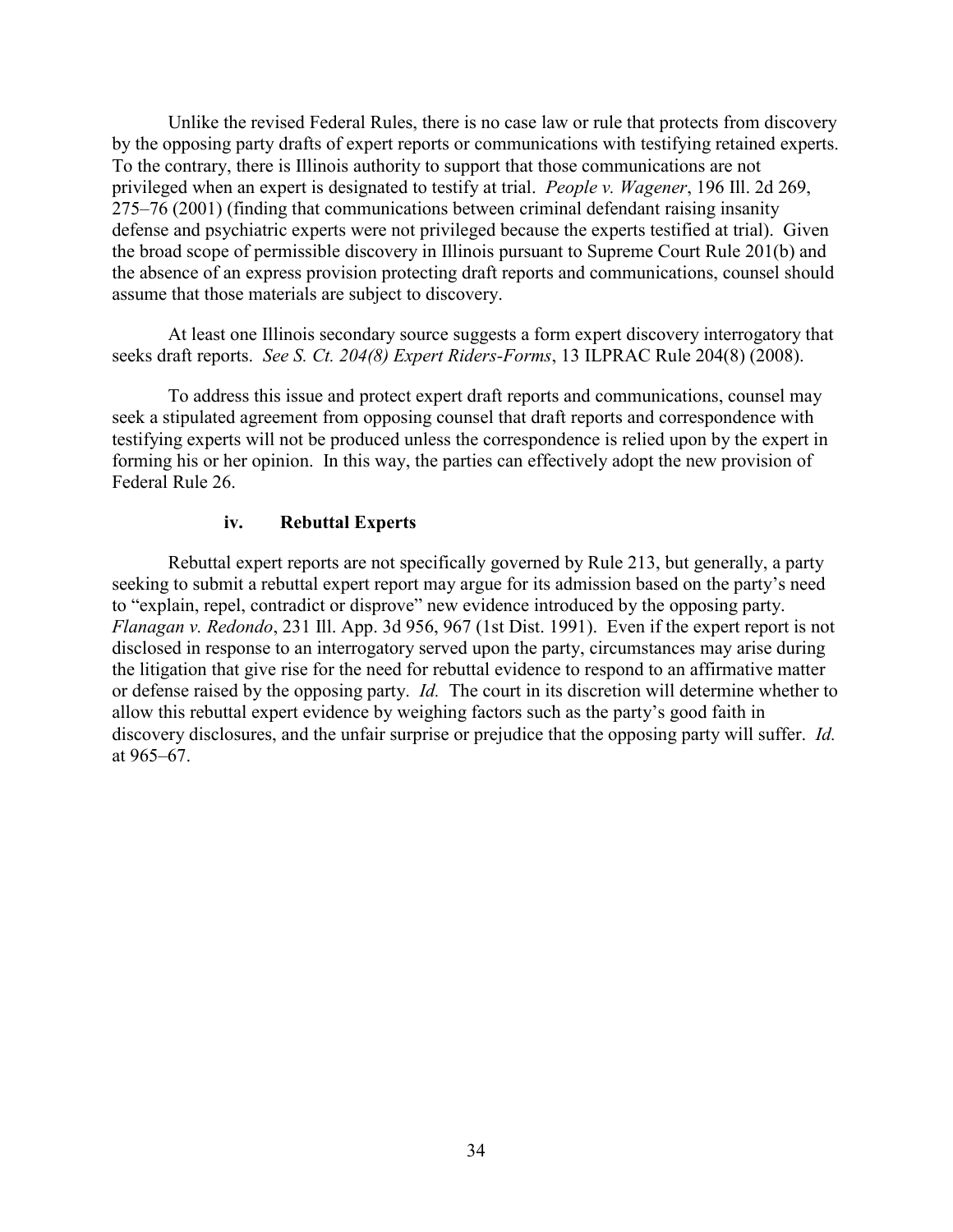#### **L. MOTIONS TO COMPEL/SANCTIONS FOR NON-COMPLIANCE**

Before seeking an order compelling a party's compliance with discovery, counsel must attempt to confer with opposing counsel to reach an agreement. Ill. S. Ct. R. 201(k), 219(a). Each motion must include a statement "that counsel responsible for trial of the case after personal consultation and reasonable attempts to resolve differences have been unable to reach an accord or that opposing counsel made himself or herself unavailable for personal consultation or was unreasonable in attempts to resolve differences." Ill. S. Ct. R. 201(k). If the court finds that a party's refusal to answer or comply with a discovery request was without substantial justification, the court will require the offending party, or its counsel, to pay reasonable expenses incurred in obtaining the order, including attorney's fees. Ill. S. Ct. R. 219(a) If on the other hand, the court denies the motion and finds it was made without substantial justification, the court will require the moving party to pay reasonable expenses incurred by opposing the motion, including attorney's fees. *Id.*

If a party fails to comply with rules governing discovery, requests to admit, or pretrial procedure, the opposing party may also move the court to order appropriate relief as outlined in Illinois Supreme Court Rule 219(c). This relief may include:

- staying further proceedings until the order or rule is complied with;
- barring the offending party from filing any other pleading relating to any issue to which the refusal or failure relates;
- barring the offending party from maintaining any particular claim, counterclaim, thirdparty complaint, or defense relating to that issue;
- barring a witness from testifying concerning that issue;
- entering a default judgment against the offending party or dismissing the offending party's action with or without prejudice as to any claims or defenses asserted in any pleading to which that issue is material;
- striking any portion of the offending party's pleadings relating to that issue, and if appropriate, entering judgment as to that issue; and
- including in a judgment the imposition of prejudgment interest (that may include any period of pretrial delay attributable to discovery abuses) in those situations in which a party who has failed to comply with discovery has delayed the entering of a money judgment.

#### *Id.*

The court may issue sanctions, upon motion or *sua sponte*, against the non-compliant party in lieu of or in addition to the requested relief. *Id.* Whether sanctions are warranted depends on the good faith of the party offering the evidence, equal opportunity and access of the opponent to the evidence before trial, and any unfair surprise or prejudice to the opponent. The court may order suppression of any evidence obtained through abuse of the discovery procedures in addition to appropriate sanctions for this behavior. Ill. S. Ct. R. 219(d). Finally, a party cannot avoid compliance with discovery deadlines, orders, or rules by voluntarily dismissing a lawsuit. Ill. S. Ct. R. 219(e).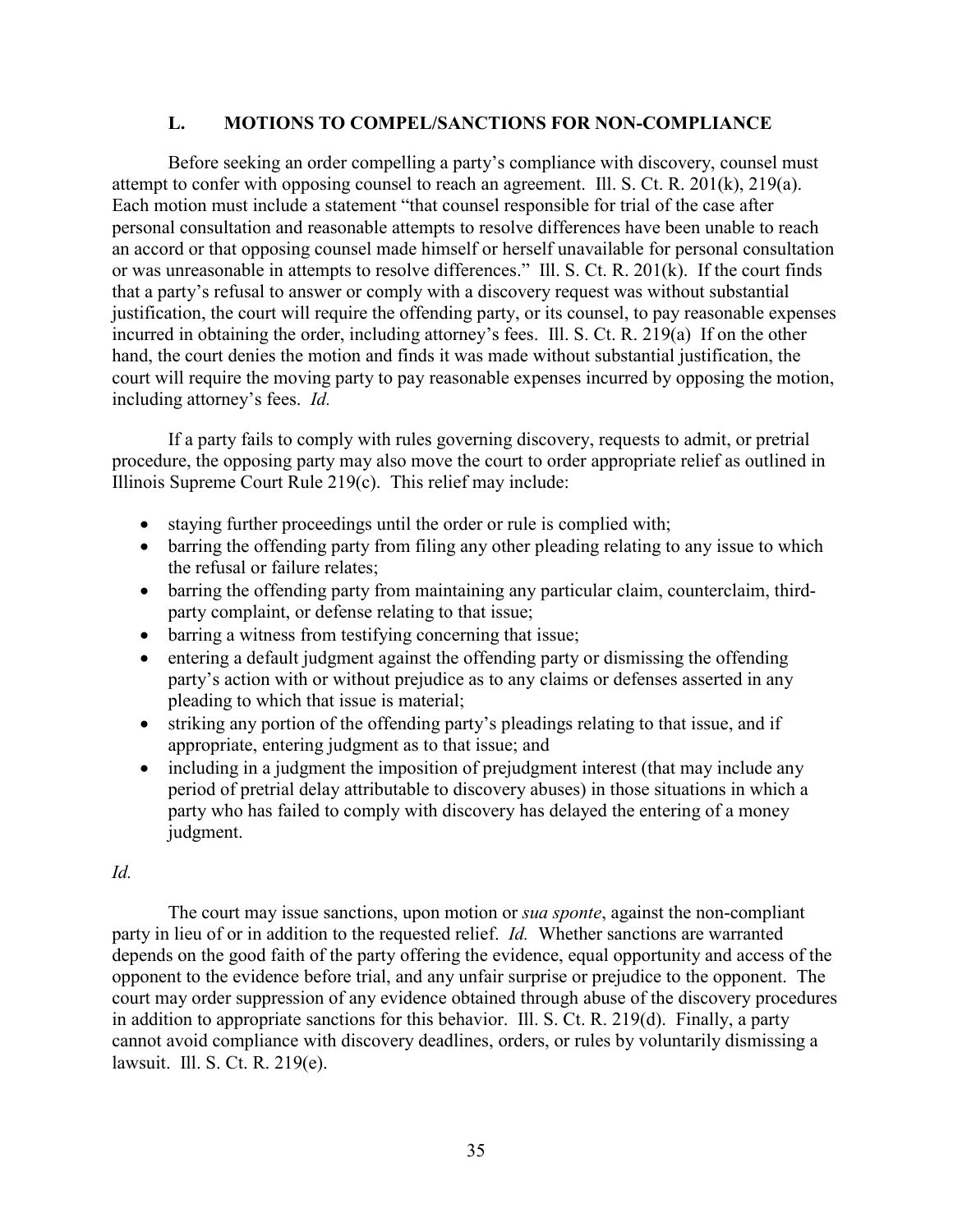#### **M. PROTECTIVE ORDERS**

Pursuant to Illinois Supreme Court Rule 201(c)(1), the court may at any time *sua sponte* or upon motion of any party or witness enter a protective order to "prevent unreasonable annoyance, expense, embarrassment, disadvantage, or oppression." A protective order may deny, limit, condition, or regulate discovery as the court deems just. Ill. S. Ct. R. 201(c)(1).

#### **N. DISCOVERY DISPUTES**

Parties are required to make reasonable attempts to resolve discovery disputes without engaging the court. Discovery motions must include a statement that counsel personally consulted with opposing counsel but they were unable to resolve the disagreement, or that opposing counsel made himself or herself unavailable for personal consultation or was unreasonable in attempts to resolve differences. Ill. S. Ct. R. 201(k).

#### **VII. SETTLEMENT**

#### **A. PAYMENT DEADLINES**

Effective January 1, 2014, a new section of the Illinois Code of Civil Procedure governs the payment of settlements in personal injury, property damage, wrongful death, and tort actions that involve a claim for money damages. *See* 735 ILCS § 5/2-2301.

Section 2-2301 requires a settling defendant to tender a release to the plaintiff within 14 days of written confirmation of the settlement. *Id.* § 5/2-2301(a). Once the plaintiff tenders the executed release and any necessary lien protection documentation, the defendant has 30 days to pay the amount of the settlement in full. *Id.* § 5/2-2301(d). If the defendant does not pay the settlement within 30 days, the court may enter judgment against the defendant for the amount set forth in the release and order the defendant to pay the costs incurred in obtaining the judgment as well as interest. *Id.* § 5/2-2301(e).

If the settlement requires court approval, the 30-day period for payment will not begin until the plaintiff tenders to the defendant a copy of the court order approving the settlement. *See id.* §§ 5/2-2301(b), (d). The statute also provides instructions for the plaintiff on how to protect third-party rights of recovery or subrogation through lien protection documentation. *See id.* §  $5/2 - 2301(c)$ .

#### **VIII. TRIAL**

#### **A. CONTINUANCES**

Pursuant to Illinois Supreme Court Rule 231, a party may seek a continuance of the trial for: (1) absence of material evidence, or for certain other causes, including (2) a party whose presence is necessary is in military service and his service materially impairs his ability to prosecute or defend the action, or (3) a party or his attorney is a member of the General Assembly that is in session when the continuance is sought. Ill. S. Ct. R. 231(a) and (c). An amendment is not cause for continuance unless the affected party files an affidavit that it is unprepared to proceed with the trial because of the amendment. Ill. S. Ct. R. 231(d).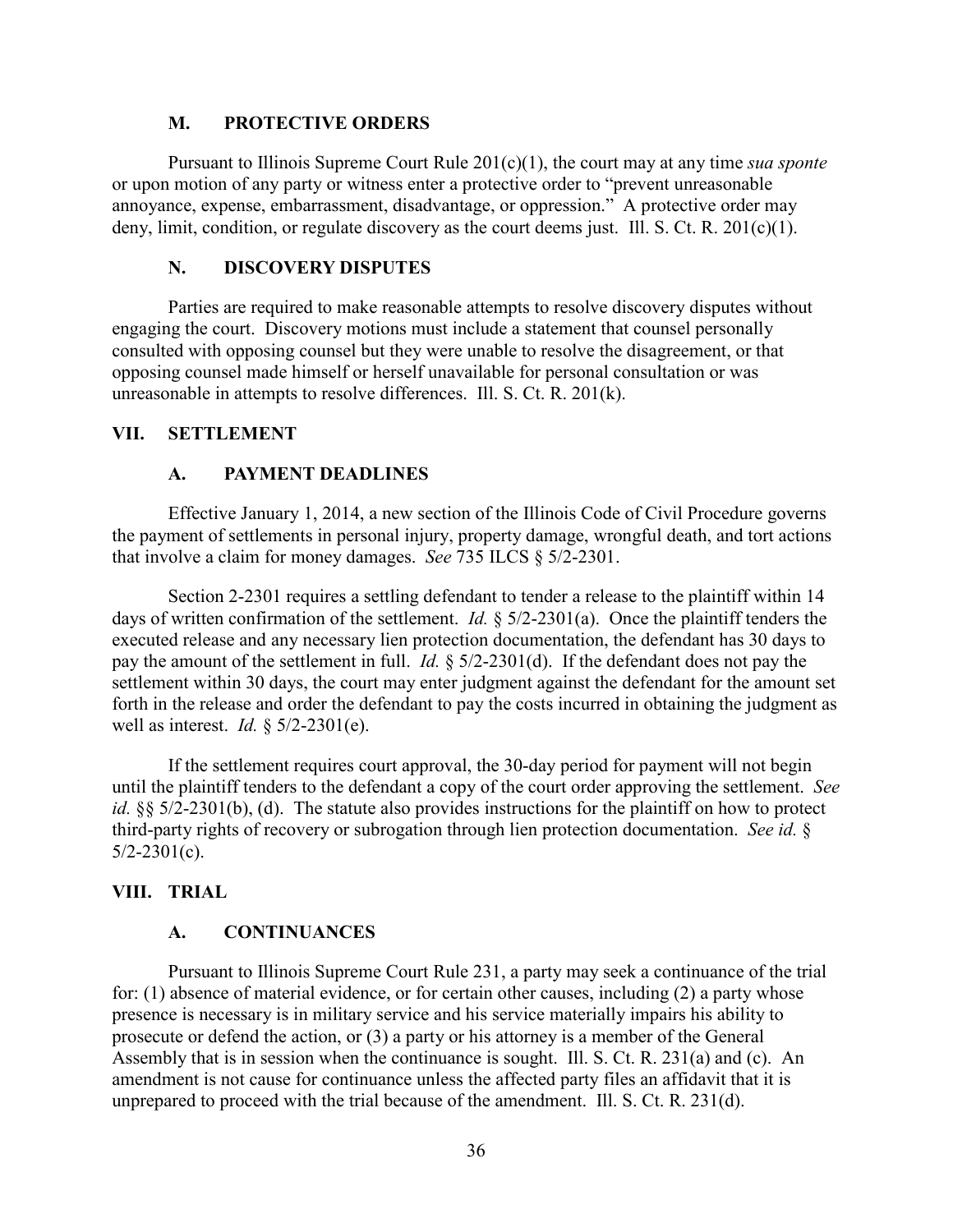If either party applies for a continuance because material evidence is absent, the party must supply an affidavit showing that due diligence was exercised to try to obtain the evidence or that there was not enough time to obtain the evidence. Ill. S. Ct. R. 231(a). The affidavit must also demonstrate the facts established by the missing evidence, and if the evidence is witness testimony, the affidavit must provide the name and residential address of the witness, or if not known, a statement that due diligence was used to ascertain the address. *Id.* Finally, the affidavit must state that the evidence can be procured if more time is allowed. *Id.*

The court will deny a continuance if it finds that the evidence would not be material or if the other party will admit the affidavit into evidence as proof of what the absent witness would testify if present. Ill. S. Ct. R. 231(b). The court may continue a trial on its own motion as well. Ill. S. Ct. R. 231(e).

## **B. COMPELLING APPEARANCES OF WITNESSES AT ARBITRATION OR TRIAL**

Service of a subpoena to compel the appearance of a non-party witness at trial may be sent via certified or registered mail and must be received at least 7 days before the date on which appearance is required. Ill. S. Ct. R. 237(a). Payment of the witness fee and mileage must accompany the subpoena. *Id.* By statute, witnesses in Illinois are entitled to \$20 per day and \$0.20 per mile for travel to and from deposition or trial. 705 ILCS § 35/4.3. Under comment 3 to Rule 3.4 of the Illinois Rules of Professional Conduct, it is also permissible to compensate a fact witness for "reasonable expenses incurred in providing evidence," such as "reimbursement for reasonable charges for travel to the place of a deposition or hearing or to the place of consultation with the lawyer," reimbursement for "reasonable related out-of-pocket costs, such as for hotel, meals, or child care," and "compensation for the reasonable value of time spent attending a deposition or hearing or in consulting with the lawyer."

#### **C. JURY INSTRUCTIONS**

#### **i. Overview**

The court may instruct the jury before opening arguments on "cautionary or preliminary matters," such as the burden of proof, the credibility of the witnesses, and the use of evidence for a limited purpose, and "[o]n the substantive law applicable in the case," such as the elements of the claim. Ill. S. Ct. R. 239(d). Also, during the trial, the court is free to give appropriate instructions. Ill. S. Ct. R. 239(f).

At the close of evidence or if the court requests them prior to the close of evidence, each party may submit written instructions of reasonable length and must tender copies to the court and counsel for other parties. 735 ILCS  $\S$  5/2-1107(c). The court will hold a jury instruction conference outside of the presence of the jury to settle any disputes over jury instructions, and the court must inform counsel of the proposed instructions prior to closing arguments. *Id.* All objections and rulings on jury instructions during the conference should be shown in the report of proceedings. Ill. S. Ct. R. 239(c).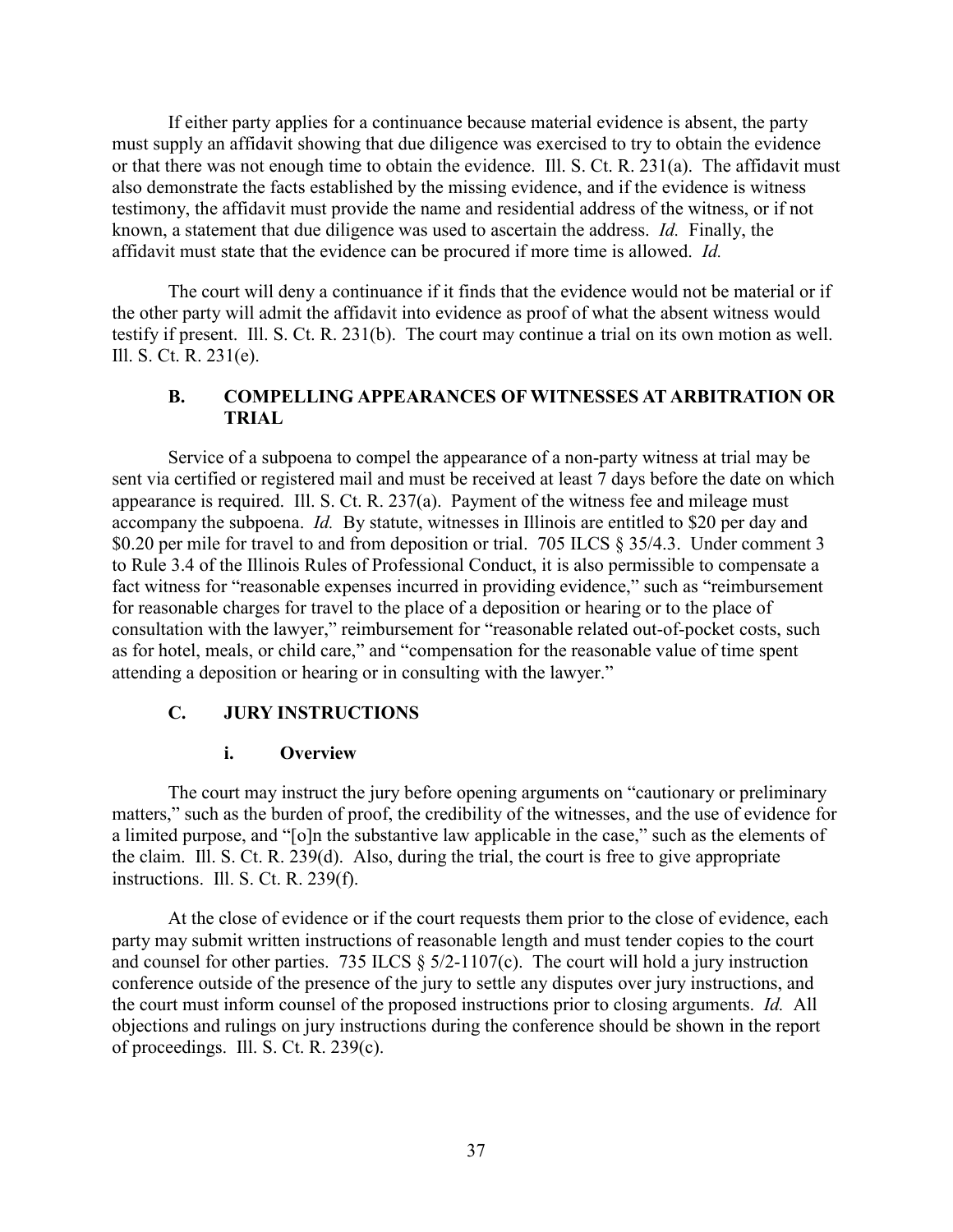Rule 239(a) provides:

Whenever Illinois Pattern Jury Instructions (IPI), Civil, contains an instruction applicable in a civil case, giving due consideration to the facts and the prevailing law, and the court determines that the jury should be instructed on the subject, the IPI instruction shall be used, unless the court determines that it does not accurately state the law. The most current version of the IPI Civil instructions is maintained on the Supreme Court website. Whenever IPI does not contain an instruction on a subject on which the court determines that the jury should be instructed, the instruction given in that subject should be simple, brief, impartial, and free from argument.

#### Ill. S. Ct. R. 239(a).

The court will use its copy to mark each instruction "refused," "given," or "withdrawn." 735 ILCS § 5/2-1107(a). The original jury instructions will be given to the jury and should not state authority or have numbered pages, while the copies of the jury instructions should indicate the party which submitted them and have numbered pages. Ill. S. Ct. R. 239(c). Each instruction should be labeled to indicate whether it conforms with or departs from the Illinois Pattern Jury Instruction ("IPI") by stating, "IPI No.\_\_," "IPI No. \_\_ Modified," or "Not in IPI." *Id.* Generally, where an instruction has case law support, parties will note the case law citation on the copies of the instruction that they submit to the court to reference during the jury instruction conference.

The court may direct counsel to prepare jury instructions at any time before or during trial. Ill. S. Ct. R. 239(b). Counsel should mark these instructions "Court's Instructions," but may object during the jury instruction conference to any instructions prepared at the court's request. *Id.* If the court determines after closing arguments that additional instructions are needed, the court may hold another conference and approve additional jury instructions. 735 ILCS § 5/2-1107(c). The court should give those additional instructions after closing arguments are complete. *Id.*

Before closing arguments and in the presence of the jury, the court may repeat the instructions given before the opening arguments. Ill. S. Ct. R. 239(e). The court may choose to read the jury instructions before or after the closing arguments. *Id.* Whether or not the court reads the instructions prior to closing arguments, the court should read the instructions to the jury after closing arguments and must distribute a written copy of the instructions to the jury. *Id.* Jurors should not have a copy of the written instructions prior to the parties' closing arguments. *Id.*

#### **ii. Illinois Pattern Jury Instructions**

Illinois Supreme Court Rule 239 instructs courts to use the Illinois Pattern Jury Instructions ("IPI") in civil cases where the court determines that the jury should be instructed on the subject matter of the pertinent IPI and the court finds that the IPI accurately states the law. Ill. S. Ct. R. 239(a). If the IPI does not contain an instruction on a subject matter that the court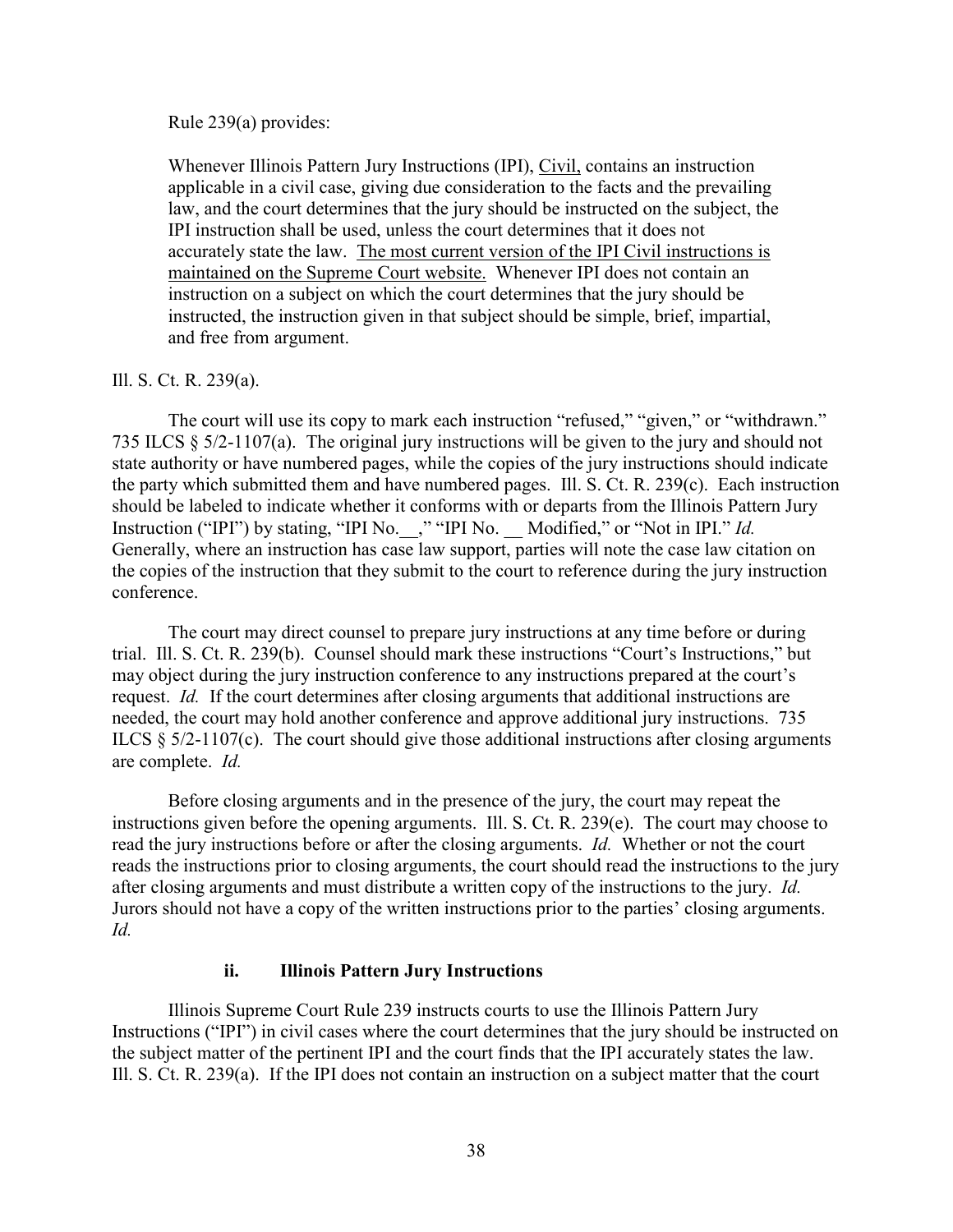determines the jury should be instructed, the court should give an instruction that is "simple, brief, impartial, and free from argument." *Id.*

## **iii. Jury Instructions in Tort Cases**

In actions on account of bodily injury or physical damage to property based on negligence, or product liability based on strict liability, the court should instruct the jury that the defendant will not be held liable if the jury finds the plaintiff's contributory fault is more than 50%. 735 ILCS § 5/2-1107.1; *Best v. Taylor Machine Works*, 689 N.E.2d 1057 (Ill. 1997) (invalidating 1995 amendment to this section).

# **D. SPECIAL INTERROGATORIES**

In Illinois state court, general verdicts are required unless "the nature of the case requires otherwise." 735 ILCS § 5/2-1108. The court may require special interrogatories, or the parties may request special interrogatories that ask the jury to make specific findings on any material question(s) of fact. *Id.* Where a party requires a special interrogatory in proper form, the trial court must submit the interrogatory to the jury. *Id.* If the jury's answer to a special interrogatory is inconsistent with the general verdict, the special finding of fact controls, and the court may enter judgment in accordance with the special interrogatories. *Id.*

Special interrogatories do not need to include all material issues of fact, and they should include only those material issues that one or more party requires to be answered to ensure the accuracy of the jury's reasoning. The Illinois Supreme Court has addressed the weight and form of special interrogatories, stating:

A special interrogatory serves as guardian of the integrity of a general verdict in a civil jury trial. It tests the general verdict against the jury's determination as to one or more specific issues of ultimate fact. A special interrogatory is in proper form if (1) it relates to an ultimate issue of fact upon which the rights of the parties depend, and (2) an answer responsive thereto is inconsistent with some general verdict that might be returned. Special findings are inconsistent with a general verdict only where they are clearly and absolutely irreconcilable with the general verdict. If a special interrogatory does not cover all the issues submitted to the jury and a reasonable hypothesis exists that allows the special finding to be construed consistently with the general verdict, they are not absolutely irreconcilable and the special finding will not control. In determining whether answers to special interrogatories are inconsistent with a general verdict, all reasonable presumptions are exercised in favor of the general verdict.

*Simmons v. Garces*, 198 Ill. 2d 541, 555 (2002) (internal quotation marks and citations omitted).

Special interrogatories should be tendered to the court, objected to, ruled on, and submitted to the jury in the same manner and procedure as are jury instructions. 735 ILCS § 5/2-1108. The court's decision to submit or refuse to submit a special interrogatory to the jury is appealable as a question of law. *Id.*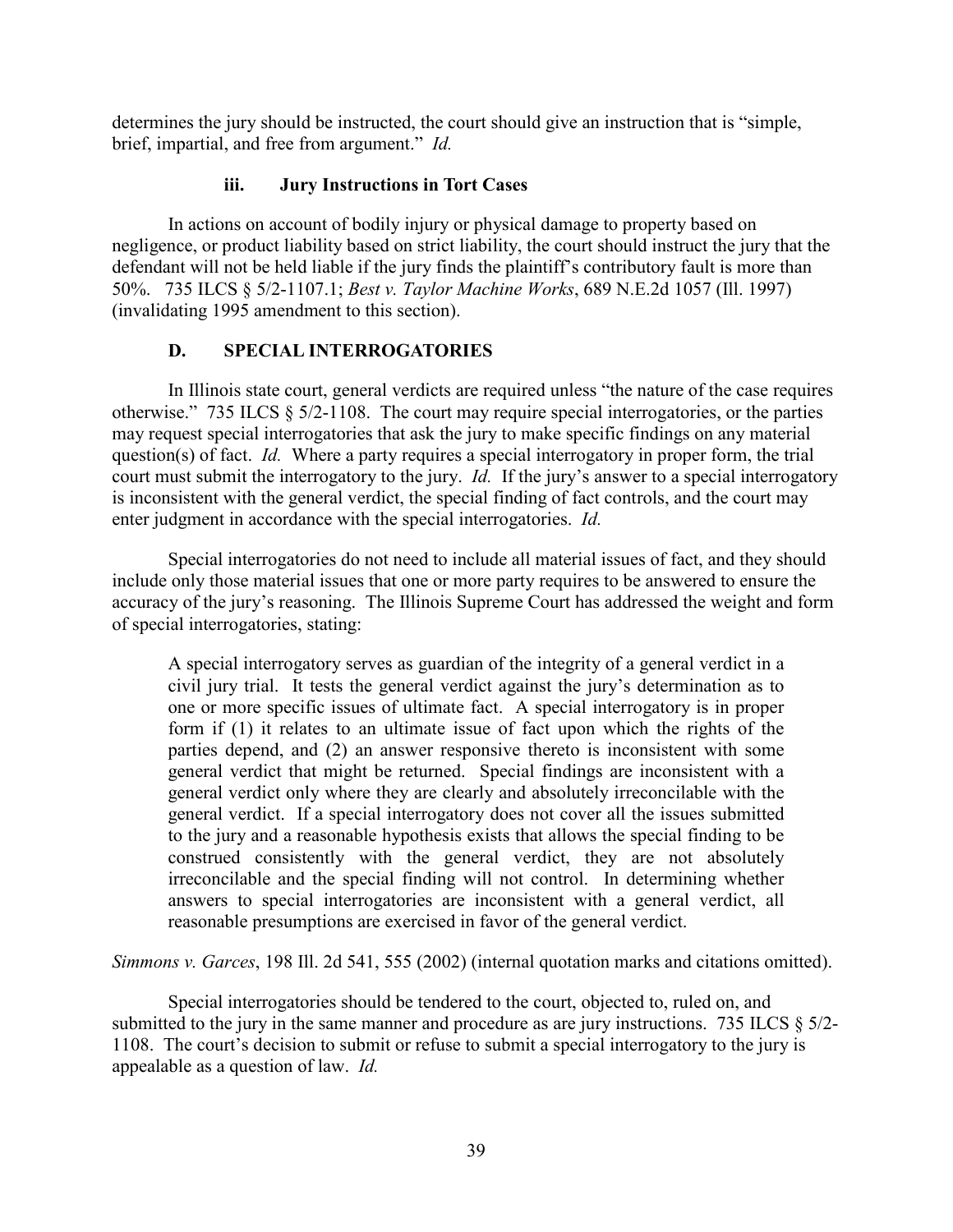#### **E. JUROR QUESTIONS TO WITNESSES**

Supreme Court Rule 243 allows the court to permit jurors in civil cases to submit their own written questions for witnesses. *See* A. Vail & T. Cartwright, "Using Juror Questions During Trial to Your Advantage: Practice Tips for Illinois Supreme Court Rule 243," 101 IBJ 624 (December 2013). After the attorneys have finished questioning a witness, the judge will determine whether the jury will be allowed to question the witness. Ill. S. Ct. R. 243(b). If so, the jury will be asked to submit any questions they have for the witness in writing. *Id.* The jurors may not discuss the questions before submitting them. *Id.*

The bailiff will collect the questions and give them to the judge, who will enter them into the record. *Id.* Outside the presence of the jury, counsel will have the opportunity to object to the questions. Ill. S. Ct. R. 243(c). The judge will rule on any objections and each question will be either admitted, modified, or excluded. *Id.* By amendment that became effective July 1, 2014, the "limitations on direct examination set forth in Rule 213(g) apply to juror submitted questions." *See id*. Once the jury has returned, the judge will ask the witness each question and provide counsel an opportunity to ask follow-up questions limited to the scope of the new testimony. Ill. S. Ct. R. 243(d). The court should also advise the jurors that they should not be concerned with why some questions are modified or excluded and that such measures are taken by the court in accordance with the rules of evidence. Ill. S. Ct. R. 243(e).

## **IX. JUDGMENT**

## **A. MOTIONS TO VACATE**

## **i. Within 30 Days of a Final Order or Judgment**

Within 30 days, Section 2-1301(e) of the Code of Civil Procedure allows a party to move the court to set aside the final order or judgment "upon any terms and conditions that shall be reasonable." 735 ILCS § 5/2-1301(e). The standard for Section 2-1301 motions is "whether substantial justice is being done between the parties" and, based on "all of the events leading up to judgment" what is "just and proper based on the facts of the case." *Larson v. Pedersen*, 349 Ill. App. 3d 203, 207–08 (2d Dist. 2004).

#### **ii. After 30 Days of a Final Order or Judgment**

When more than 30 days but less than 2 years have passed since the entry of a final order or judgment, a party may move to vacate under Section 2-1401 of the Code of Civil Procedure. 735 ILCS § 5/2-1401(a), (c). The moving party must set forth specific factual allegations to show: (1) the existence of a meritorious defense or claim; (2) due diligence in presenting this defense or claim to the trial court in the original action; and (3) due diligence in filing the Section 2-1401 petition for relief. *Smith v. Airoom, Inc.*, 114 Ill. 2d 209, 220–21 (1986). The court's decision is discretionary. *Id.* at 221.

This two-year limit is inapplicable to motions to vacate a judgment that is void because the court entering the judgment lacked jurisdiction over the subject matter or the parties. *Ford Motor Credit Co. v. Sperry*, 214 Ill.2d 371, 379–80 (2005). A motion to vacate a void judgment may be brought under Section 2-1401 at any time, and "[t]he allegation that judgment or order is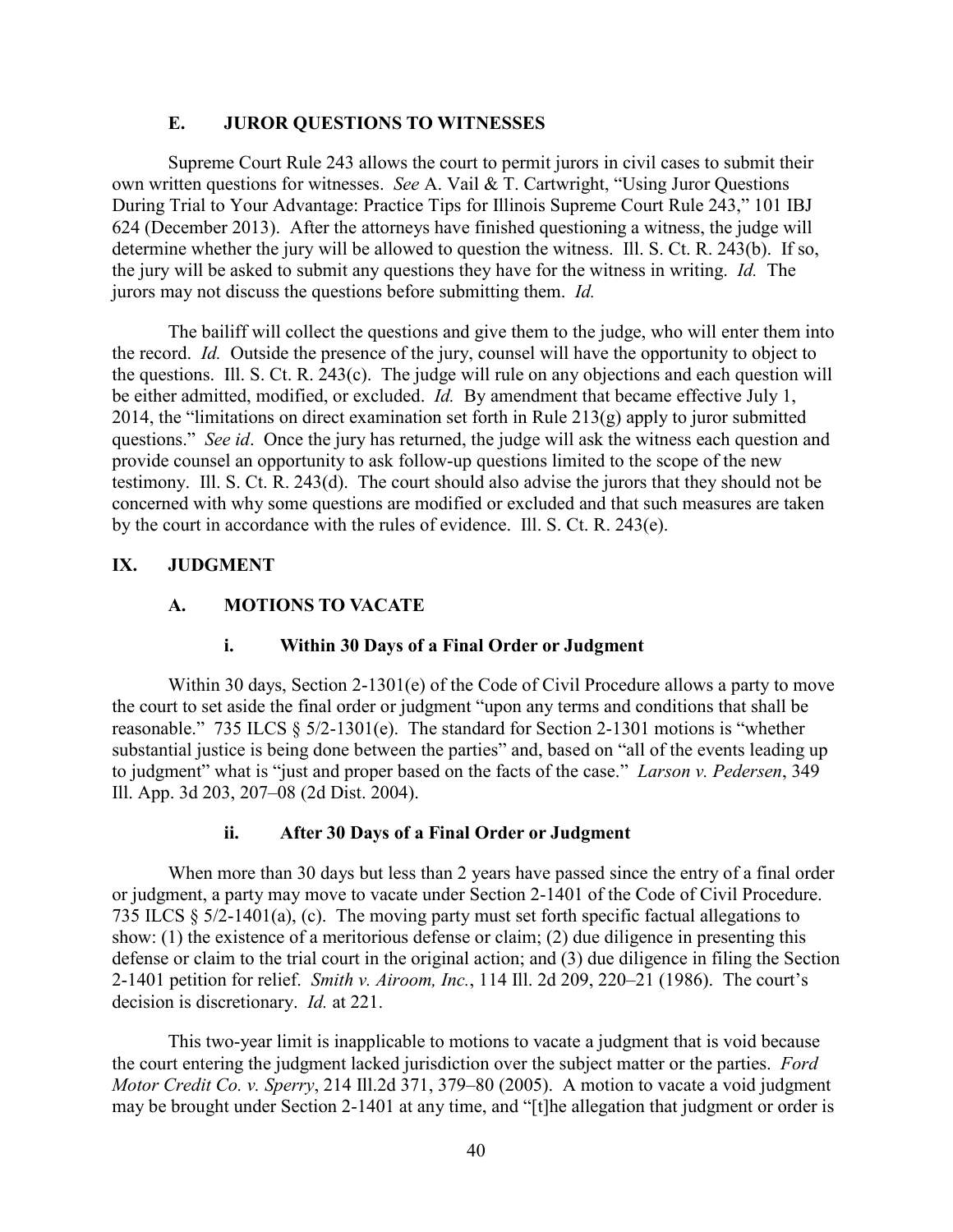void substitutes for and negates the need to allege a meritorious defense and due diligence." *Sarkissian v. Chi. Bd. of Educ.*, 201 Ill.2d 95, 104 (2002).

## **iii. Computing the 2 Year Period for Filing a Motion to Vacate**

Section 2-1401(c) states, "the petition must be filed not later than 2 years after the entry of the order or judgment." 735 ILCS § 5/2-1401(c). There is some disagreement as to whether the clock starts running on the same day that the order or judgment is entered or on the first day after the order or judgment is entered.

The First District has held that the two year period begins from the day after the entry of the judgment or order and extends to the two year anniversary of that order or judgment. *See Parker v. Murdock*, 2011 IL App. (1st) 101645, ¶21 (holding that defendant's section 2-1401 petition filed on October 13, 2006 was timely where the default judgment against defendant was entered on October 13, 2004). The Fifth District implicitly held the same in *Price v. Fruth*, 2011 Ill. App. Unpub. Lexis 186, at \*18, 406 Ill. App. 3d 1228 (5th Dist. 2011), where that appellate court ruled that the two year limitations period was not triggered by the Illinois Supreme Court's order remanding the matter and instead was triggered by the trial court's dismissal of the matter on remand. The Illinois Supreme Court denied the defendant's petition for leave to appeal the Fifth District's holding, but Justice Garman's dissent indicates that this issue is not yet settled. *See Price v. Fruth*, 2011 IL 112067 (Garman, J., dissenting on denial of petition for leave to appeal). Justice Garman noted that the defendant's motion to vacate may have been one day late, because the district court's dismissal was entered on December 18, 2006, and the defendant's motion was filed on December 18, 2008. *Id.* ¶¶ 9–11.

Therefore, the conservative approach is to file a motion to vacate no later than the day before the two-year anniversary of the order or judgment sought to be vacated.

## **B. POST-TRIAL MOTIONS**

#### **i. Jury Trials**

Post-trial motions in jury trials are governed by Section 2-1202 of the Code of Civil Procedure. 735 ILCS § 5/2-1202. If any party has made a motion for directed verdict during trial upon which the court has ruled or reserved ruling, that party must renew its request in a post-trial motion or the motion will be waived. *Id.* § 5/2-1202(a). If a motion for directed verdict is not made during the trial, a party may still move for judgment notwithstanding the verdict. *Id.* § 5/2-1202(b).

Post-trial motions must be filed within 30 days after the entry of judgment or the discharge of the jury, if no verdict is reached. *Id.* § 5/2-1202(c). The court may allow extensions sought within the 30-day period. *Id.* If the court enters judgment pursuant to a post-trial motion, the party against whom the court rules then has 30 days in which to file its own post-trial motion. *Id.*

Each party is limited to one post-trial motion. In a single motion, the moving party must raise (1) reserved motions for directed verdict or motions for judgment notwithstanding the verdict, (2) motions in arrest of judgment, and (3) motions for a new trial. *Id.* § 5/2-1202(b).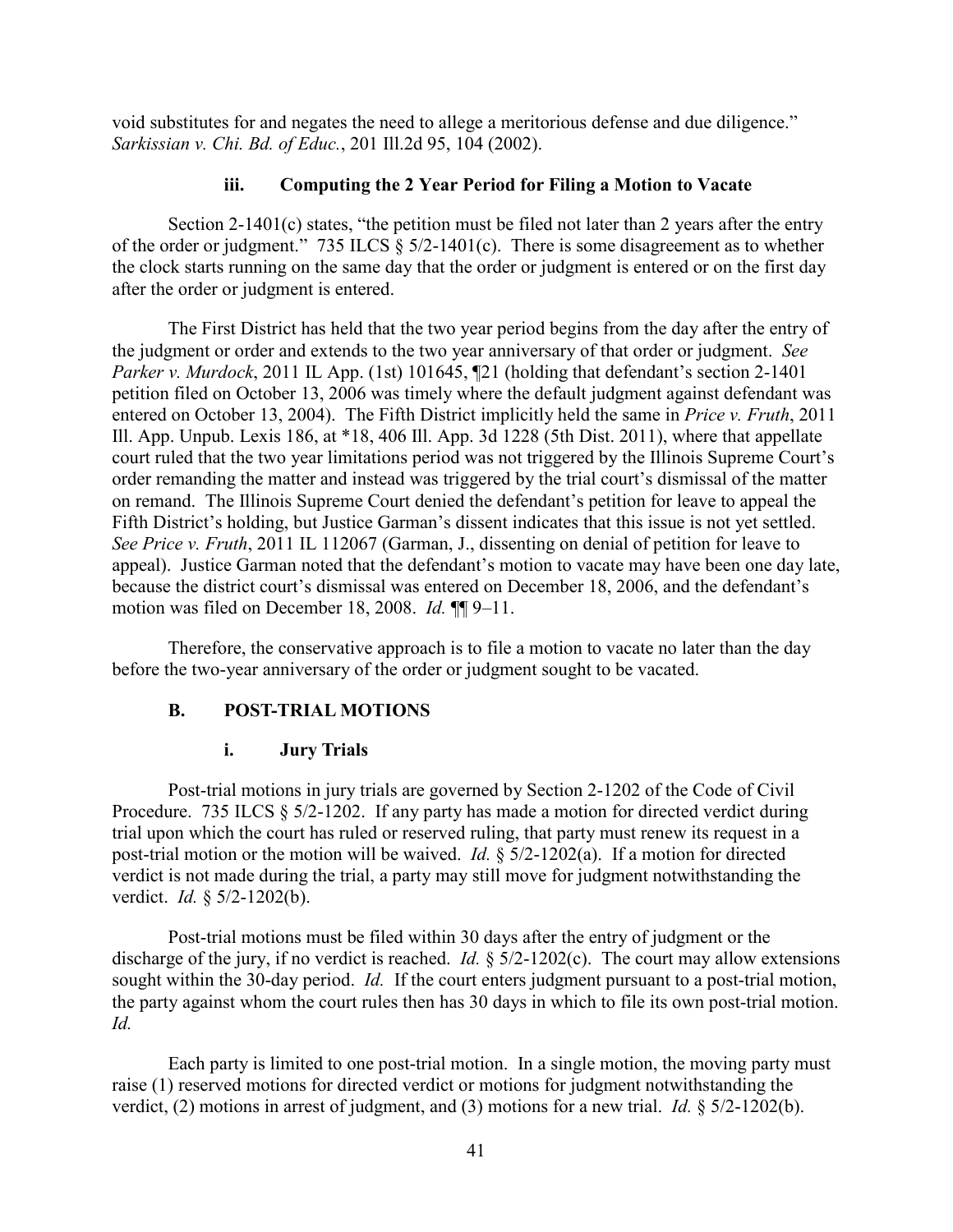The motion must include points relied upon and specific grounds for the relief sought. *Id.* The moving party must state the relief desired and may seek relief in the alternative or conditioned upon the denial of other relief. *Id.* For example, "a new trial may be requested in the event a request for judgment is denied." *Id.* The court is required to rule on all of the relief sought in post-trial motions, *id.* § 5/1202(f), and the moving party should insist upon the court ruling on all relief as failure to do so could result in waiver.

Generally, a post-trial motion must precede an appeal. Two exceptions are where the court directs the verdict and where the court grants a partial summary judgment prior to commencement of the jury trial. In these circumstances, the losing party may appeal directly and need not file a post-trial motion to preserve the record. *See Mohn v. Posegate*, 184 Ill. 2d 540, 546–47 (1998).

A timely-filed post-trial motion will stay enforcement of the judgment. 735 ILCS § 5/1202(d). It also extends the time for appeal, which will begin to run only after the court rules on the post-trial motion. Ill. S. Ct. R. 303(a)(1). If multiple parties file post-trial motions, the time for appeal begins to run after the entry of an order disposing of the last pending, timely-filed post-trial motion. Ill. S. Ct. R. 303(a)(2). A motion to reconsider a post-trial motion does not toll the time to appeal. *Id.*

#### **ii. Bench Trials**

Post-trial motions following bench trials are governed by Section 2-1203 of the Code of Civil Procedure. Any party may file a post-trial motion within 30 days after the entry of judgment. 735 ILCS § 5/2-1203(a). The court may grant extensions requested within the 30-day period. *Id.* A party may move (1) for rehearing or retrial, (2) for modification of judgment, (3) to vacate the judgment, or (4) for other relief. *Id.* Other relief has been interpreted to mean relief that is similar in nature to the forms of relief otherwise specified in Section 1203(a). *Marsh v. Evangelical Covenant Church of Hinsdale*, 138 Ill. 2d 458, 461–62 (1990).

In non-jury cases, post-trial motions do not have to specify the grounds relied upon for the relief requested. *Kingbrook, Inc. v. Pupurs*, 202 Ill. 2d 24, 31 (2002). A post-trial motion in a non-jury trial does toll the time within which a party may appeal pursuant to Illinois Supreme Court Rule 303(a) so long as it requests at least one of the forms of relief stated above.

A motion that is timely filed after judgment is entered in a non-jury case will stay enforcement of the judgment "except that a judgment granting injunctive or declaratory relief will be stayed only by a court order that follows a separate application that sets forth just cause for staying the enforcement."  $735$  ILCS  $\S$   $5/2$ -1203(b).

# **X. APPEALS**

# **A. Types of Appeals and Time for Filing**

# **i. Appeal as of Right After Entry of Final Judgment**

Every final judgment of a circuit court is appealable as of right by filing a notice of appeal. Ill. S. Ct. R. 301. After a final judgment has been entered, the appellant must file a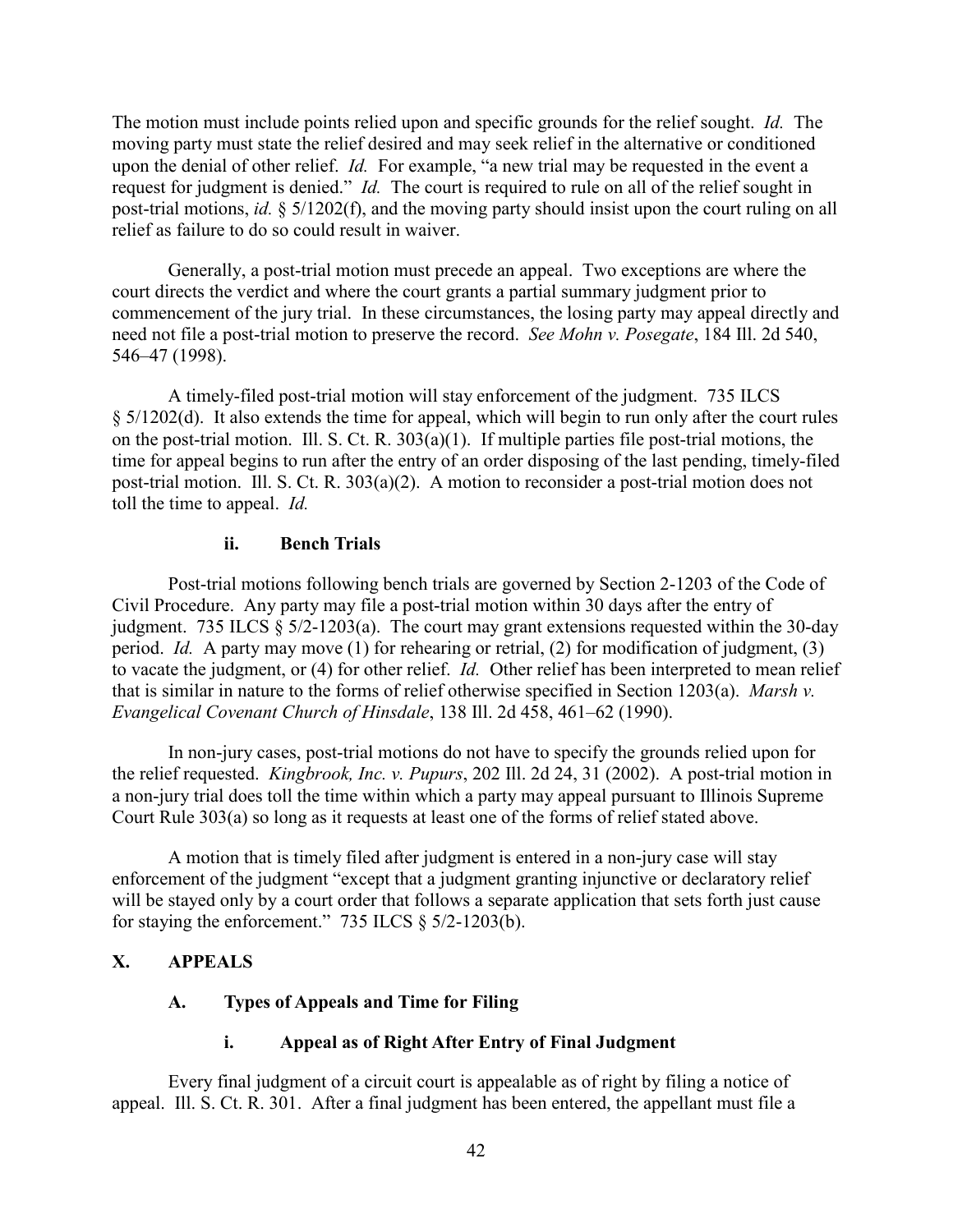notice of appeal with the clerk of the circuit court within 30 days after the entry of the final judgment, or if a post-judgment motion has been filed, within 30 days after the entry of the order disposing of the last pending post-judgment motion directed against the final judgment or order. Ill. S. Ct. R. 303(a)(1).

## **ii. Immediate Appeal to Illinois Supreme Court**

Pursuant to Illinois Supreme Court Rule 302, certain cases are directly appealable to the Illinois Supreme Court, including:

- cases in which a federal or Illinois statute has been held invalid;
- cases brought under Illinois Supreme Court Rule 21(d), which authorizes the "chief judge" of each circuit [to] enter general orders in the exercise of his or her general administrative authority" including assignment of judges, divisions, and times and places of holding court; or
- cases in which the public interest requires prompt adjudication.

## **iii. Appeal After Post-Judgment Motions Granted or Denied**

To appeal an amended judgment resulting from a successful post-judgment motion, the appellant must file a notice of appeal within 30 days of the entry of the order or amended judgment. Ill. S. Ct. R. 303(a)(2). But, if the post-judgment motion is denied, the notice of appeal of the judgment is deemed to also be an appeal of the denial of the post-judgment motion. *Id.*

If a party files a post-judgment motion, and the court strikes the post-judgment motion rather than granting or denying it, the 30-day time for appeal begins running when the court enters its order striking the motion. The only way to seek reconsideration of the post-judgment motion is to file, within 30 days of the strike order, a motion to vacate the striking order and to reinstate the post-judgment motion. *Won v. Grant Park 2, LLC*, 2013 IL App (1st) 122523, ¶ 29. Other motions—such as a motion to set a hearing or a motion for reconsideration—will have no effect, and the court will lose jurisdiction after 30 days unless a motion to vacate the striking order or a notice of appeal is filed. *See id.* ¶¶ 24–26, 29.

#### **iv. Appeal of Final Judgments That Do Not Dispose of an Entire Proceeding**

With some exceptions, if a court enters a final judgment as to some but not all parties or as to some but not all claims pending in the lawsuit, an appeal may be taken of that final judgment only if the court makes an express finding that "there is no just reason for delaying either enforcement or appeal or both." Ill. S. Ct. R. 304(a). Just as with final judgments, the notice of appeal must be filed within 30 days of the date that the final judgment that does not dispose of the entire case is entered. *Id.* In the absence of this specific finding, the judgment disposing of some parties or some claims is subject to revision at any time before the entry of a judgment adjudicating all of the claims against all of the parties. *Id.*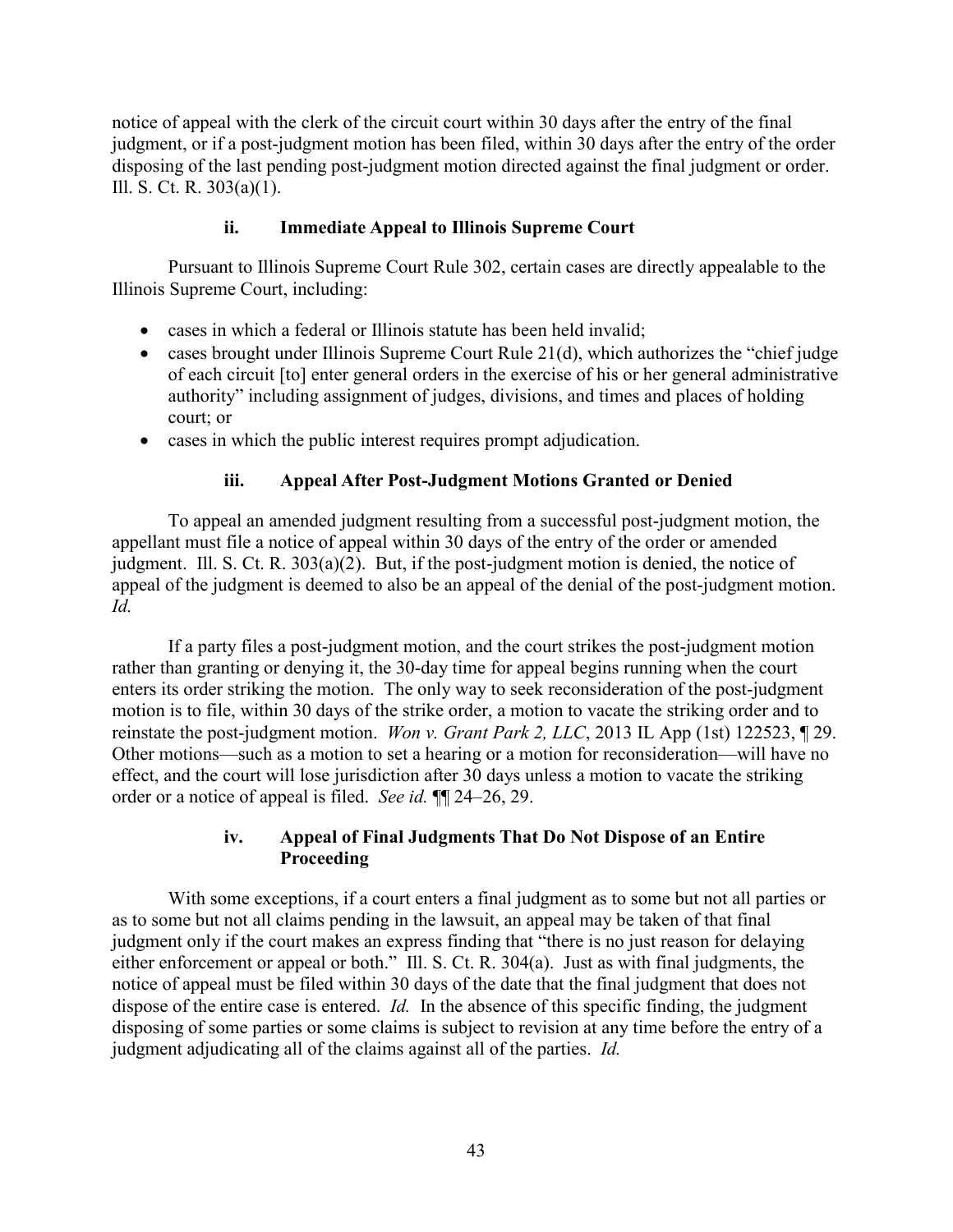Certain types of limited adjudications are not subject to the express finding set forth in Illinois Supreme Court Rule 304(a) as described above. They include judgments or orders that are entered:

- in the administration of an estate, guardianship, or similar proceeding which finally determines a right or status of a party;
- in the administration of a receivership, rehabilitation, liquidation, or other similar proceeding which finally determines a right or status of a party and which is not appealable under Rule 307(a);
- to grant or deny relief in a petition to vacate under  $735$  ILCS  $\S$   $5/2$ -1401;
- in a proceeding under 735 ILCS  $\S$  5/2-1402;
- finding a person or entity in contempt of court; or
- to determine or modify custody under the Illinois Marriage and Dissolution of Marriage Act or the Illinois Parentage Act.

Ill. S. Ct. R.  $304(b)(1)–(6)$ .

# **v. Interlocutory Appeals**

Under Illinois Supreme Court Rule 307(a), interlocutory appeals as of right are permitted from an interlocutory order of court:

- granting, modifying, refusing, dissolving, or refusing to dissolve or modify an injunction;
- appointing or refusing to appoint, or giving or refusing to give other or further powers or property to a receiver or sequestrator already appointed;
- placing or refusing to place a mortgagee in possession of a mortgaged premises;
- appointing or refusing to appoint a receiver, liquidator, rehabilitator, or other similar officer for a bank, savings and loan association, currency exchange, insurance company, or other financial institution, or granting or refusing to grant custody of the institution or requiring turnover of any of its assets;
- terminating parental rights or granting, denying, or revoking temporary commitment in adoption proceedings; or
- determining issues raised in proceedings to exercise the right of eminent domain.

Under Illinois Supreme Court Rule 306(a), an interlocutory appeal may be available with leave of the appellate court from an order of the circuit court that:

- grants a new trial;
- allows or denies a motion to dismiss on the grounds of *forum non conveniens*;
- denies a motion for transfer of venue based on the assertion that the defendant is not a resident of the county in which the action was commenced and no other legitimate basis for venue in that county has been offered by plaintiff;
- grants or denies a motion for transfer of venue based on the assertion that the defendant has done nothing which would subject the defendant to the jurisdiction of an Illinois court;
- affects the care and custody of unemancipated minors;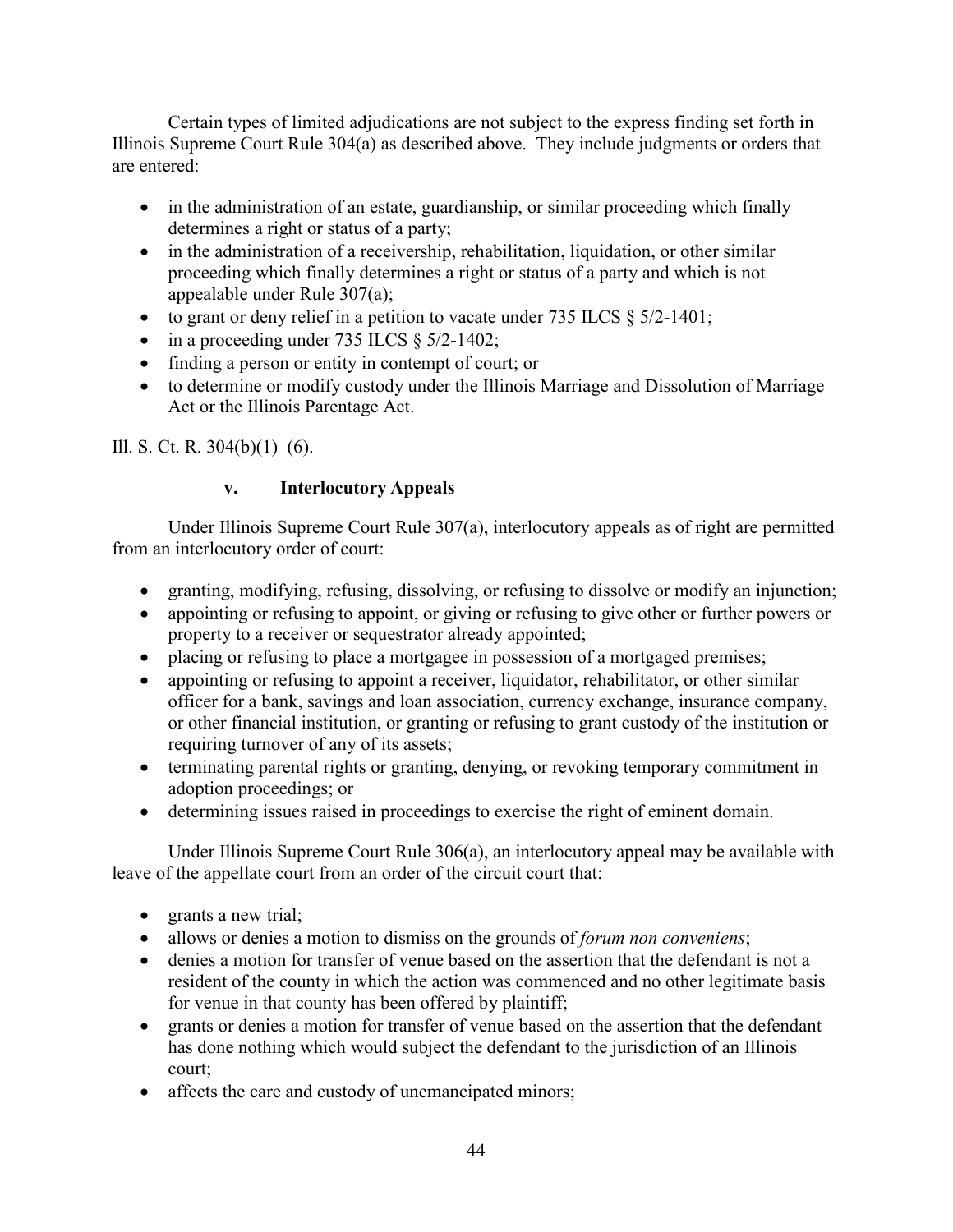- remands the proceeding for a hearing *de novo* before an administrative agency;
- grants a motion to disqualify an attorney; or
- denies or grants certification of a class action.

## **vi. Certified Questions**

If the trial court finds that an order involves a "question of law as to which there is substantial ground for difference of opinion and that an immediate appeal from the order may materially advance the ultimate termination of the litigation," the trial court may certify the question to the appellate court. Ill. S. Ct. R. 308. A party may appeal by filing an application for leave to appeal within 14 days of the trial court's order or making of the prescribed statement. *Id.* If leave to appeal is granted, the appellant must file a brief within 35 days of the date the appellate court grants leave to appeal. *Id.*

## **vii. Appealing a Temporary Restraining Order**

Under Illinois Supreme Court Rule 307(d), a party appealing a TRO must file a petition with the appellate court within two days of the entry or denial of the TRO. Ill. S. Ct. R. 307(d). The petition should be filed with the record, including the notice of interlocutory appeal, the TRO, the complaint, the motion requesting the TRO, and any necessary supporting documents. *Id.* The record must be authenticated by the clerk of the court or affidavit of the attorney. *Id.* The petitioner may file a memorandum of support not exceeding 15 pages also within two days of the entry or denial of the TRO. *Id.* The respondent may file a memorandum with the same limitations in response to the petition within two days after the petition is filed. *Id.* Replies, extensions, and oral arguments are not permitted. *Id.* The appellate court will render a decision within five days of the filing of the petition. *Id.* The appellate court may vary these rules in its discretion. *Id.*

## **B. Filing the Appeal: Additional Required Documents**

After filing a timely notice of appeal, the appellant must file two other documents: the docketing statement and the record on appeal. The Illinois Supreme Court Rules impose several requirements for filing these documents, but counsel should make sure to check the appellate court's local rules as well.

#### **i. Docketing Statement**

Within 14 days after filing the notice of appeal, the appellant must file a docketing statement. Ill. S. Ct. R. 312. For permissive interlocutory appeals under Illinois Supreme Court Rule 306 or certified questions under Illinois Supreme Court Rule 308, the docketing statement must be filed along with the petition or application for leave to appeal, respectively. Ill. S. Ct. R. 312. For interlocutory appeals as of right, the docketing statement must be filed within 7 days from the filing of the notice of appeal. *Id.* Rule 312 provides the form and contents for the docketing statement. The docketing statement should be accompanied by the required filing fees if they have not already been paid.